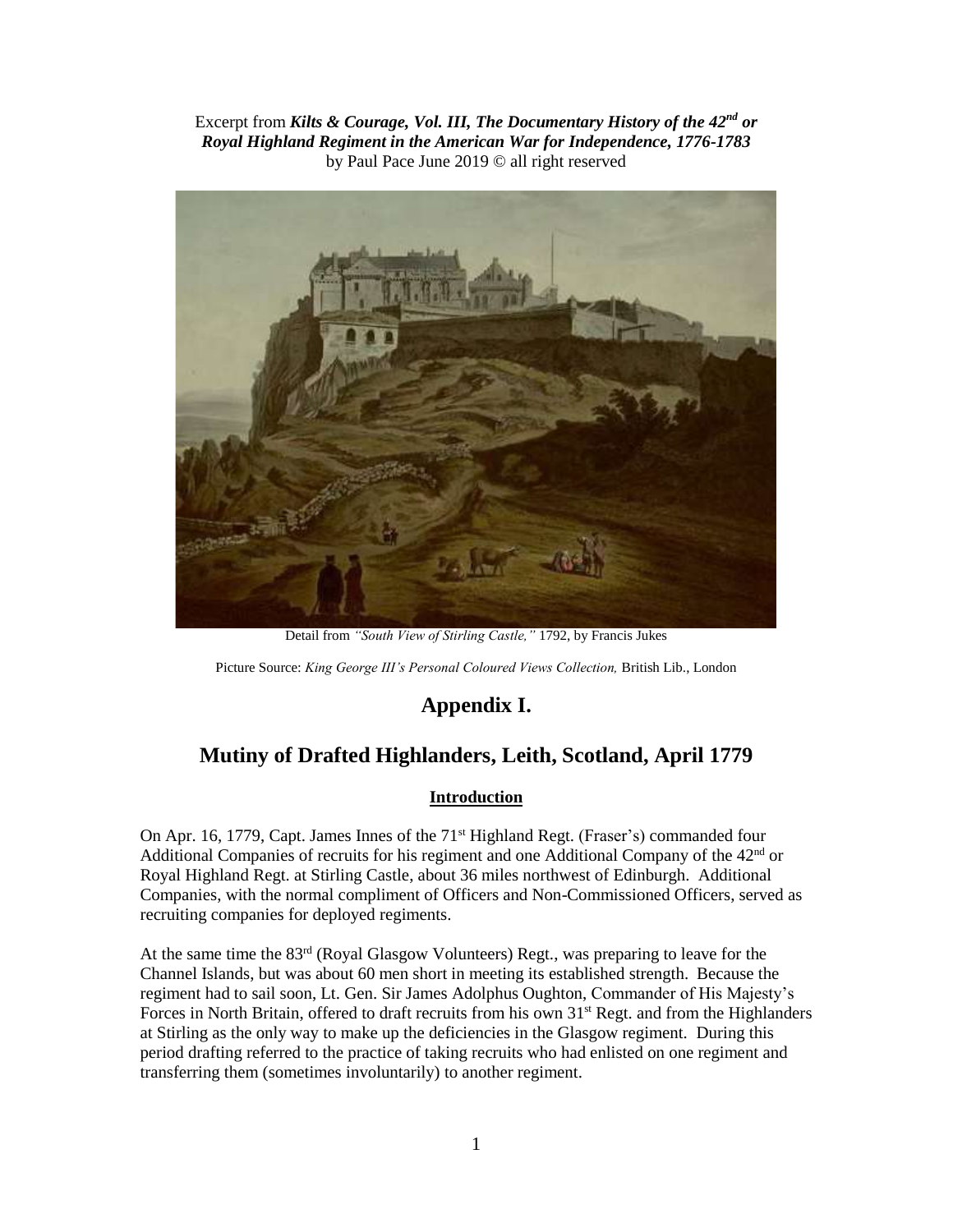Oughton knew he was taking a risk by drafting highlanders due to the language and cultural differences between the Highland and Lowland regiments. Gen. Lord John Murray, Colonel of the  $42<sup>nd</sup>$  Regt, had cautioned against drafting Highlanders in a Mar. 11, 1778 letter to the Secretary at War writing *"I beg leave to Observe to your Lordship, that by reason of the difference in their dress & Language it has not been usual to draught them into other Regiments which if now done might be of detriment in recruiting the 42<sup>d</sup> . or Royal Highland Regiment, hereafter as well as the Six new Highland Corps now raising…"* 



Print of Tower in Linlithgow

Picture Source: *A History of the Town and Palace of Linlithgow*, George Waldie, Linlithgow, 1879, Google Books, p. 9.

Without mention of the impending draft, Oughton sent an order to Capt. Innes to march the five companies to Leith, Edinburgh's seaport on Apr. 19. The Highlanders assumed they were marching to Leith to embark to join their regiments in America. The five companies of Highlanders marched out of Stirling Castle as ordered and that night as they were lodged about 20 miles away at Linlithgow, Capt. Innes received another order from Lt. Gen. Oughton. This time he was directly ordered to select 14 men from the 42<sup>nd</sup> Company and 50 men from the 71<sup>st</sup> Companies to be drafted into the 83rd Regt.

Lt. Thomas Stelfox, 55<sup>th</sup> Regt., and Adjutant to the Additional Companies at Stirling, was ordered to march the 64 men to Leith, but as they formed their ranks for the march, he failed to notify them that they had been drafted per Oughton's directions. Stelfox marched the detachment to the coast until reaching the Links at Leith where he met Maj. Hon. Malcolm Ramsay of the  $83<sup>rd</sup>$  Regt. The Major welcomed the soldiers to the  $83<sup>rd</sup>$  Regiment as Corp. Ebenezer Buchanan,  $71<sup>st</sup>$ Highland Regt. translated from English to Gaelic for the Highlanders. After the welcoming, the soldiers were ordered to march to the boats to embark. The soldiers who had maintained their discipline up to this point began to shout protests that they had volunteered to serve only in a Highland regiment and that they had been promised they wouldn't be drafted. When the order to load in the boats was given, only five soldiers of the  $42<sup>nd</sup>$  Regt. obeyed along with two men from the  $71<sup>st</sup>$ . The rest of the Highlanders began to fix their bayonets at the urging of three soldiers who were the most vocal. Seeing the resistance of the rest of the detachment, the seven soldiers that had initially obeyed the order, returned to the ranks of the Highlanders and joined in the protest. The Highlanders turn away from the shore and marched back to the houses between the Tower and St. Bernard St. where they took up defiant position. Some members of the crowd that had gathered to watch the spectacle passed liquor and ammunition to the highlanders and the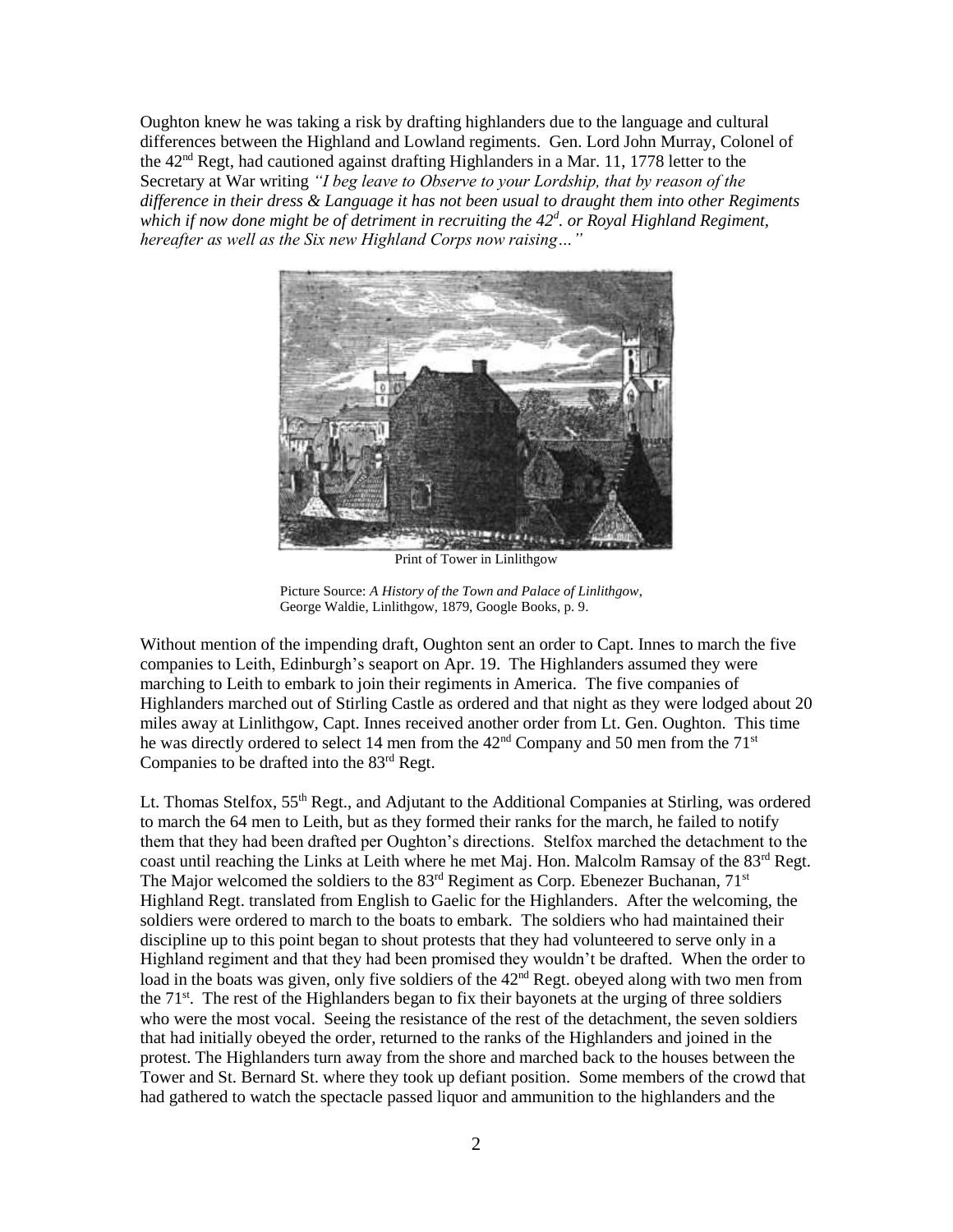mutineers loaded their muskets. An 1827 history of Leith indicates the affair took place *"…in front of the buildings between the Old Ship Tavern, and the house formerly called the Britannia Inn."*

By this point Capt. Innes had arrived and tried to talk to the Highlanders, explaining in Gaelic that Lt. Gen. Oughton was sending soldiers against them and they would likely be killed. Some of the soldiers called out that they would rather be killed than serve in the Glasgow regiment.



Sir James Adolphus Oughton, 1778, by John Downman

Picture Source: *National Galleries of Scotland*: Given by Captain L.T. Ross 1957(Creative Commons Lic.)

As threatened, Lt. Gen. Oughton sent 200 men of the South Fencible Regt. from the Castle at Edinburgh to seize the mutineers. Capt. Innes pleaded with the Fencibles not to fire on the Highlanders, many of whom were now drunk. Despite the captain's pleadings, firing broke out from both sides killing Capt. James Mansfield of the Fencibles in the first volley. The two detachments advanced on each other with bayonets after firing and the battle was quickly over, as the Fencible officers regained control of their troops. Only half of the 64 highlanders were still on their feet as they grounded their firelocks and surrendered. Nine were dead and 22 wounded. Five of the Fencibles also were dead, and about six wounded.

About six o'clock that night, the remaining Highlanders marched as prisoners to Edinburgh Castle behind seven carts carrying their dead and wounded comrades. Two more died in the carts on the way to Edinburgh. The wounded Highlanders were taken to the Royal Infirmary, and despite the best efforts of the Doctors and their students, one more during the night. The dead Highlanders were wrapped in their bloody plaids and taken for burial to Lady Yester's Church, about a hundred yards from the Infirmary. Walter Scott, from the High School next door recorded seeing the bodies writing *"The Sexton admitted us to see the quarry for a penny a piece, and never was a penny in my case so well laid out for I saw nothing for ten days after but the highlanders lying stiff and stark…"* The uninjured Highlanders were marched on to the Castle and imprisoned.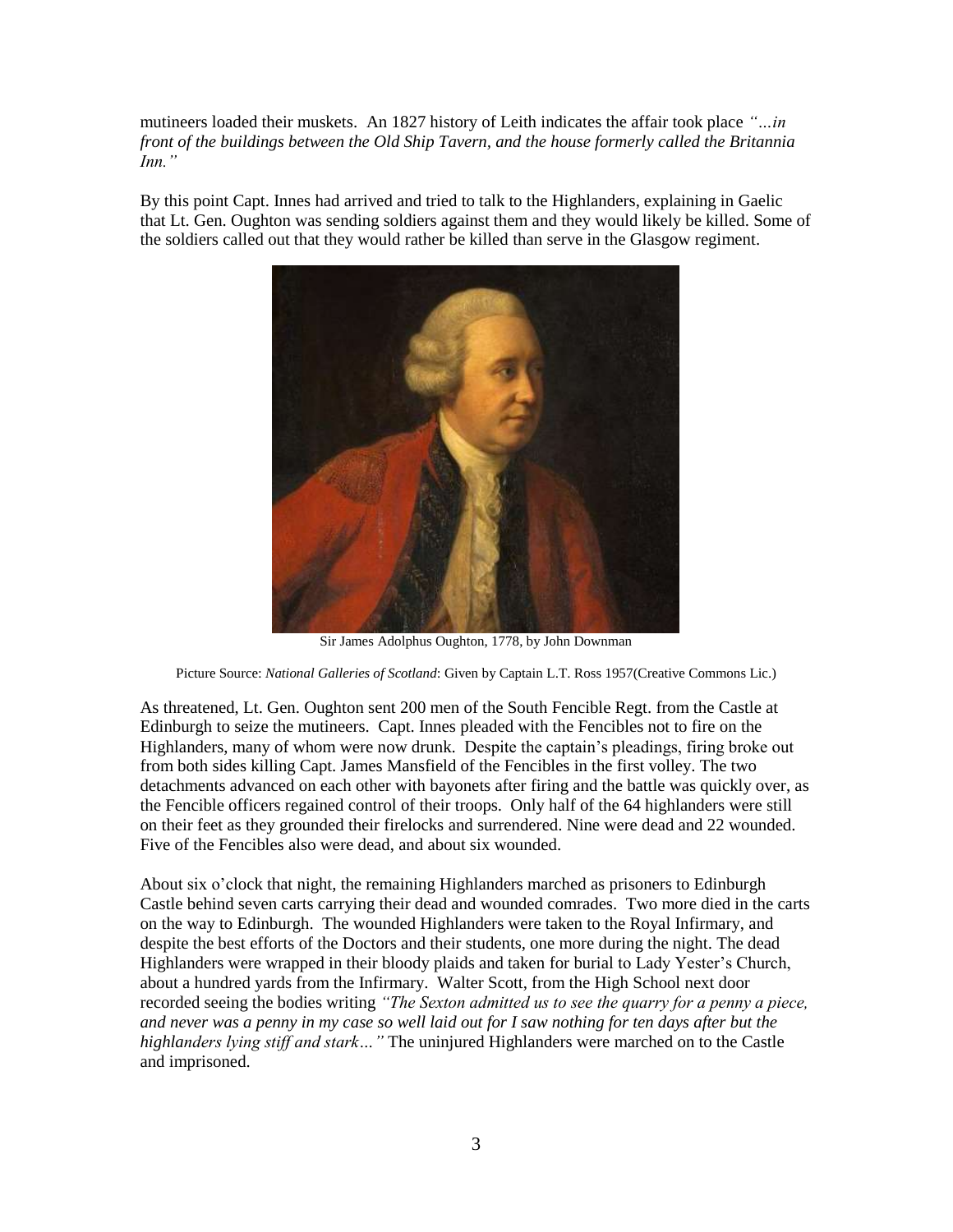A Court Martial under President, Lt. Col. Ralph Dundas of the 11<sup>th</sup> Dragoons, was held in the Castle at Edinburgh on May  $6<sup>th</sup>$  to 9<sup>th</sup> for three of the Highlanders who were charged with mutiny under the Articles of War. Despite impassioned pleas that they had been wronged by taking them without their permission from the regiments they had enlisted in, Archibald MacIver and Charles Williamson of the  $42<sup>nd</sup>$  Regt. and Robert Budge of the  $71<sup>st</sup>$  were convicted and sentenced to be shot.

Along with the other mutineers, the condemned men were marched to the place of execution on May  $28<sup>th</sup>$  by the Argyle or West Fencible Regt., who would also provide the firing squad. With the condemned men kneeling by their coffins, their prayers were interrupted so that the orders of execution could be read.

After Maj. Hugh Montgomery, of the Argyles, read the execution orders, he continued to read that because of the former commendable behavior of the 42nd Regt. and because Budge of the 71st had not played a key role in the mutiny, King George III was most graciously pleased to grant a full pardon *"…in full consideration that they will endeavour upon every future occasion, by a prompt obedience and orderly demeanour, to atone for this unpremeditated but atrocious offence."* The men's lives had been spared by Lt. Gen. Oughton's intercession, realizing that executing the Highlanders could seriously harm future recruitment in the Highlands.

Eight of the wounded men were accepted as out-pensioners of the Chelsea Hospital. The other prisoners were subsequently released from their prison in the casement of the Castle. Oughton had obtained permission from Commander-in-Chief Sir Jeffrey Amherst to release them without stigma to return to their companies fearful that further disgrace *might "…alarm others and tend to lessen the high idea entertained of His Majesty's great lenity and Goodness*."

Introduction Sources: *Mutiny, Highland Regiments in Revolt 1745 – 1804*, John Prebble, Penguin Books, Middlesex (U.K.), 1975, pp. 154-187 and *The History of Leith*, Alex. Campbell, William Reid & Son, Leith, 1827, Google Books, p. 215.

#### **Documents**

#### **Excerpt of Letter from Gen. Lord John Murray, Col., 42nd Regt. to Secretary at War Viscount Barrington, Cautioning on the Drafting of Highlanders, Bannercross, England, Mar. 11, 1778**

I have the honor of your Lordships letter dated the  $4<sup>th</sup>$  inst<sup>t</sup>: that the Recruits of my Additional Companys shall forthwith embark in the Clyde to reinforce the Regiment in America.

I beg leave to Observe to your Lordship, that by reason of the difference in their dress & Language it has not been usual to draught them into other Regiments which if now done might be of detriment in recruiting the  $42<sup>d</sup>$ . or Royal Highland Regiment, hereafter as well as the Six new Highland Corps now raising…

I have the honor to be with the Greatest Regard My Lord

| <b>Bannercross</b> | Your Lordship's most hum <sup>ble</sup> and most obedient |
|--------------------|-----------------------------------------------------------|
| Serv <sup>t</sup>  |                                                           |
| $11th$ March 1778  | John Murray                                               |

Source: TNA, *War Office: Secretary-at-War, In-letters and Misc. Papers, Series II Correspondence, G-M* at WO 1/997. Unlike the modern usage of the term, drafting (or draughting) in the 18<sup>th</sup> century referred to the practice of taking soldiers or recruits who had enlisted in one regiment, and transferring them (sometimes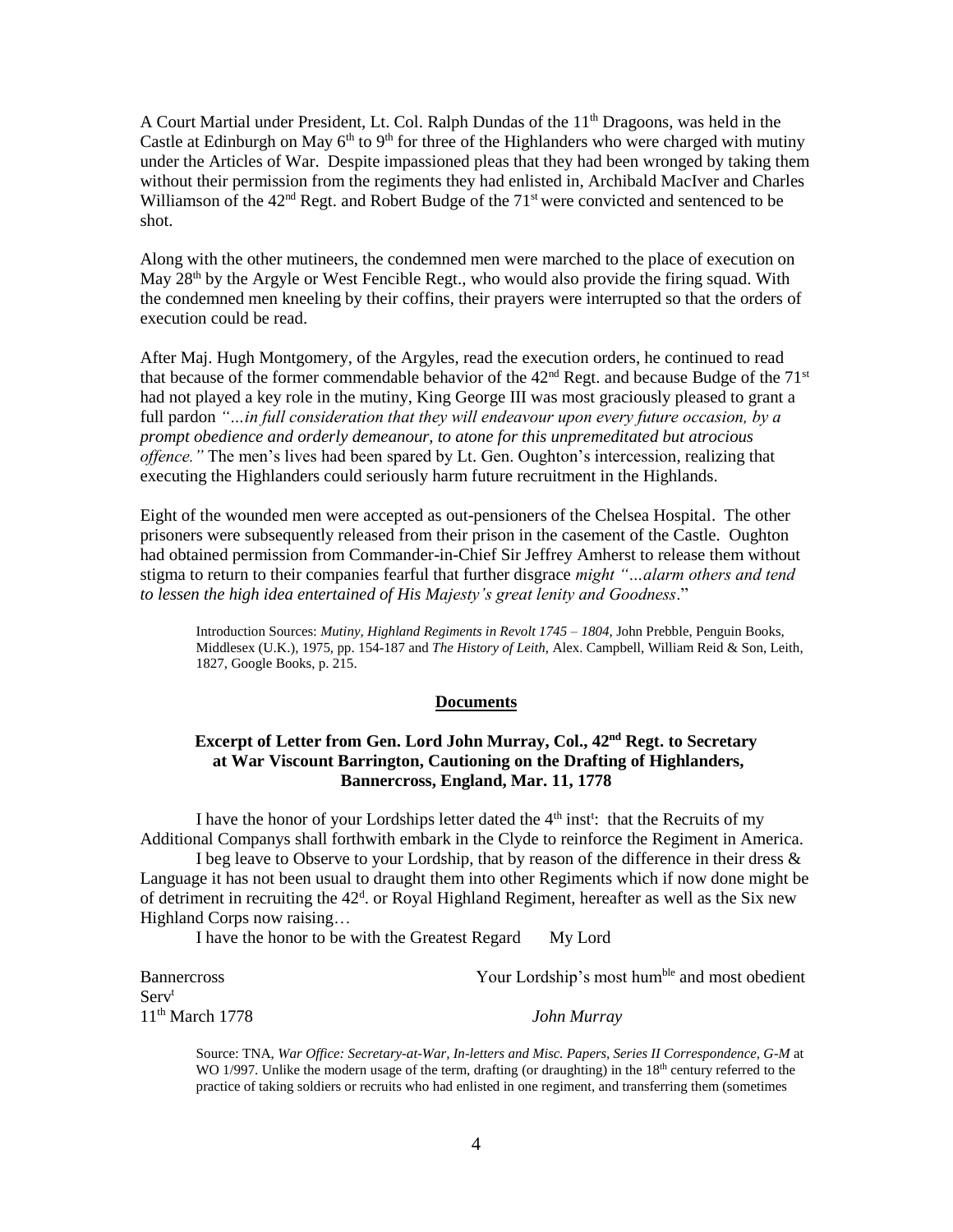involuntarily) to another regiment that needed the men. Lord Murray was likely worried the recruits of the 42<sup>nd</sup> Regt. being sent to America could be drafted into other regiments on arrival.

## **Newspaper Account of Embarkation of 83rd Regt. for American Service, Leith, Scotland, Mar. 15, 1779**

*Edinburgh, March* 6. Yesterday the [83<sup>rd</sup>] regiment of Royal Edinburgh Volunteers embarked at Leith on board the transports for Spithead [Southern coast of England] with the greatest cheerfulness: this day the remainder of the Duke of Hamilton's  $[82<sup>nd</sup>]$  regiment embarked at Leith, and they will all sail in a few days along with Co. M<sup>c</sup>Donnel's Highlanders  $[76<sup>th</sup>$  Regt.].

Source and Note: *Newcastle Weekly Courant*, Mar. 20, 1779, p. 4. The 83rd Regt. embarked short of 64 men to complete the regt.

#### **War Office Summary of Actions Leading up to the Highlanders' Mutiny Affair, Leith, Mar. 29 – Apr. 16, 1779**

It being desirable that the Glasgow [83rd] Regiment should Embark Complete, from Scotland, [Commander-in-Chief and Gen. Jeffrey] Lord Amherst in his Letter of the 23<sup>d</sup> March 1779 directed [Lt. Gen.] Sir [James] Adolphus Oughton to supply the number of Men wanting from the Impressed Men in that Country.

| 29th Mar: 79           | Sir Adolphus reports there are no impressed Men in Scotland, and<br>proposes to Complete the Glasgow Regiment by Drafts from the additional<br>Companies of the 31 <sup>st</sup> . 42 <sup>d</sup> . and 71 <sup>st</sup> . Regiments.                                                                                                                                                                                                                                                                                                                                                                                                                       |
|------------------------|--------------------------------------------------------------------------------------------------------------------------------------------------------------------------------------------------------------------------------------------------------------------------------------------------------------------------------------------------------------------------------------------------------------------------------------------------------------------------------------------------------------------------------------------------------------------------------------------------------------------------------------------------------------|
| $2d$ April             | Lord Amherst approved of this proposal wishing the Glasgow Regiment<br>to Embark Complete.                                                                                                                                                                                                                                                                                                                                                                                                                                                                                                                                                                   |
| 8 <sup>th</sup> April  | Sir Adolphus Oughton says "your Lordship will see by the returns that<br>the Impress Act has produced but 26 men through this whole Country: Those of<br>that Number who were turned over to the Glasgow Regiment deserted as soon as<br>they were set at Liberty, so that they still want fourscore Men to complete; I shall<br>draft that number from the Additional Companies of the 31 <sup>st</sup> . 42 <sup>d</sup> . and 71 <sup>st</sup> .<br>Regiments, 'tho' I fear the Highlanders will not readily be prevailed on to serve<br>in a Lowland Regiment; There is however no other possible means of completing<br>that Regiment in this Country." |
| 16 <sup>th</sup> April | Lord Amherst says in answer to Sir Adolphus, "as you will of course<br>draft only as few men as you can from a Highland, to serve in a Lowland<br>Regiment, I hope those few will have no material objection to this change of their                                                                                                                                                                                                                                                                                                                                                                                                                         |

intended Service."

Source and Notes: TNA, *War Office In-letters, Commander-in-Chief, In-letters, Government Depts., 1778- 1780* at WO 1/616, p. 667 and *Baron Jeffrey Amherst, Commander-in-Chief, Papers, Misc. Correspondence, Apr. –May 1779* at WO 34/114, f. 11. Lt. Gen. Sir James Adolphus Oughton was the Commander of His Majesty's Forces in North Britain. Gen. Lord Jeffrey Amherst was the Commander-in-Chief, His Majesty's Forces. "Additional Companies" were assigned the regiments for recruiting purposes. After the company was filled with recruits, the men would be forwarded to the regiment, and the company would again recruit to refill its ranks.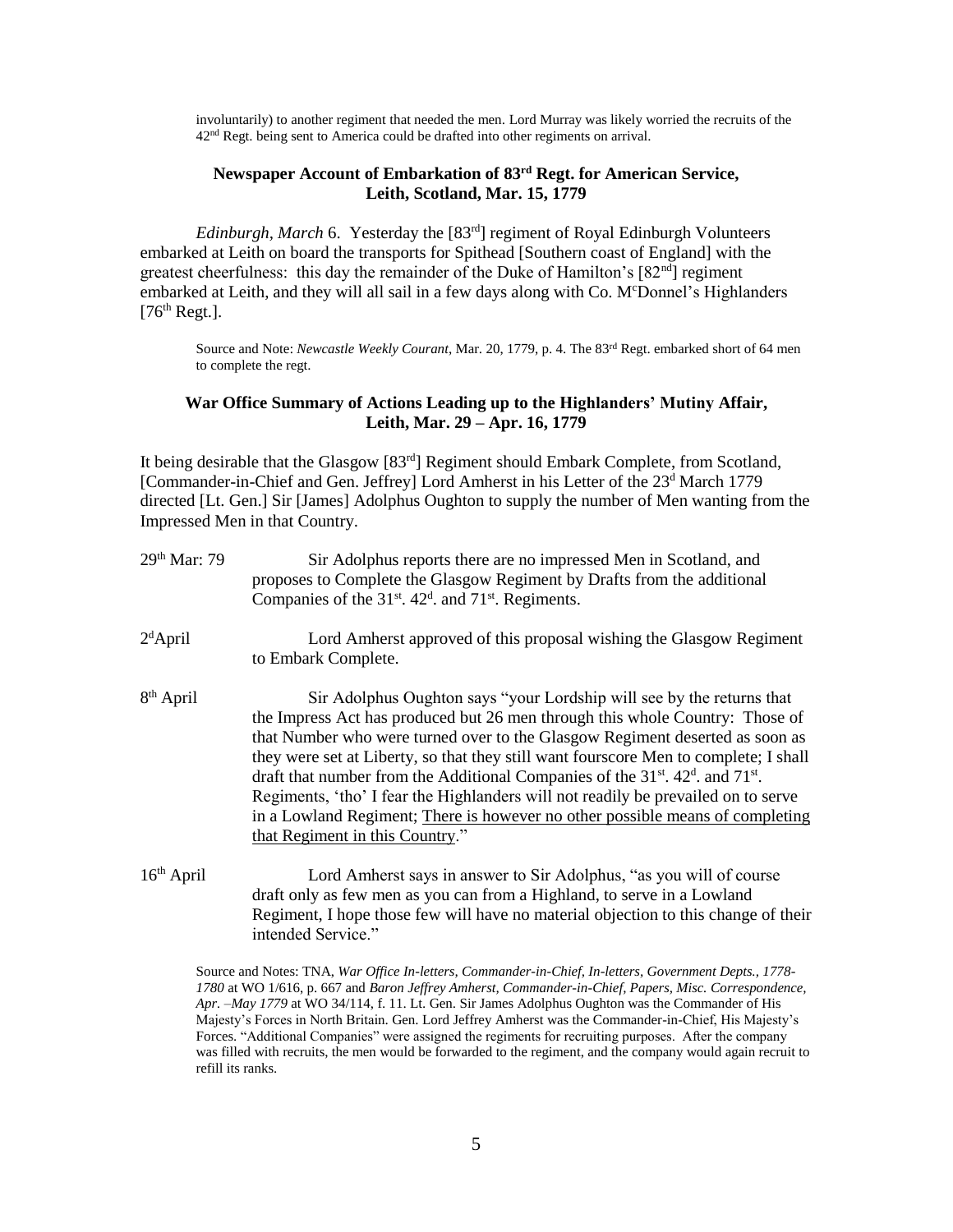

*"Leith from the west,"* circa 1773-1782, by John Clerk

Picture Source: *King George III's Personal Coloured Views Collection,* British Lib., London

## **Orders from Lt. Gen. Sir James Adolphus Oughton, Commander of His Majesty's Forces, Scotland, to Capt. James Innes, 71st Regt., Additional Companies, to March to Leith and Draft 64 Highlanders for the 83rd (Royal Glasgow Volunteers) Regt., Edinburgh, Apr. 16 and 19, 1779**

[April 16, 1779]

You are to march with all the Officers, Non-Commissioned Officers and Private men of the 42<sup>d</sup> and 71<sup>st</sup> Regiments under your Command in Stirling Castle, on Monday morning next the 19<sup>th</sup> instant (with the utmost expedition) to Leith, where they are to be quartered and remain till further orders.

N.B. Lieutenant [Thomas] Stelfox [55<sup>th</sup> Regt.] to march with the party to Leith.

[April 19, 1779]

You will please draught Fifty Men from the four companies of the 71<sup>st</sup> Regiment and Fourteen Men from the  $42<sup>d</sup>$  Regiment under your command, to be incorporated in the  $83<sup>d</sup>$  Reg<sup>t</sup> (or Royal [Glasgow] Volunteers) and deliver them to the Hon<sup>ble</sup> Major [Malcolm] Ramsay of said Regiment who will give separate receipts for them, and their clothing, to be transmitted to the Agents of the different regiments.

Source: TNA, *War Office: Commander-in-Chief, In-Letters, General Correspondence, Series II, Correspondence H-M, 1779* at WO1/1004, quoted in *Mutiny, Highland Regiments in Revolt 1745 – 1804*, John Prebble, Penguin Books, Middlesex (U.K.), 1975, pp. 158-159.

#### **Court Martial Witness Accounts of the Beginning of the Mutiny, Stirling, Apr. 19-20, 1779**

At a General Court Martial held in Edinburgh Castle on Thursday the 6<sup>th</sup> May 1779, by Order of Lieutenant General Sir [James] Adolphus Oughton Colonel of His Majesty's 31<sup>st</sup> Regiment of Foot, and Commander of His Majesty's Forces, Castles, Forts, and Barracks in North Britain, dated the  $3<sup>d</sup>$  May 1779, as having powers from His Majesty to that Effect...

Lieu<sup>t</sup>: [Thomas] Stilfox [Stelfox] of the 55<sup>th</sup> Reg<sup>t</sup>: being duly sworn and Interrogated, Deposed …that on the 19<sup>th</sup> April last, he marched from Stirling, with 64 Rank & file of whom 13 were of the  $42<sup>d</sup>$  Regiment & 51 of the  $71<sup>st</sup>$  … That they arrived at Leith upon the  $20<sup>th</sup>$  April about 11 o'Clock forenoon. That on the  $19<sup>th</sup>$  he received an Order from Capt: Imrie Aid de Camp to [Maj.] Gen<sup>1</sup>. [Robert] Skene, to March the Men to the Links of Leith on Tuesday by 10 o'Clock,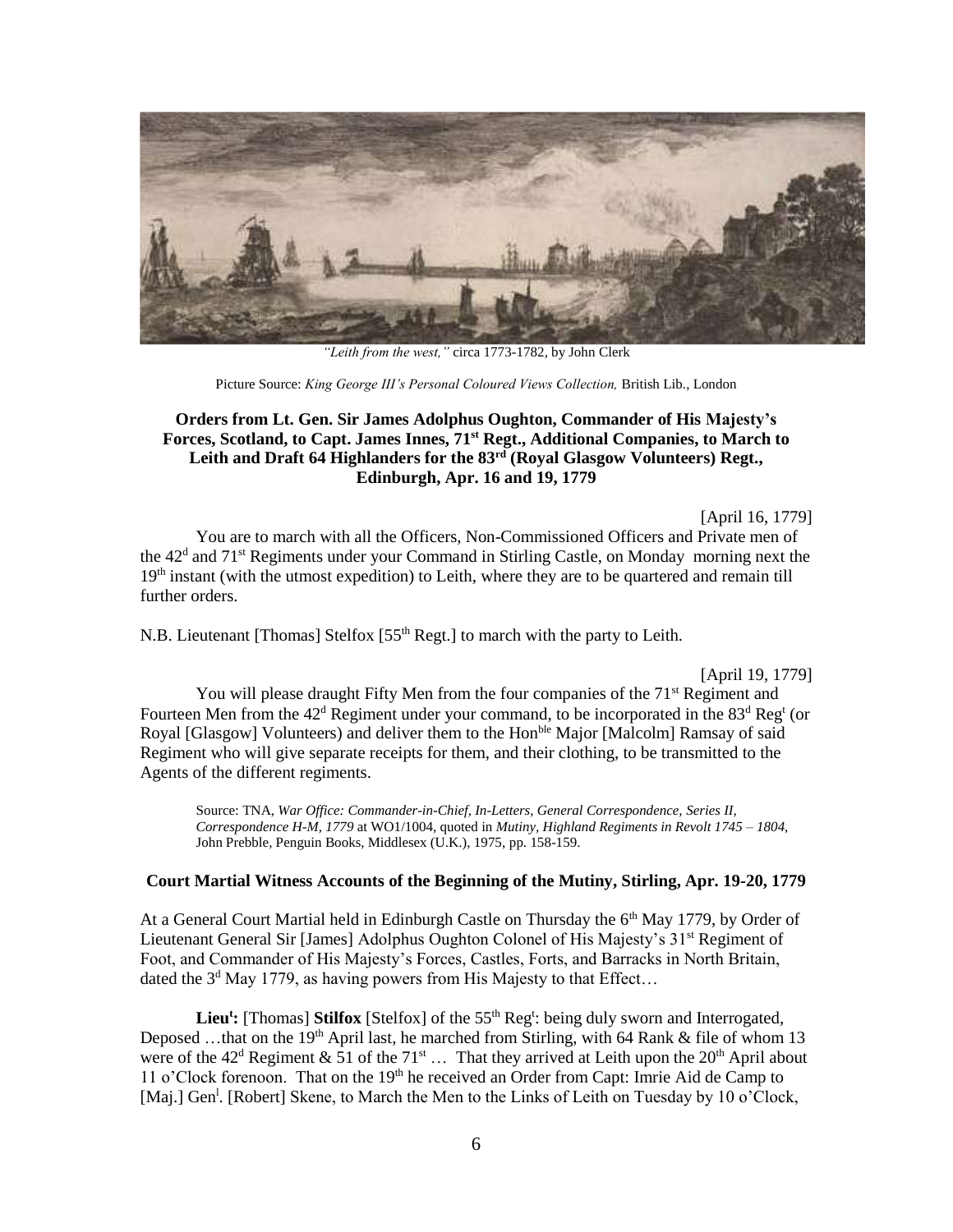which they reached between 11  $& 12$  that forenoon. That afterwards he March'd the men from the Links to the Shore of Leith, in Order to Embark and be incorporated with the 83<sup>d</sup> Reg<sup>t</sup> That before they came from the Links they were told they were to go to the  $83<sup>d</sup>$  Reg<sup>t</sup> upon which they [began] to be concerned, but marched quietly to the Shore, and five of the  $42<sup>d</sup>$  and two of the  $71<sup>st</sup>$ went on board peaceably, but the rest of them fixed their Bayonets, and refused to go on board, and disbanded and got into houses, and refused all obedience to Orders, or to be draughted, that afterwards the Town people got amongst them, and gave them liquor, when they grew more mutinous than ever. .. that about half an hour before the Fencibles came down to Leith, he saw [Pvt. Archibald] M<sup>c</sup>Iver [42<sup>nd</sup> Regt.] upon the right of the Mutineers, with his Bayonet fixed and when they arrived he went from man to man, along the Rank, the Witness did not hear what he said but from the Gestures, supposed he was persuading the Men to refuse to embark, and seemed to be quite sober and very determined… That he and the whole of the Men, had before fixed their Bayonets and refused to Embark... That the greatest objection the mutineers had to the  $83<sup>d</sup>$  Reg<sup>t</sup> wearing of Long Cloaths and Breeches, and hard some of them declare, they were willing to go into any Highland Regiment, and all of them willing to join their respective Corps…

**William Ralston** Serj<sup>t</sup> of the 71<sup>st</sup> Reg<sup>t</sup> being Sworn and Interrogated Deposed, that on the 19<sup>th</sup> of April last, he marched from Stirling with the Detachment of Highlanders above mentioned. That they lay at Linlithgow that night, and marched next day to Leith, that when they were told they were to embark, and be draughted into the  $83<sup>d</sup>$  Regiment they declared their reluctance by saying they would not be put into Breeches. That before the Fencibles came down to Leith they had fixed their bayonets, and were drawn up, with their backs to a Wall opposite to the Ferry Boat Stairs, and several of them retired into Ale houses before the Fencibles came down, where they got liquor…

**Ebenezer Buchanan** Corporal in the 71<sup>st</sup> Regiment being Sworn and Interrogated Deposes, that he was at Leith the  $20<sup>th</sup>$  of April last, when upon the refusal of the Highlanders to Embark, they fixed their Bayonets to their Muskets, and placed themselves up at the side of a Wall near the Shore. That some Officers and Serjeants came up and expostulated with them, and desired them to be obedient to the Orders that were given them. That the Mutineers would give no ear to them, and step'd back and presented their bayonets … Being asked upon the part of the Prisoners, whether if he knew the Highlanders with whom he marched from Stirling to Leith had any Ammunition. Answers, he does not know they had any…

Source: TNA, *War Office, Judge Advocate General's Office, General Courts Martial at* WO 71/54 (223413) pages 363-381.

#### **Account of the Mutiny of the Drafted 42nd and 71st Additional Men, by Pvt. David Love, South or Buccleuch's Fencible Regt., Leith, Scotland, Apr. 20, 1779**

One day the drums beat to arms, and in a few minutes all the soldiers were ready to march, our guns were loaded, and bayonets fixed, with three rounds of shot. We marched down to Leith, where M<sup>c</sup>Leod's Highlanders [actually drafted 42<sup>nd</sup> and 71<sup>st</sup> Regt. Additionals] had rebelled against their officers, refusing to go on board a ship which lay there ready to receive them. They stood in a posture of defence with their backs close to the houses fronting the Quay; being impossible to surround them. We went very near them, only four or five yards at most was our distance. The Highlanders were not in the least dismayed; all had their bayonets fixed, and ready charged. I here confess it made me shake with fear: I saw fierceness in their looks, regardless of their lives. They would rather die than be shipped, or taken prisoners, but I wanted to live longer. I was sure some of us would lose our lives, perhaps myself: I knew I was not fit for death, but in less than a quarter of an hour it was decided. The Highlanders fired at us; and one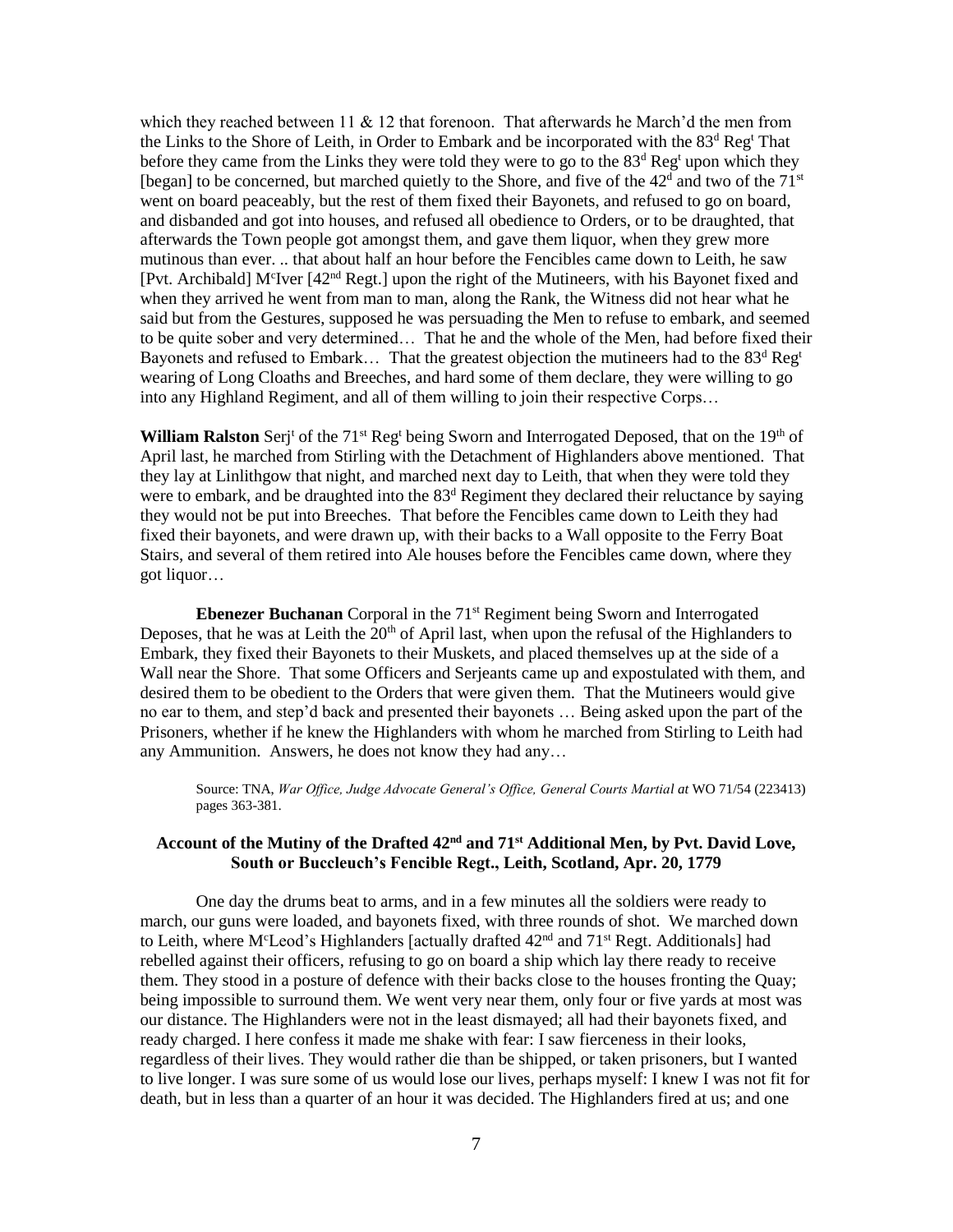captain [James] Mansfield and a private soldier were shot, and four were wounded. Without any word of command, we fired, killed eight, and wounded fifteen of them. We then marched back to the castle, with about a hundred of the rebels, which we had made prisoners. Captain Mansfield was interred with great splendor, all the regiment being at his funeral, and according to the practice of the army, we fired three times over his grave.

Source: *The Life, Adventures, and Experience of David Love. Written by Himself, 3<sup>rd</sup> Edition, Printed by* Sutton and Son for the Author, Nottingham, 1823, pp. 51-52.

#### **Edinburgh Newspaper Account of the Beginning of the Mutiny, Apr. 20, 1779**

Edinburgh, 21st April, 1779.

Friday, arrived in Leith Road, his Majesty's ship, Hydra, of 20 guns, Captain Floyd, with five transports, for the Glasgow [83<sup>rd</sup>] regiment...A most tragical affair happened, yesterday [Apr. 20], at Leith. In the forenoon, about 50 Highlanders, enlisted as recruits for the 42d and 71st regiments, now in America, arrived at Leith in order to be put onboard one of the transports lying in the road. Being impressed with an opinion that they were destined for Minorca, along with the Glasgow regiment, and that they were not obliged to serve in any other corps, than those for which they enlisted, they refused to go on board. Not withstanding every attempt was made to convince them of their mistake, they persisted.

Source: *Ruddiman's Weekly Mercury* (Edinburgh)*,* Apr. 21, 1779.

## **Defensive Letter from Capt. James Innes, 71st Highland Regt. (Fraser's) Additional Company, to Secretary at War Charles Jenkinson, Minimizing the 71st Regt. Recruits' Actions in the Highlanders' Mutiny, Leith, Apr. 21, 1779**

Edinburgh 21st April 1779

Sir

I think it my duty to inform you of a melancholy accident that happened on Tuesday the  $20<sup>th</sup>$  On the arrival of the 42<sup>d</sup> & 71<sup>st</sup> Recruits at Leith.

When they arrived at Leith they found they were to be turn'd over to the  $[83^{rd}]$  Glasgow Reg<sup>t</sup>, and, when they were order'd to Embark none of them  $w<sup>d</sup>$ . move.

I inform'd [Lt. Gen.] Sir. [James Adolphus] A.D. Oughton when he order'd Two Hundred Men to endeavour to embark them, or carry the men to the Castle none of which they w<sup>d</sup>. comply without, until they had security that they were to join the Reg<sup>ts</sup>. they belong'd to.

The Fray began by two of the Fencibles forcing a man of the  $42<sup>d</sup>$ . on Board, when another of the  $42<sup>d</sup>$  pushed his Bayonet, but missed the Man & on this the two Company's fired and killed Eight men of the Seventy First Reg<sup>t</sup>.

You will plainly see the 71<sup>st</sup> did not begin the attack. There were Seventeen of the Men Sent to the Infirmary, three died in the Night  $\&$  Eight mortally wounded,  $\&$  a man had his leg cut.

By this account you see we have lost Twenty. I am sure there was never such a massacre in Britain before.

I told some of the Fencible Officers that if they fired on the men when they were intoxicated with Drink, it  $w<sup>d</sup>$ . be considered as a horrid Butchery, but that did not prevent the fatal Event.

There were Seven of the Fencibles killd with Bayonets, a good many wounded  $\&$  a Captain shot in the head by one of his own men.

I am sorry to inform you that the Surgeons of the Infirmary are not certain whether four of the men will live or die, & none in the hospital will be fitt for service.

I am Sir,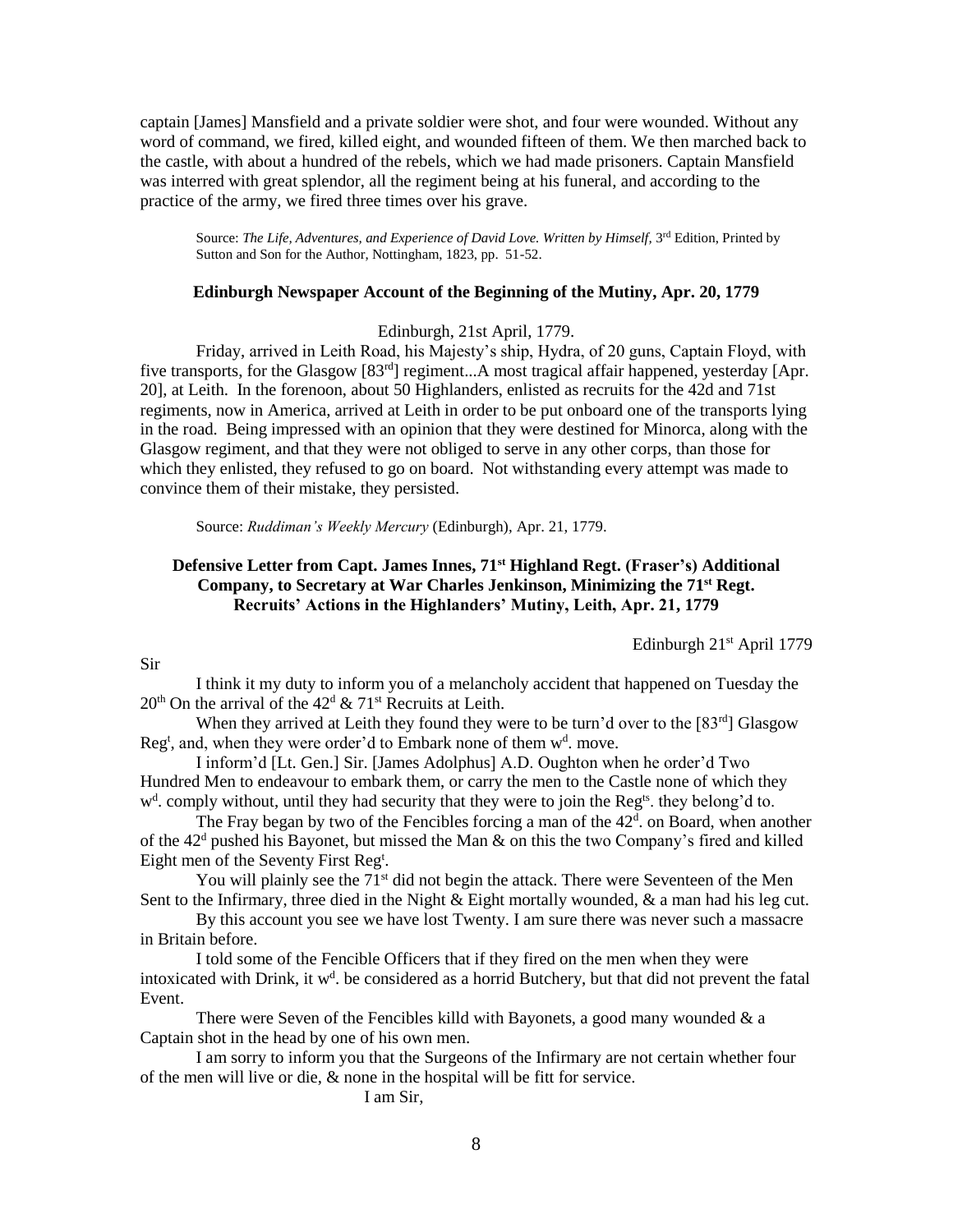The Right Honble Charles Jenkinson Secretary at War Cap [torn]

Your obedient Serviant  $Ja<sup>s</sup>$  [torn]

I am afraid this horrid massacre will prevent the  $42<sup>d</sup>$  or  $71<sup>st</sup>$  Reg<sup>ts</sup>. from getting any men –

Source and Notes: TNA, *War Office: Commander-in-Chief, In-Letters, General Correspondence, Series II, Correspondence H-M, 1779* at WO 1/1004, pp. 407-409. A copy is found in the *Baron Jeffrey Amherst Papers* at WO 34/114, f. 74. Note: It appears as if part of the signature of Capt. Innes has been deliberately torn out of this letter. Fencibles were regiments restricted to serve in Britain only.



Detail of Portrait of Henry Scott, 3<sup>rd</sup> Duke of Buccleugh, 1760, by Thomas Gainsborough

Picture Source: Wikimedia Common

#### **Order from Lt. Gen. Sir James Adolphus Oughton, Commander of His Majesty's Forces, Scotland, to Lt. Governor John Wemyss, Edinburgh Castle and** C**ol. Henry, Duke of Buccleugh, South Fencible Regt., Edinburgh, Apr. 20, 1779**

Caroline Park April 20<sup>th</sup> 1779

The Drafts of the 71<sup>st</sup> Regiment have refused to embark, you will order Two Hundred Men of the S° Fencible Regiment under the command of a Field Officer, with some Rounds of Armed Cartridges, to March immediately to Leith, seize the Mutineers and March them Prisoners to Edinburgh Castle of to be detained there till further Orders

I am Sir  $\&$ <sup>ca</sup> Ja<sup>s</sup>. Adol<sup>s</sup>. Oughton

Lieut: Governor Wemyss  $\&^{\text{ca}}$  Edinburgh Castle, and Officer Commanding of the S<sup>°</sup> Fencible Regiment

> Source: TNA, *War Office In-letters, Government Depts., Commander-in-Chief, 1778-1780* at WO 1/616, p. 659.

**Court Martial Witnesses' Accounts of the Firing Between the Highland Mutineers and the South Fencible Regt., Leith, Apr. 20, 1779**

# Sir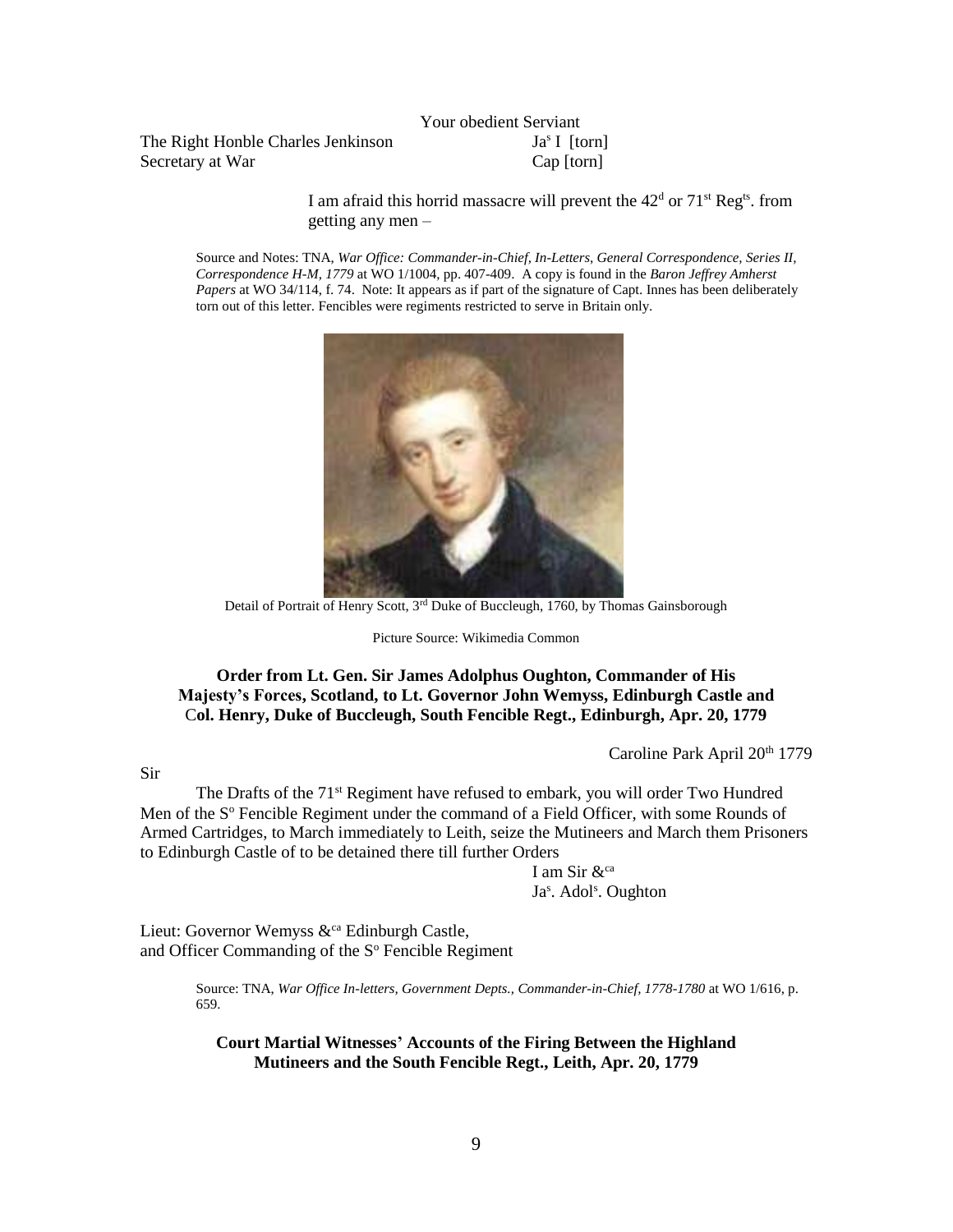At a General Court Martial held in Edinburgh Castle on Thursday the  $6<sup>th</sup>$  May 1779, by Order of Lieutenant General Sir [James] Adolphus Oughton Colonel of His Majesty's 31<sup>st</sup> Regiment of Foot, and Commander of His Majesty's Forces, Castles, Forts, and Barracks in North Britain, dated the  $3<sup>d</sup>$  May 1779, as having powers from His Majesty to that Effect...

**Captain Ja<sup>s</sup> Innes** of the 71<sup>st</sup> Reg<sup>t</sup> being Sworn, Deposed... That Gen<sup>1</sup> Oughton dispatched Captain [Ninian] Imrie [1<sup>st</sup> or Royals Regt.] to the Castle of Edinburgh for 200 of the South Fencibles. That upon the return of the Witness to Leith, he found the Men in a Single Rank, with their backs to a Wall. That the Witness exhorted & admonished them to go on board, told them that the Fencibles were coming down, and if they persisted in their disobedience, the consequence was they would be shot. That at this time he found many of the Men much in liquor. They declared they were under no apprehensions from the Fencibles and that they would stand upon their defense. That about an hour after the Witness returned from Gen<sup>1</sup> Oughton. The Fencibles arrived at Leith and in that Interval he endeavored all he could to bring the men to a sense of their duty, but to no purpose they being extremely insolent to him, and one Muir made a push at the Witness with his Bayonet. That upon the appearance of the Fencibles, he again spoke to them and told them, if they continued refractory they would be shot, to which they answered, they would rather be Shot than draughted into the Glasgow Regiment. \_ That upon the Evidences retiring he heard a Shot from the right of the line, and thinks it came from the Wall. \_ That the Fencibles arrived about an hour before the Witness left the mutineers. That during this period the Witness and the Officers of the Highlanders, with some of the Officers of the Fencibles, were employed to pacify the Mutineers and make them comply with the Orders for Embarkation, but to no purpose…

**M<sup>r</sup> James Dempster** Dweller in Edinburgh being duly Sworn Deposed That he was at Leith upon the  $20<sup>th</sup>$  when the Fencibles were taking their ground, and went up to a house on the Shore, where he looked out a window, immediately above the third man on the left of the Highlanders, and soon after that, he heard a Shot from the North, but whether from the Fencibles of Highlanders he does not know. That about a Minute after followed another Shot from a Highlander on the left, by which Captain [James] Mansfield [South Fencibles] fell \_ Upon this a Corporal that was along with Captain Mansfield fired, and killed that Highlander, after which the Witness withdrew pulling down the Window.

**M<sup>r</sup> Tho<sup>s</sup> Anderson** Surgeon in Leith being duly Sworn Deposed That upon the 20th April last he went down from his own house, with the Fencibles to the Shore of Leith, where the Highlanders were drawn up with fixed bayonets, and observed Captain Imrie, and another Officer who was along with the Highlanders in the forenoon talking to them, when [Maj.] Sir James Johnston commanding the Fencibles ordered his men to make ready and afterwards to recover their Arms, and not to fire, which they did. \_ That about a minute or two afterwards, he heard a Shot which seemed to come from about the middle of the Highlanders, and immediately thereafter he saw, two or three droping Shot from the Highlanders on the left of their Line, being on the South. And upon that the fire became general from the Fencibles, who rushed in upon the Highlanders with their Bayonets fixed, and secured them. The Witness then looked to the place from whence the first Shot seem to have come; where he saw one of the Fencibles lying wounded, from whence he concluded, that this man had fallen from the first Shot, which he's heard already mentioned.

**David Skea** Grocer in Edinburgh being Sworn Deposed that he was at Leith the 20<sup>th</sup> of April last and went down the Shore before the Fencibles and observed the Highlanders standing on their defense with their Bayonets charged. And when the Fencibles came up they surrounded them. That a Short while after he saw a Shot from the Right of the Highlanders, upon which the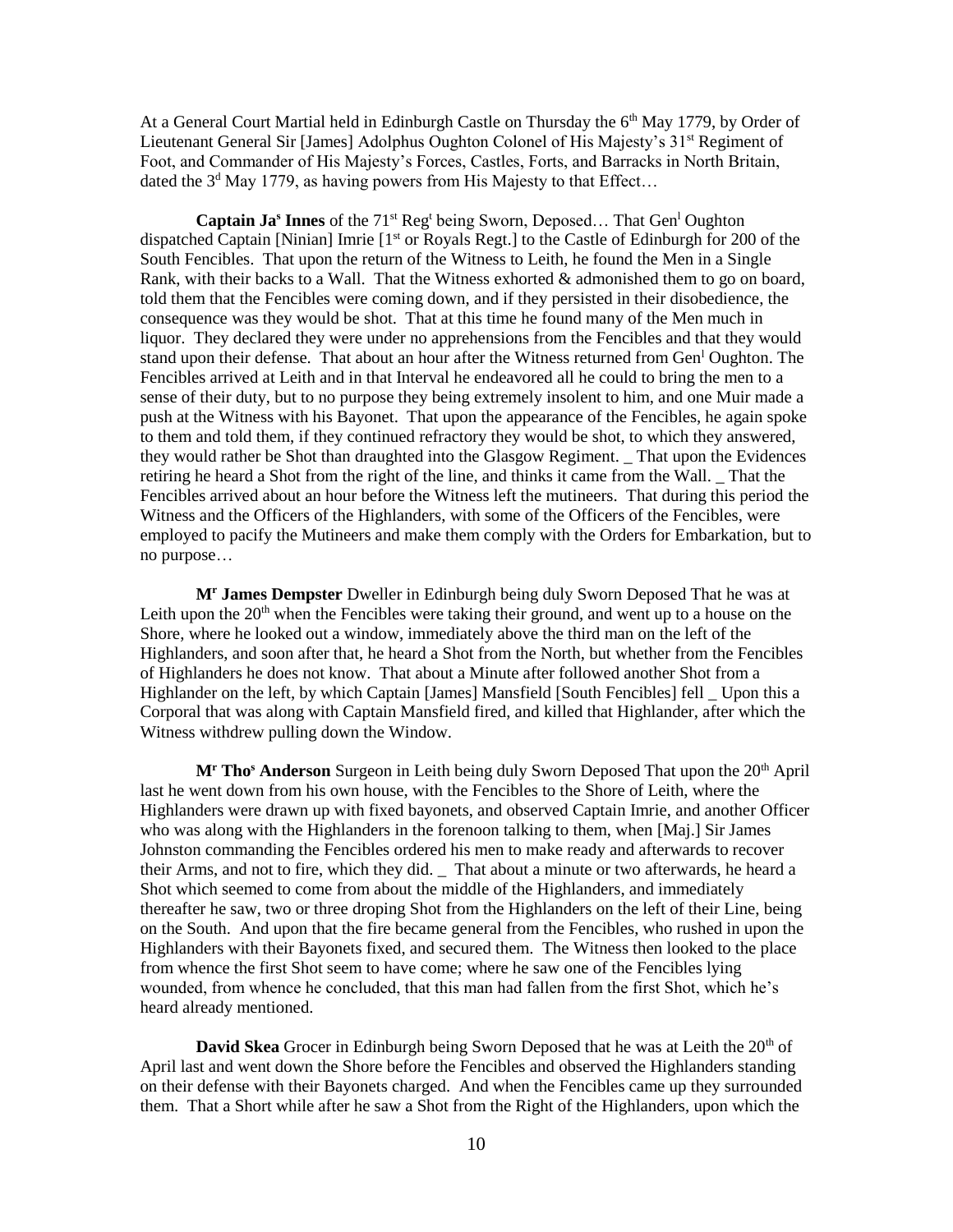Witness went up a Stair, when he heard a great many Shots, and upon looking out the Window he saw Captain Mansfield lying wounded.

James Dun Stabler in Edin<sup>r</sup> being Sworn and Interrogated Disposed that he was at Leith upon the  $20<sup>th</sup>$  of April last, that he saw the Highlanders with their Bayonets charged standing in a Posture of Defense, when looking out at a Window opposite to the River whence he saw a Shot come from the right of the Highlanders, that before this he saw one of the Fencibles pull a Highlander out of his Rank. That two or three of the Highlanders endeavored to rescue him, but he thinks they did not succeed, that a little after the Shot already mentioned he saw Capt: Mansfield step up to one of the Highlanders in the Ranks, and seemed to lay his hand on his Shoulder, as if to expostulate with him, and that he and another Highlander to his right, step'd back and made a push at Capt: Mansfield with their Bayonets, upon which Capt: Mansfield retreated, and immediately either the  $3<sup>d</sup>$  or  $4<sup>th</sup>$  man from the left of the Highlanders fired a Shot upon which Capt: Mansfield fell, and further declares he observed no fire from the Fencibles before Capt: Mansfield fell.

**William Ralston** Serj<sup>t</sup> of the 71<sup>st</sup> Reg<sup>t</sup> being Sworn and Interrogated Deposed, that on the 19th of April last, he marched from Stirling with the Detachment of Highlanders above mentioned…

That before the Fencibles came down to Leith they had fixed their bayonets, and were drawn up, with their backs to a Wall opposite to the Ferry Boat Stairs, and several of them retired into Ale houses before the Fencibles came down, where they got liquor... when a party of Fencibles advanced along the Wall to the right of the Highlanders line, where M<sup>c</sup>Iver and Williamson two of the Prisoners were posted, they turned about keeping their Bayonets pointed toward that party of the Fencibles. Being asked from whence and when he heard the first Shot? Answers that it appeared to him to have been from the left of the Highlanders or the right of the Fencibles, but which of them he does not know. That it was not a Single Shot but a running fire…

Alex: Ross Serj<sup>t</sup> in the South Fencibles, being Sworn & Interrogated Deposed, that he was at Leith upon the  $20<sup>th</sup>$  April last during the Mutiny...

That the Deponent by the orders of Sir James Johnston went up to expostulate with the Mutineers, and that when he was going on that Errand, Williamson desired him not to go farther, and pushed his Bayonet again and again at the Deponent. When M<sup>c</sup>Iver desired Williamson to let the Deponent alone to which Williamson replied, that he wanted none of their Corps to come near him, still pushing his Bayonet at the deponent. Sometimes after that the Deponent heard a Shot from the right of the Highlanders, that two Serjeants of the South Fencibles came up and laid hold of M<sup>c</sup>Iver, who struggled with them, in order to get rid of them, when a Shot came from same of M<sup>c</sup> Ivers party, upon his left which wounded the deponent, that before that happened, the Deponent was telling the Mutineers as far as they could hear him, that by Orders of Sir James Johnston he informed them, that the Fencibles were provided in ammunition, and their Guns all loaded, and that they would better desist, because they would be forced to embark, who answered they would die first before they would wear Breeches, and told the Deponent they were provided in ammunition. Being Interrogated upon the part of the prisoners, at what distance the Evidence supposed the firing began, from the two prisoners of the  $42<sup>d</sup>$ . Answered he thinks about 20 Yards from their left. That about two or three minutes before the fire began, a Highlander from the Mob, called to the Highlanders, why don't you fire, M'Iver answered, he would not be the first that would fire.

**James Home** Soldier of the South Fencibles duly Sworn & Interrogated Deposes That upon the  $20<sup>th</sup>$  of April last, he was at Leith upon duty, that the Highlanders were standing in a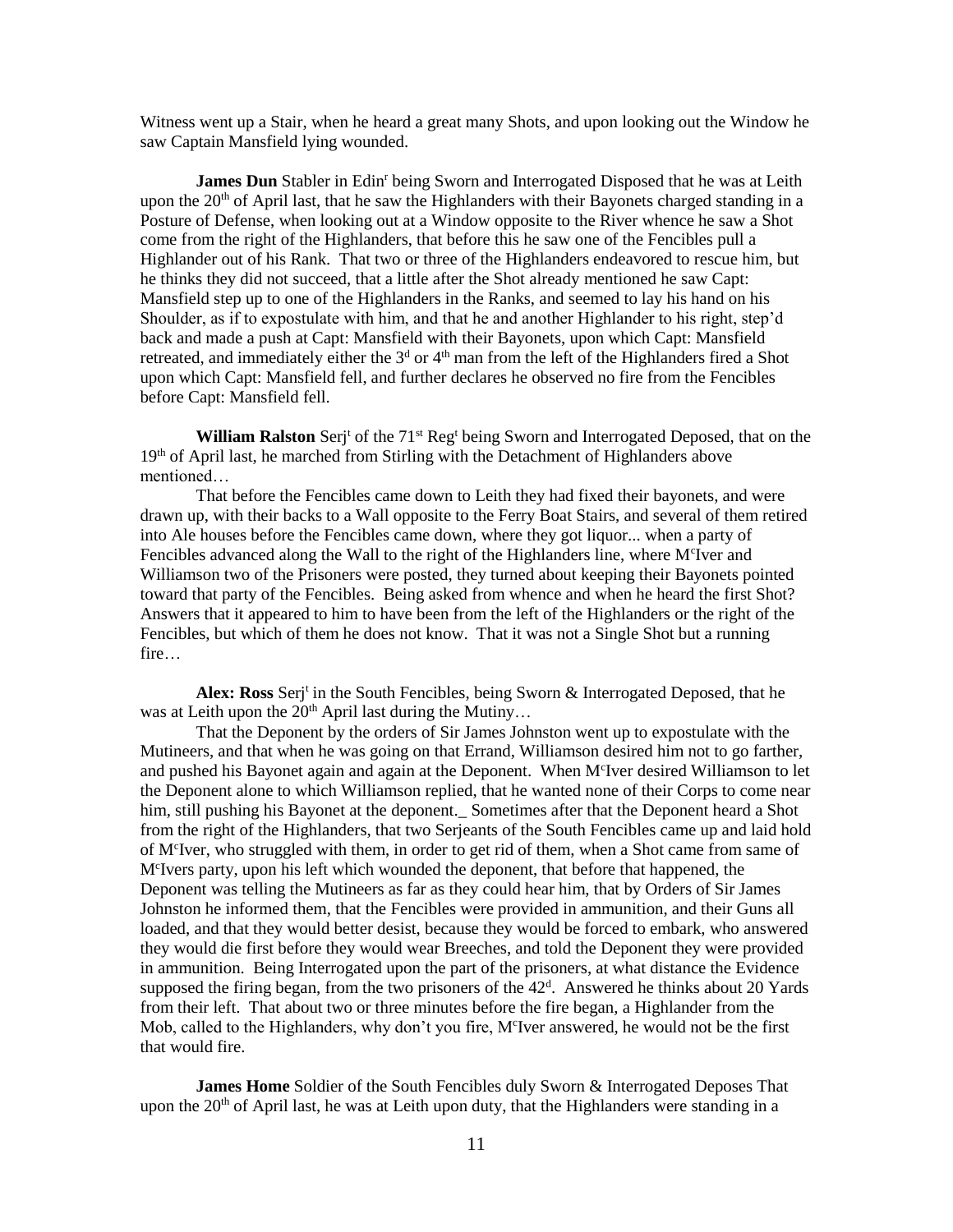line, with their bayonets charged, that the Witness was along with Capt: Mansfield, when the Highlanders began to fire from their right, the Evidence having heard them say before, that they could prime load and fire as fast as the Fencibles, that Capt: Mansfield spoke with the Highlanders, a considerable time endeavoring to pacify them, and quell the Mutiny, when the Highlanders charged their Bayonets and rushed at him, and when he retreated into the division that he commanded, a Highlander fired upon him, and Shot him, upon which the Evidence took aim at the man that did so, and Shot him.

**George Little** Corporal in the South Fencibles, being duly Sworn and Interrogated Deposes, that he was at Leith upon the  $20<sup>th</sup>$  of April last, being a Soldier in the Fencibles, and examined several of the Highlanders muskets which he found loaded, and likewise a Cartridge Box with Shot, but cannot ascertain whether it belonged to the Highlanders or the Fencibles.

**Robert Mudie** Shipmaster in Leith being duly Sworn and Interrogated Deposes he was at Leith upon the  $20<sup>th</sup>$  of April last, and was upon the Top of the Pier on the left of the Fencibles, opposite to the Right of the Highlanders, whom he saw standing with their Bayonets charged, from which position he retired further to the right of the Fencibles, apprehending he might be in danger of a Shot from the Highlanders. That he saw a Shot from the right of the Highlanders, which was the first that was fired, and afterwards another from the left of their Centre that before the second Shot was fired from the left of the Highlanders Centre he observed Capt: Mansfield who was upon the right of the Fencibles protecting with his Sword, one of this Soldiers who was attacked by the Highlanders, and upon a Shot being fired, the Mob called out that Capt: Mansfield was killed, and the Evidence retreated.

**Capt: [John] Rutherford** of the South Fencibles being duly Sworn and Interrogated Deposes, that he was at Leith upon the  $20<sup>th</sup>$  April last, with his division of the Fencibles, where he observed the Highlanders very mutinous, and one in particular in a violent agitation, being asked if any of the prisoners were the persons he observed so Active in the Mutiny? Answers he could not positively say they were, that he heard a Shot come from the Highlanders, and getting into his place he observed a Corporal upon the right of his division mortally wounded...

Source: TNA, War Office, *Judge Advocate General's Office, General Courts Martial* at WO 71/54 (223413) pages 363-381.

#### **Excerpt of Letter from Escorting Officer, Lt. Thomas Stelfox, 55th Regt., to His Wife, Edinburgh Castle, Apr. 21, 1779**

Edin<sup>r</sup>. Castle 21<sup>st</sup> April 177

…there had been a squabble at Embarkation of the Highland Recruits who in general refused to embark, upon which a large Party of the Fencibles were ordered to carry them to this Castle as Prisoners; whereupon a kind of unequal battle ensued in which 10 of the Highland Lads were kill'd on the spot and 25 wounded, on the part of the Fencibles one Captain and 2 private Men were kill'd, and others wounded, in my endeavouring to reconcile these people without effect.

Source; "A small archive relating to Thomas Stelfox," at Personalia Website, at [www.personalia.co.uk.](http://www.personalia.co.uk/) Lt. Stelfox was assigned to escort the drafted highlanders to Leith to join the 83rd Regt.

#### **Newspaper Account of the Firing Between the Highland Mutineers and the South Fencible Regt., Edinburgh, Apr. 20, 1779**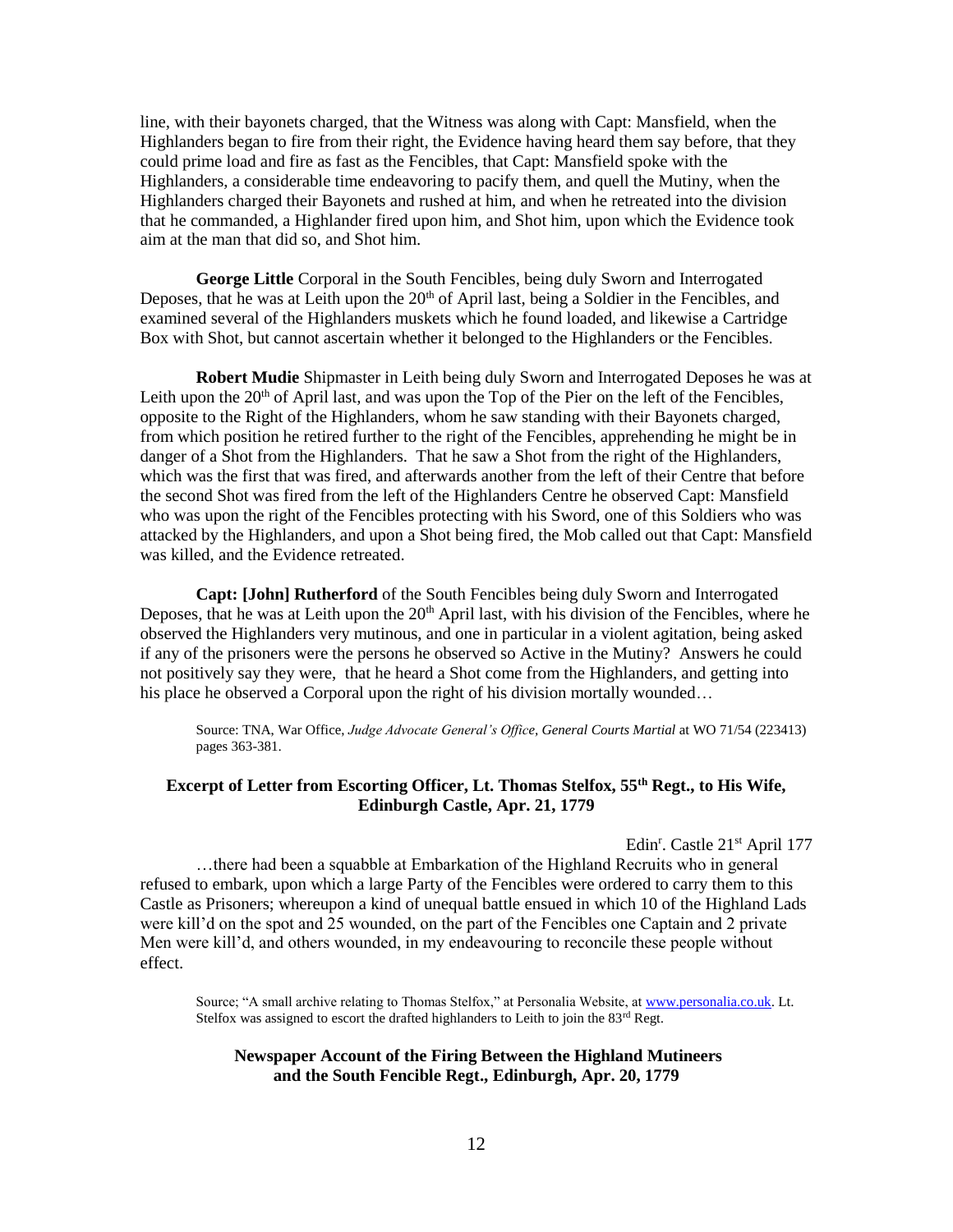#### Edinburgh, 21st April, 1779…

It was then thought necessary to apply force in place of expostulations, and, accordingly, five companies of the Duke of Buccleuch's Fencibles marched down to Leith, a little before five o'clock, headed by their proper officers. The Highlanders were formed in a line along the houses opposite to the ferry-boat stairs, and the Fencibles very cautiously divided into three parties. One marched by the sands and came to the pier to the northward of the windmill; another entered the street by the timber bush, and the third marched along the pier opposite to the Highlanders. Seeing themselves thus hemmed in, they presented their pieces with fixed bayonets. Captain Mansfield advanced to them, and taking one of them by the shoulder, began to expostulate with him, drawing him a little out of the line, when the rascal stabbed him; another fired immediately, and the ball lodging in his head, he instantly dropped down dead. Upon seeing Captain Mansfield fall, the Fencibles were enraged, and immediately fired on the mutineers, on which a dismal carnage ensued. About 23 of the Highlanders fell, of which 8 were killed outright, and the wounded were brought up in carts and sent to the infirmary, two of whom died by the way, four have died since, and most of the wounded are dispaired of. Of the Fencibles, one sergeant and two private men of the grenadiers were killed, and several desparately wounded. The remainder of the mutineers were directly brought up to the Castle, under a guard. The worthy Captain Mansfield is greatly regretted, especially as he has left an amiable widow, and five or six children. (He was the son of Mansfield the banker.)

Source: *Ruddiman's Weekly Mercury* [Edinburgh]*,* April 21, 1779.

#### *Scots Magazine* **Account of the Firing Between the Highland Mutineers and the South Fencible Regt., Edinburgh, Apr. 20, 1779**

SCOTLAND…a party of 200 of the South fencibles, under the command of a major, three captains, and six subalterns, were ordered to Leith, to carry the mutineers prisoners to Edinburgh castle if they would not imbark. On their arrival, they found the highlanders drawn up, with screwed bayonets, their backs to the wall facing the quay. The Major drew up his men to as to prevent any of the highlanders escaping; and, attended by a serjeant who spake Erse, went up to them, stated to them the positive orders he had received, and expostulated with them on the folly of resistance. The serjeant reasoned with them too, and in their own language; but soon turned to the Major, and intreated him to retire, for that they would fire. The Major, upon this, ordered the division on the right to present, and afterwards recover their arms; which they did. Meanwhile a serjeant observing one at the highlanders attempting to escape, seized him by the collar; upon which the serjeant received two wounds by a sword or bayonet; another serjeant of the fencibles was wounded by a musket-shot; then several shot were fired on both sides. Capt. Mansfield was killed by one of the first shots. According to one account, Capt. Mansfield was in front, and after some words, one of the highlanders pushed at him with his bayonet, and missing his push, fired his piece, and killed him on the spot. A corporal who stood near, shot the murderer, and instantly a good many shots were fired. About twelve highlanders were killed, and above twenty wounded; and of the fencibles two privates were killed and one wounded.

The fencibles returned to the castle, with twenty-five prisoners, several of whom were wounded. Near thirty wounded were sent to the Royal infirmary. – A Leith porter and another man were taken up, accused of inciting the mutiny, and of procuring ammunition to the mutineers; and a reward of 50 l. Sterling was offered by the Sheriff to whoever would discover by whom the mutineers were improperly furnished with ammunition.

Source: *Scots Magazine,* April 1779, pp. 219-220.

#### **Letter from Lt. Gen. Sir James Adolphus Oughton, Commander of His**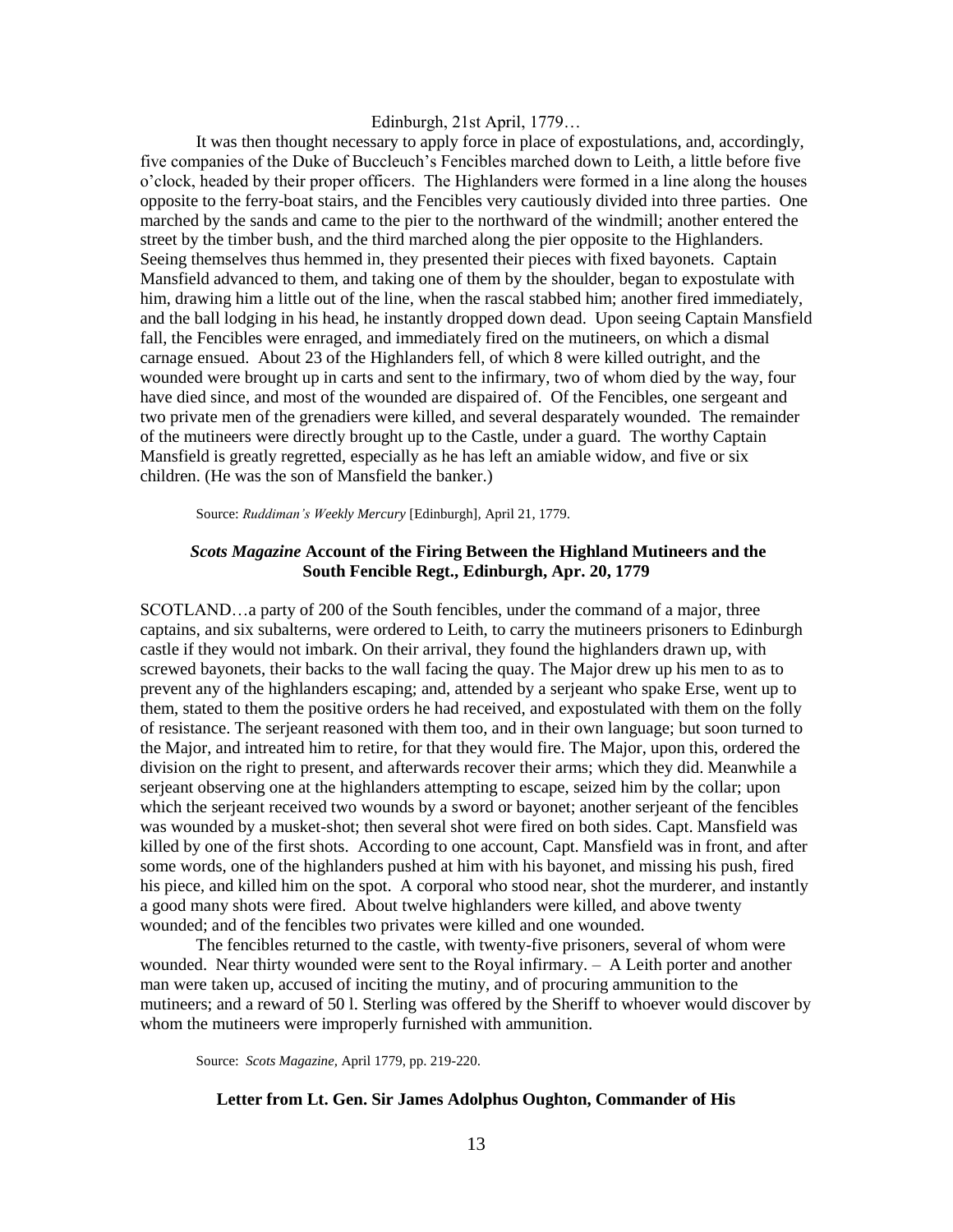#### **Majesty's Forces in North Britain to Principal Secretary of State Thomas Thynne, 3rd Viscount Weymouth, Edinburgh, Apr. 20, 1779**

My Lord,

I think it is my Duty to give Your Lordship the earliest Intelligence of an unlucky Occurrence which has happened here this Day. The Drafts from the Additional Companies of the  $42<sup>d</sup>$  and  $71<sup>st</sup>$  Regiments, which were order'd to compleat the  $83<sup>d</sup>$  Regiment, having mutinied and refused to embark, I was under the Necessity of sending a Detachment of the South Fencible Reg<sup>t</sup> to reduce them to Obedience. Though the Mutineers did not exceed sixty Men, and had two hundred Men opposed to them they persisted in their Resistance; which, as Your Lordship will see by the enclosed Report, was justly fatal to many of themselves, and most unfortunately so to Captain Mansfield, a very worthy Gentleman with a large Family of young Children.

I have the Honor to be

My Lord,

Caroline Park April 20<sup>th</sup> 1779

Your Lordship's most Obedient and most humble Servant : Adol<sup>s</sup>: Oughton

Source: TNA, *State Papers Scotland Series II*, SP54/47, f. 234.

#### **Letter from Gen. Sir James Adolphus Oughton, Commander of His Majesty's Forces in North Britain, to Gen. Lord Jeffrey Amherst, Commander-in-Chief, His Majesty's Forces, Edinburgh, Apr. 20, 1778**

My Lord

In obedience to your Lordship's Commands for compleating the 83<sup>d</sup> [Glasgow] Regiment with Drafts from the additional Companies of the 31<sup>st</sup>. 42<sup>d</sup>. and 71<sup>st</sup>. Regiments I order'd those Companies to Parade this Morning on the Links of Leith; having previously directed Major [Hon. Malcolm] Ramsay with some Officers and Non-Commissioned Officers of the 83<sup>d</sup> to be there to receive the Drafts and put them on Board. The Drafts from the  $31<sup>st</sup>$ , embarked with the utmost Chearfulness, and were followed by five Men of the  $42<sup>d</sup>$ : but the rest of the Highlanders absolutely refused to go on Board. This being reported to me by the Aide-de-Camp whom I had sent to attend the Draft, and Captain [James] Innes who commanded the Companies of the  $71<sup>st</sup>$ . I sent the enclosed Order for 200 Men to seize the Mutineers and carry them Prisoners to the Castle. I judged it advisable to send so large a number, least the Mutineers should entertain any Idea of Resistance. The Result of their Obstinacy, your Lordship will see in the enclosed Report. I have greatly to regret the Loss of poor Captain Mansfield, who was a very good Officer, and a worthy Man.

I have the honour to be, My Lord most obedient and most humble Servant Caroline Park April 20th, 1779 *Ja<sup>s</sup> Adol<sup>s</sup> Oughton*

Source: TNA, War Office: *Baron Jeffrey Amherst Papers, Miscellaneous Correspondence* at WO 34/114, f. 71 and War Office In-letters, Commander-in-Chief, WO1/616, p. 655.

**Letter from Col. Henry, Duke of Buccleugh, South Fencible Regt. to Lt. Gen. Sir James Adolphus Oughton, Commander of His Majesty's Forces in Scotland, Edinburgh, Apr. 20, 1779**

May it please your Excellency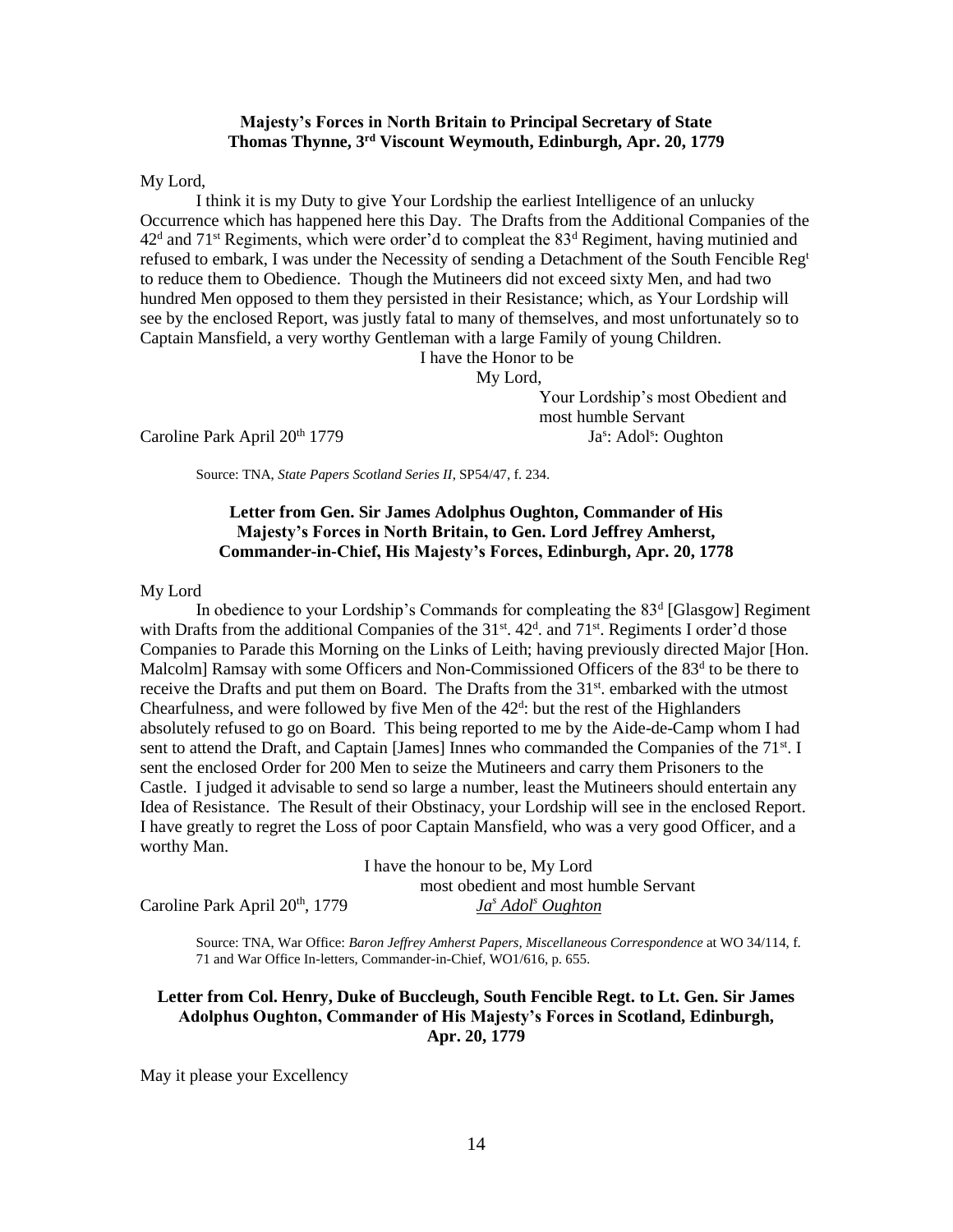In consequence of Your Excellency's orders this day, directed to Governor Wemyss & the Com<sup>g</sup> Officer of the South Fencibles, I immediately ordered a detachment of Two Hundred men commanded by one Major three Captains and six Subalterns to carry your Excellency's orders into Execution.

Upon arrival of the party at Leith, Major Sir James Johnstone found from forty to fifty Mutineers drawn up with their backs to the Wall facing the Quay  $\&$  Charged Bayonets. The Major not Imagining that so small a body would make any resistance formed his men so as to prevent any of them from Escaping, and attended by a Serjeant who Spoke Erse, went up to them & remonstrated with them upon the folly of proceeding to Extremities and the positive orders he had. The Serjeant too reasoned with them for some time in their own Language representing to them that all resistance on their part was vain, but they answered that they would kill man for man, and die on the Spot. The Serjeant then turned to the Major & intreated him for Gods sake to retire, as the men were desperate. Upon this the Major gave orders to make ready  $\&$  to the Division on the right to present, and afterwards to recover their arms which they did without firing. In the mean time one of the Serjeants observing a Mutineer attempting to make his Escape, seized him by the Collar, and dragged him from the wall, upon which he received two wounds, with a Sword or Bayonet, & was knock'd down by some of the Mutineers. Another Serjeant was wounded by a Musket Shot from one of them and they advancing with charged Bayonets the Firing became general on both sides –

Captain Mansfield was unfortunately killed by one of the first Shots from the Mutineers, two Rank  $\&$  File were kill'd upon the Spot, several were wounded  $\&$  two, it is supposed mortally. The Party returned to the Castle about Seven of Clock with Twenty five of the Mutineers prisoners. The number of them kill'd  $&$  wounded cannot as yet be ascertained, it is supposed about Ten are kill'd & double that number wounded.

|                            | I have the honor to be                               |  |  |
|----------------------------|------------------------------------------------------|--|--|
| Edin <sup>r</sup> . Castle | &c &c &c                                             |  |  |
| 20 April 1779              | /signed/ [Henry, Duke of] Buccleugh, Col. S. F. Reg. |  |  |

Source: TNA, *State Papers Scotland Series II*, SP 54/47, f. 238, *War Office In-letters, Commander-in-Chief,* WO 1/616, p. 663 and *Baron Jeffrey Amherst Papers*, WO3 4/114, f.73.

#### **Excerpt of Letter from Lt. Gen. Sir James Adolphus Oughton, Commander of His Majesty's Forces in North Britain, to Commander-in-Chief Lord Amherst Regarding the Mutiny of the Highland Recruits, Apr. 22, 1779**

My Lord...

Your Lordship will know from the Returns that, of the seven Additional Companies, six were Highlanders; of course the far greatest Part of the Draft for compleating the  $83<sup>d</sup>$ . were necessarily to be made from them. The Prepossession of the Highlanders to their native Dress is indubitable; and I have had but too many Instances of late of their Proneness to Mutiny: but their invincibly Obstinacy, on this Occasion, surpassed all Belief. That fifty Recruits without any Ammunition but a few Balls, Slugs, and small Shot which they had picked up from the Inhabitants, should dare to attack a regular Detachment of two hundred Men, and choose to throw away their Lives rather than go into a lowland Regiment or submit to be made Prisoners is, I imagine, without Example. A Leith Porter is sent to Goal, on the Accusation of furnishing the Mutineers with Ammunition, and repeatedly calling on them to Fire. If this Fellow can be hanged it will be of infinite Service here, as the mutinous Disposition of the Populace calls for Correction...

I have the Honour to be My Lord,

Your Lordship's most obedient and most humble Servant *: Adol<sup>s</sup> . Oughton*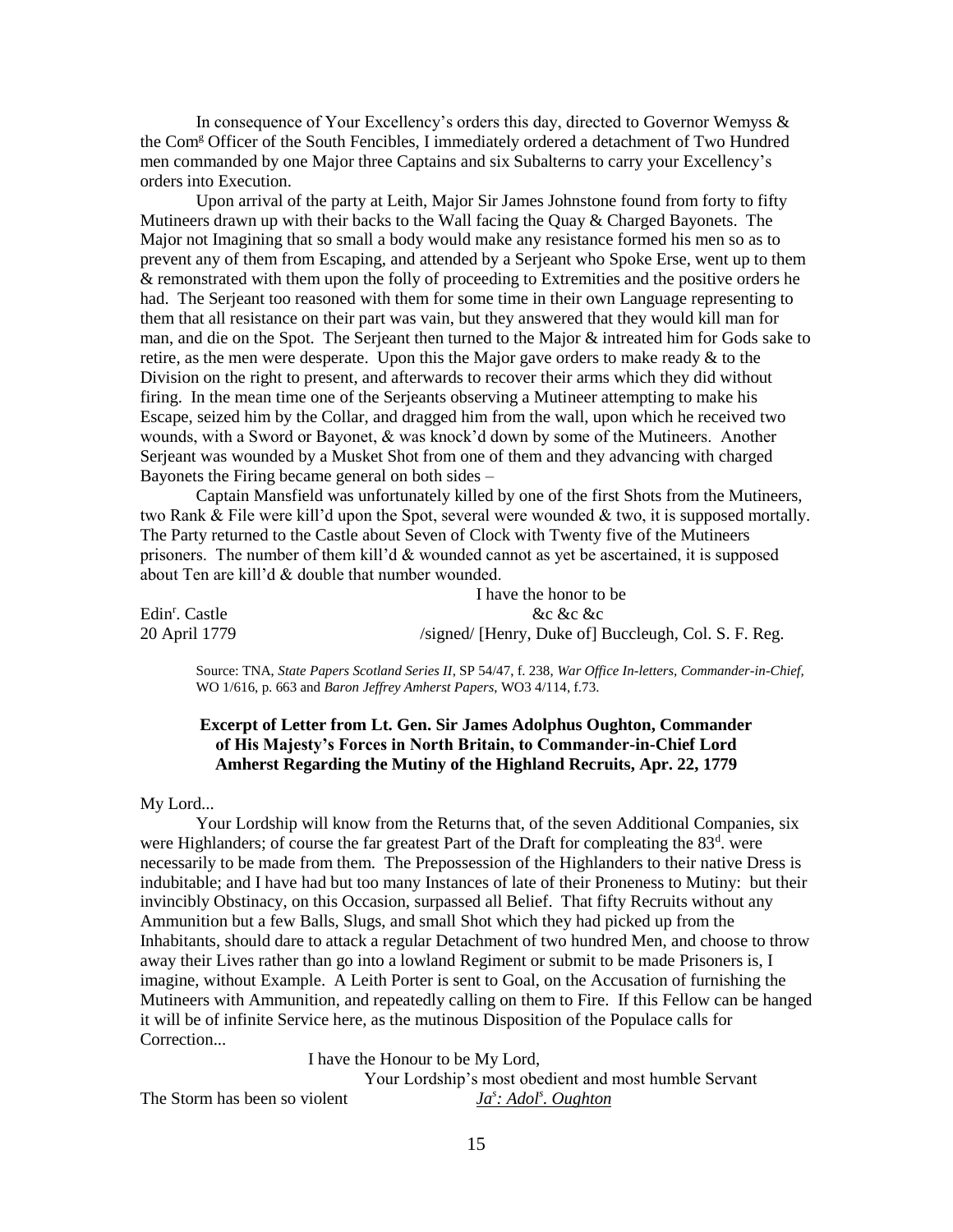these three days that the Reg<sup>t</sup>: can not possibly be embarked, 'till the weather changes

Caroline Park April 22<sup>d</sup> 1779

Source: TNA, *War Office, Baron Jeffrey Amherst Papers, Miscellaneous Correspondence* at WO 34/114, f. 76.

#### **Excerpt of 42nd Regt. Agent's Report to Gen. Lord John Murray, Col., 42nd Regt., London, Apr. 24, 1779**

I am sorry to inform  $Y^r$  Lordship that a Letter…mentions that the recruitts for the  $71^{st}$ Reg<sup>t</sup> refused to Embark at Leith, when the Duke of Buccleugh's [South] Fencibles were called & Cap<sup>t</sup> James Mansfield lying hold of one of the Mens Arms he killed the Cap<sup>t</sup> dead on the Spott with his bayonett, a Scuffle insued wherein 24 were killed, that is all the particulars I have yet heard.

Source: Alexander Anderson Letter to Lord John Murray, Apr. 24, 1779 in the Lord John Murray Papers, item B 5/2/45, Univ. of Manchester.



Detail from Portrait of Thomas Thynne, 3<sup>rd</sup> Viscount Weymouth (Later 1<sup>st</sup> Marquess of Bath), 1795, by Thomas Lawrence

Picture Source: Wikimedia Commons

## **Letter from Principal Secretary of State Thomas Thynne, 3rd Viscount Weymouth to Lt. Gen. Sir James Adolphus Oughton, Commander of His Majesty's Forces in Scotland; London, Apr. 28, 1779**

S<sup>t</sup>. James's April 28<sup>th</sup>: 1779

Sir Ja<sup>s</sup>: Ad<sup>s</sup>. Oughton.

Sir'

I received Your Letter of the  $20<sup>th</sup>$  Inst<sup>t</sup> by Express, with It's Inclosures, containing the Account of the Mutiny which had unfortunately happened in drafting the Additional Companies of the  $42<sup>d</sup>$  and  $71<sup>st</sup>$  Regiments to compleat the  $83<sup>d</sup>$ . I immediately laid Your Letter before the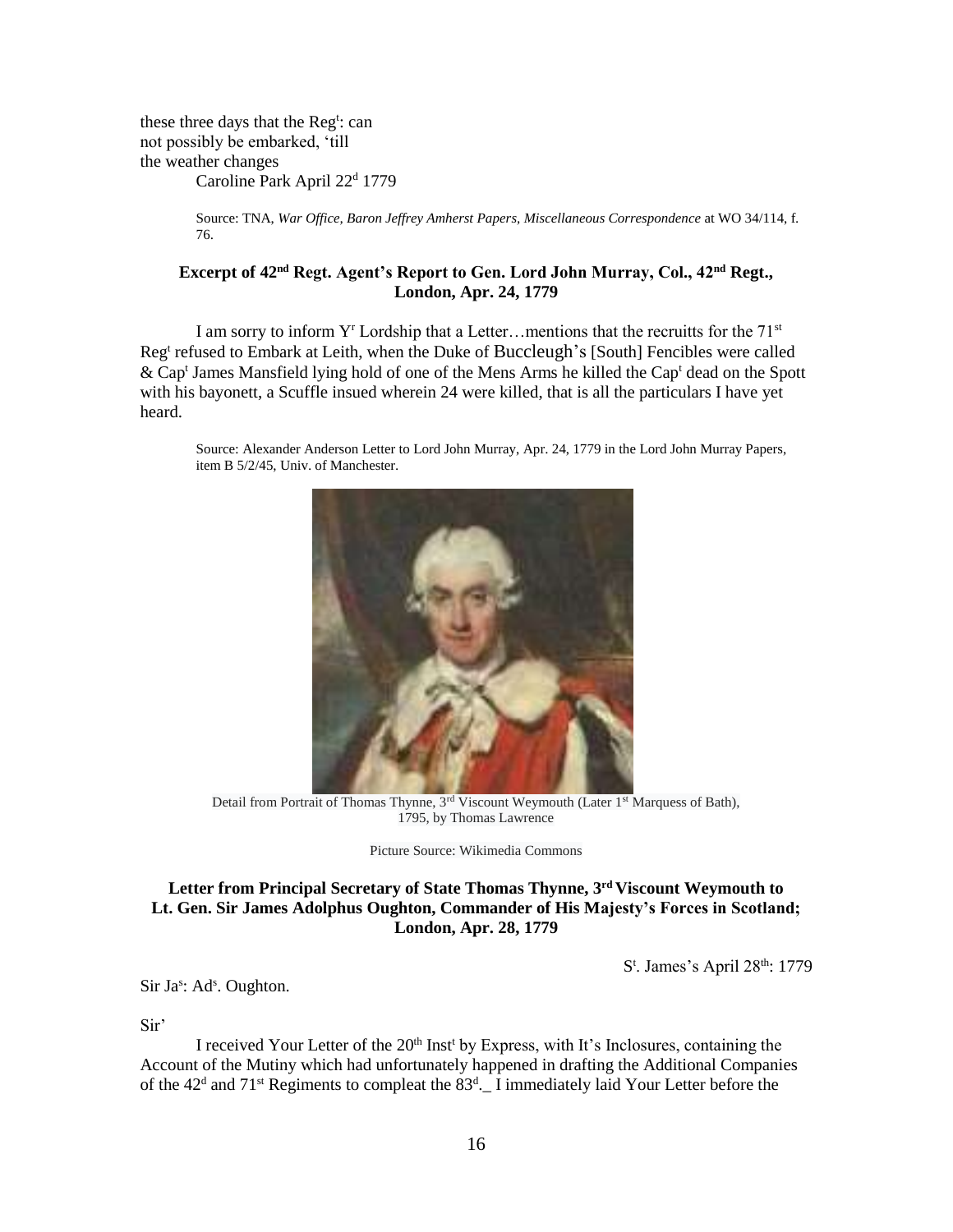King, & as soon as the Proceedings at Law against the Mutineers shall be concluded I shall expect to learn the Sentence that may be passed upon them for His Majesty's Information. I am  $\&^{\text{ca}}$ 

*Weymouth*



Source: TNA, *State Papers Scotland Series II*, SP 54/47, f. 242.

Detail from *"A bird's-eye view of Edinburgh castle,"* circa 1740-1750

Picture Source: *King George III's Personal Coloured Views Collection,* British Lib., London

#### **Excerpt of Letter from Lt. Gen. Sir James Adolphus Oughton, Commander of His Majesty's Forces in North Britain, to Gen. Lord Jeffrey Amherst, Commander-in-Chief, His Majesty's Forces, Edinburgh, May 1, 1779**

#### My Lord

I am honoured with You Lordship's of the  $23<sup>d</sup>$  &  $26<sup>th</sup>$ . I have not yet been able to find out M<sup>r</sup> Cuningham; as soon as I do, shall obey Your Lordship's Commands relative to him.

It is truly to be lamented that we lost some good Men in the late Mutiny of the Highland additional Companies: but I flatter myself it will prove a seasonable Check to that dangerous Spirit, which has prevailed so much of late in this Country. These very Companies were sent up last year; 29 of them turned out Volunteers for the 25<sup>th</sup> Regiment; 5 of them were drafted into the  $50<sup>th</sup>$ , and 14 sent back; 4 of the latter were killed in the Mutiny: it is therefore pretty evident that their Repugnance to go into a lowland Regiment was not so great as they pretended. They saw the Drafts from the  $31<sup>st</sup>$  embark with the utmost Alacrity, and 5 of the  $42<sup>d</sup>$ ; the rest, indeed joined in the Mutiny and two of them became principal Ringleaders.

As it was impracticable to try the whole of the Mutineers I order'd a Court of Enquiry to find out those who were most deeply engaged in it, and encouraged the rest to oppose and attack the Troops who were sent to take them prisoners. They have reported to me six: four of whom are severely wounded, two prisoners in the Castle both of the  $42<sup>d</sup>$  Reg<sup>t</sup>: These I propose trying by a General Court Martial, on Thursday next: but wish to know His Majesty's Pleasure whither I shall carry the Sentence into Execution (as empower'd by my Warrant) or wait for further Orders.

The Sheriff having summoned most of the surviving Mutineers to appear as Evidence against two of the Townspeople, at the ensuing Justiciary Court; they can not possibly be removed till that Trial is over, which will not be these six Weeks; when I shall apprize you Lordship, and can have no objection to the withdrawing those Companies from this Country...

My Lord, Your Lordship's most obedient and most humble Servant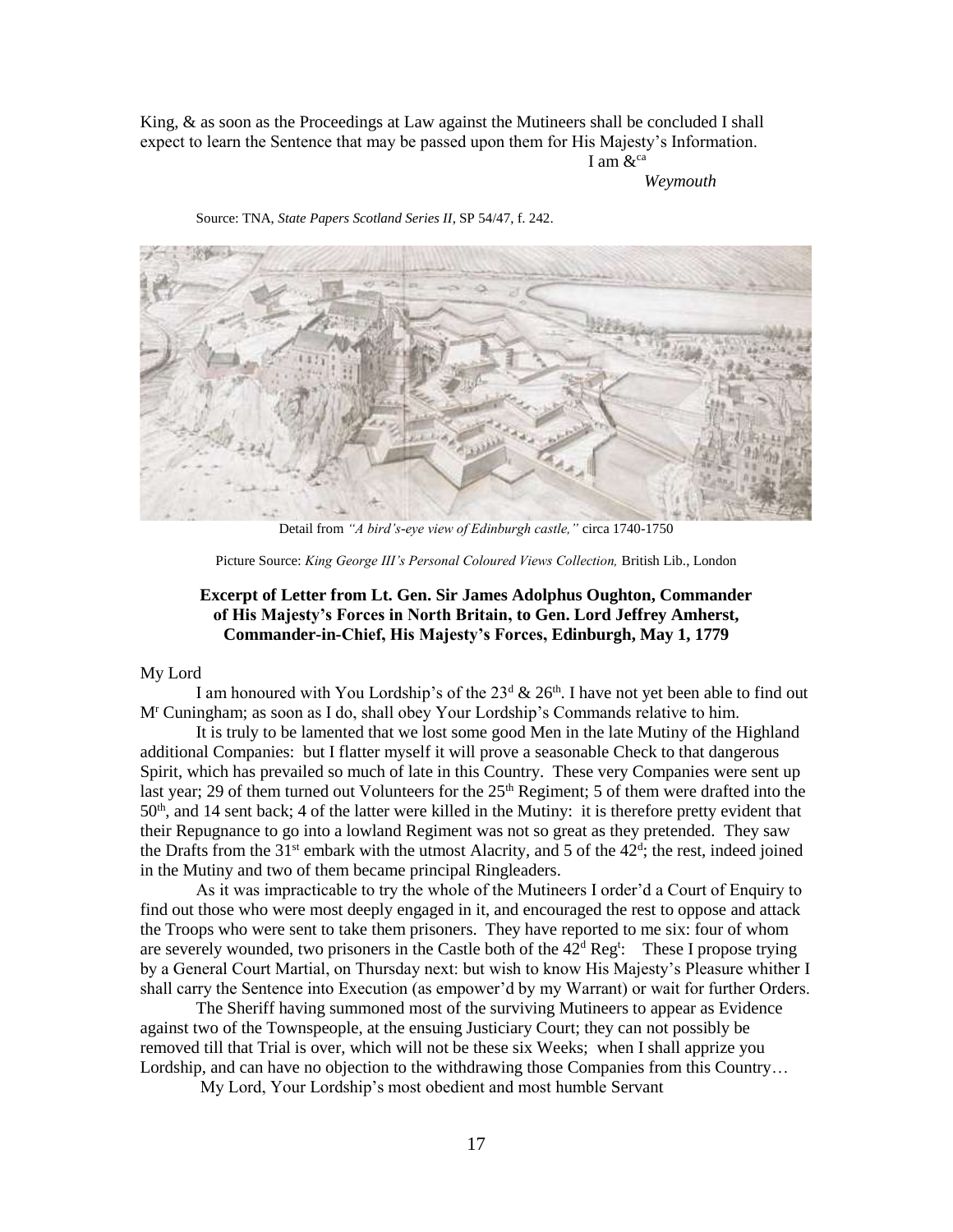Caroline Park May 1st 1779 *Ja<sup>s</sup> Adol<sup>s</sup> Oughton*

Source: TNA, *Baron Jeffrey Amherst, Commander in Chief, Papers* at WO 34/151, f. 23.

#### **Letter from Lt. Gen. Sir James Adolphus Oughton, Commander of His Majesty's Forces in North Britain to Principal Secretary of State Thomas Thynne, 3rd Viscount Weymouth, Edinburgh, May 4th, 1779**

#### My Lord

I am honoured with Your Lordship's of the  $28<sup>th</sup>$ . A General Court Martial is to sit on Thursday the 6<sup>th</sup> Ins<sup>t</sup> to try the Ringleader in the Late Mutiny. Their Sentence, agreeable to Lordship's Orders, shall be transmitted to You for His Majesty's Information; whose Pleasure I shall wait for carrying it into Execution.

The Trail of the Townsmen, who are accused of being Aides and Instigators of the Mutiny, can not take Place before the  $12<sup>th</sup>$  June which is the first Day of Session.

I have the Honour to be, with the highest Regard.

My Lord, Your Lordships most obedient And most humble Servant *: Adol<sup>s</sup> : Oughton*

Caroline Park May  $4<sup>th</sup>$ , 1779



Source: TNA, *State Papers Scotland Series II* at SP 54/47, f. 244.

Detail from *"East View of Edinburgh Castle,"* 1753, by Paul Sandby

Picture Source: *King George III's Personal Coloured Views Collection,* British Lib., London

#### **Mutiny Charges Read to Pvt. Charles Williamson and Pvt. Archibald M<sup>c</sup> Iver 42<sup>d</sup> Regt., and Pvt. Robert Budge, 71st Highland Regt. by Judge Advocate James Dundas, May 6, 1779**

Charles Williamson and Archibald Maciver, soldiers of the  $42<sup>d</sup>$  Regiment of Foot, and Robert Budge, soldier of the 71<sup>st</sup> Regiment of Foot, you are charged with having been guilty of mutiny at Leith, upon Tuesday, the 20<sup>th</sup> of April last past, and of having instigated and incited others to be guilty of the same, in which mutiny several of his majesty's subjects were killed and others wounded.

You are to stand trial on the above charge, on Thursday, 6<sup>th</sup> May 1779.

James Dundas, J. A.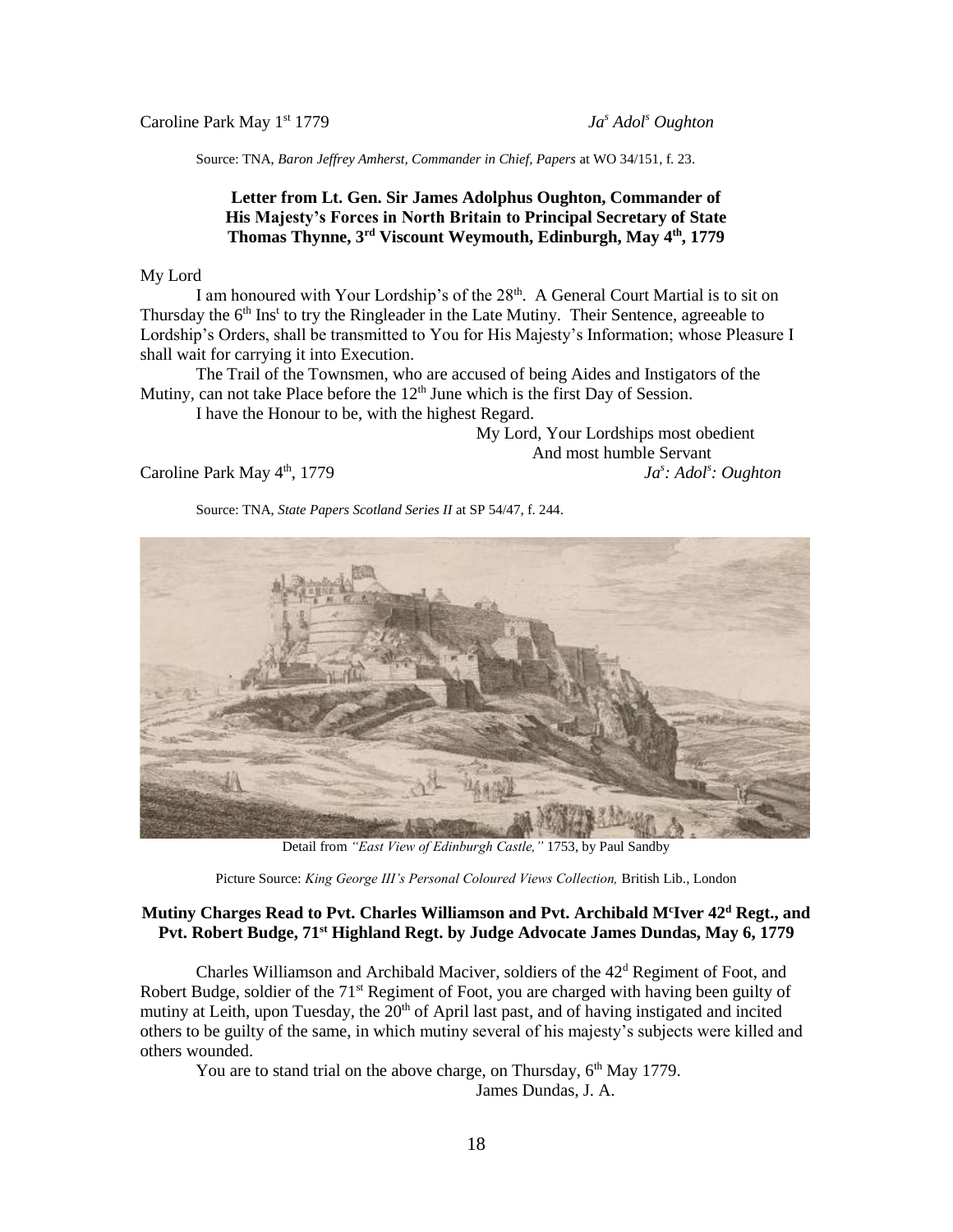Source: "Mutiny of Detachments of the 42d and 71st Regiments" in *Great Historical Mutinies*, by David Herbert, William P. Nimmo, London, 1879, p. 363.

#### **Court Martial of Pvt. Charles Williamson and Pvt. Archibald M<sup>c</sup> Iver 42<sup>d</sup> Regt., and Pvt. Robert Budge, 71st Highland Regt. (Fraser's), Edinburgh Castle, May 6 – 8, 1779**

At a General Court Martial held in Edinburgh Castle on Thursday the 6<sup>th</sup> May 1779, by Order of Lieutenant General Sir Adolphus Oughton Colonel of His Majesty's 31<sup>st</sup> Regiment of Foot, and Commander of His Majesty's Forces, Castles, Forts, and Barracks in North Britain, dated the 3<sup>d</sup> May 1779, as having powers from His Majesty to that Effect.

Lieut: Col<sup>l</sup> Dundas of the 11<sup>th</sup> Dragoons, President.

| Major John Campbell<br>of West Fencibles                               | Major Ja <sup>s</sup> Mercer<br>of North Fencibles       |  |
|------------------------------------------------------------------------|----------------------------------------------------------|--|
| Capt: Ja <sup>s</sup> Campbell<br>of West Fencibles                    | Capt: John Popple<br>of the $4th$ Dragoons }             |  |
| Capt: Jo: $W^m$ Romes<br>of 31 <sup>st</sup> Reg <sup>t</sup> of Foot  | Capt: Angus M <sup>c</sup> Alister<br>of West Fencibles  |  |
| Capt: Lord Haddo<br>of North Fencibles                                 | Lieut: $W^m$ Morison<br>of West Fencibles                |  |
| Lieut: Peter Boissur<br>of $11th$ Dragoons                             | Lieut: Lord Napier<br>of $31st$ Reg <sup>t</sup> of Foot |  |
| Lieut: Alex <sup>r</sup> Trotter<br>of $66th$ Reg <sup>t</sup> of Foot | Lieut: Ja <sup>s</sup> Ferguson<br>of West Fencibles     |  |

Sir James Dunbar Deputy Judge Advocate

The members being met and duly Sworn, the Judge Advocate being also Sworn, and Prosecuting in His Majesty's Name.

**Charles Williamson** and **Archibald M<sup>c</sup>Iver** Soldiers of the 42<sup>d</sup> Regiment of Foot, and **Robert Budge** Soldier of the 71<sup>st</sup> Regiment of Foot, came prisoners before the Court, when the following Charge was exhibited against them viz<sup>t</sup>.

"That they and each of them had been Guilty of Mutiny at Leith upon Tuesday the  $20<sup>th</sup>$ April last past, and of having instigated and incited others to be guilty of the same, In which Mutiny several of His Majesty's Subjects were killed and others wounded."

**M<sup>r</sup> . Joseph Robertson M<sup>c</sup>Grigor** Erse [Gaelic] Minister of the Gospel in Edinburgh, being sworn Interpreter, and the Charge being read by him in Erse to the prisoners and they pleading not Guilty, the following Witnesses were adduced in support of the Charge.

Lieu<sup>t</sup>: [Thomas] Stilfox [Stelfox] of the 55<sup>th</sup> Reg<sup>t</sup>: being duly sworn and Interrogated, Deposed that he knows the three prisoners, that they were in pay as Soldiers before the  $20<sup>th</sup>$  April last, that on the 19<sup>th</sup> April last, he marched from Stirling, with 64 Rank & file of whom 13 were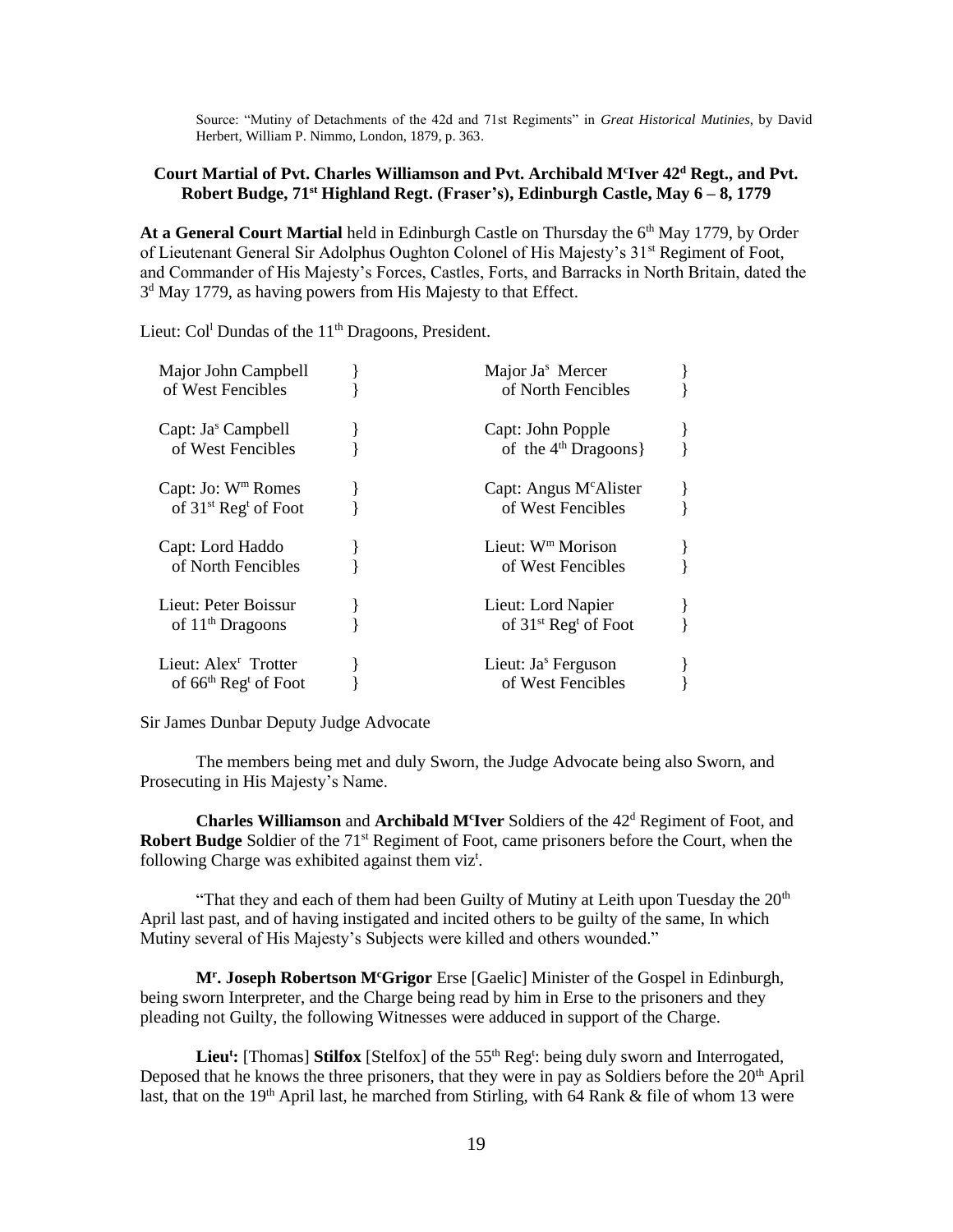of the  $42<sup>d</sup>$  Regiment & 51 of the 71<sup>st</sup> of which number the Prisoners were. That they arrived at Leith upon the  $20<sup>th</sup>$  April about 11 o'Clock forenoon. That on the 19<sup>th</sup> he received an Order from Capt: Imrie Aid de Camp to Genl. Skene, to March the Men to the Links of Leith on Tuesday scits10 o'Clock, which they reached between 11 & 12 that forenoon. That afterwards he March'd the men from the Links to the Shore of Leith, in Order to Embark and be incorporated with the  $83<sup>d</sup>$  Reg<sup>t</sup> That before they came from the Links they were told they were to go to the  $83<sup>d</sup>$  Reg<sup>t</sup> upon which they to be concerned, but marched quietly to the Shore, and five of the  $42<sup>d</sup>$  and two of the  $71<sup>st</sup>$  went on board peaceably, but the rest of them fixed their Bayonets, and refused to go on board, and disbanded and got into houses, and refused all obedience to Orders, or to be draughted, that afterwards the Town people got amongst them, and gave them liquor, when they grew more mutinous than ever. That the Prisoners were part of the Mutineers. That M<sup>c</sup>Iver pretending to be sick, was carried in a Baggage Cart from Stirling to Leith, that about half an hour before the Fencibles came down to Leith, he saw M<sup>c</sup>Iver upon the right of the Mutineers, with his Bayonet fixed and when they arrived he went from man to man, along the Rank, the Witness did not hear what he said but from the Gestures, supposed he was persuading the Men to refuse to embark, and seemed to be quite sober and very determined, That he also observed the Prisoner Williamson who seemed to be drunk, and was very noisy; That he and the whole of the Men, had before fixed their Bayonets and refused to Embark, Being questioned for the prisoners declared he saw Budge have his Bayonet fixed, but observed nothing else, particular in his conduct more than the rest. That the greatest objection the mutineers had to the  $83<sup>d</sup>$  Reg<sup>t</sup> wearing of Long Cloaths and Breeches, and hard some of them declare, they were willing to go into any Highland Regiment, and all of them willing to join their respective Corps.

**Captain Ja<sup>s</sup> Innes** of the 71st Reg<sup>t</sup> being Sworn, Deposed. That he knows the three prisoners, that they were in pay before the  $20<sup>th</sup>$  of April last, that he marched the Men mentioned in the former Disposition from Stirling to Leith that they set off from Stirling on the 19<sup>th</sup> lay at Lithgow that night, and set off next morning for Leith. That the mens arms were examined before leaving Lithgow, and no powder or shot found upon them, and to the best of his knowledge, and belief at that time, they had no Ammunition about them. That he received a Letter while at Lithgow from Gen<sup>1</sup> Oughton advising that the Men under his Command were to be incorporated, with the  $83<sup>d</sup>$  Reg<sup>t</sup> but did not then communicate the same to the Men. That he marched the Men to Leith Links on the forenoon of Tuesday the  $20<sup>th</sup>$  where they learned, that they were to be incorporated with the 83<sup>d</sup>. from people thereabouts, upon which they expressed their displeasure, and dissent to be so draughted, and particularly M<sup>c</sup>Iver and Williamson swore they would rather die on the spot than be draughted into the  $83<sup>d</sup>$ . At the same time they all declared their willingness to Join their own respective Corps, or any other Highland Regiment. That when the Witness marched from the Links to the Shore of Leith, M<sup>c</sup>Iver & Williamson instigated the Mutiny by doing all they could to prevail upon the  $71<sup>st</sup>$  to join them in it, who to appearance had no such intentions. And the Witness believes had the men of the  $71<sup>st</sup>$  come by themselves they would have been prevailed on to embark. That two of the 71<sup>st</sup> and 5 of the 42<sup>d</sup> did go on board  $\&$ the rest refused, and fixed their Bayonets, upon which the Witness went to Gen<sup>1</sup> Oughton, and acquainted him with what had happened,  $\&$  was absent for about an hour. That Gen<sup>1</sup> Oughton dispatched Captain Imrie to the Castle of Edinburgh for 200 of the South Fencibles. That upon the return of the Witness to Leith, he found the Men in a Single Rank, with their backs to a Wall. That the Witness exhorted  $\&$  admonished them to go on board, told them that the Fencibles were coming down, and if they persisted in their disobedience, the consequence was they would be shot. That at this time he found many of the Men much in liquor. They declared they were under no apprehensions from the Fencibles and that they would stand upon their defense. That about an hour after the Witness returned from Gen<sup>1</sup> Oughton. The Fencibles arrived at Leith and in that Interval he endeavored all he could to bring the men to a sense of their duty, but to no purpose they being extremely insolent to him, and one Muir made a push at the Witness with his Bayonet.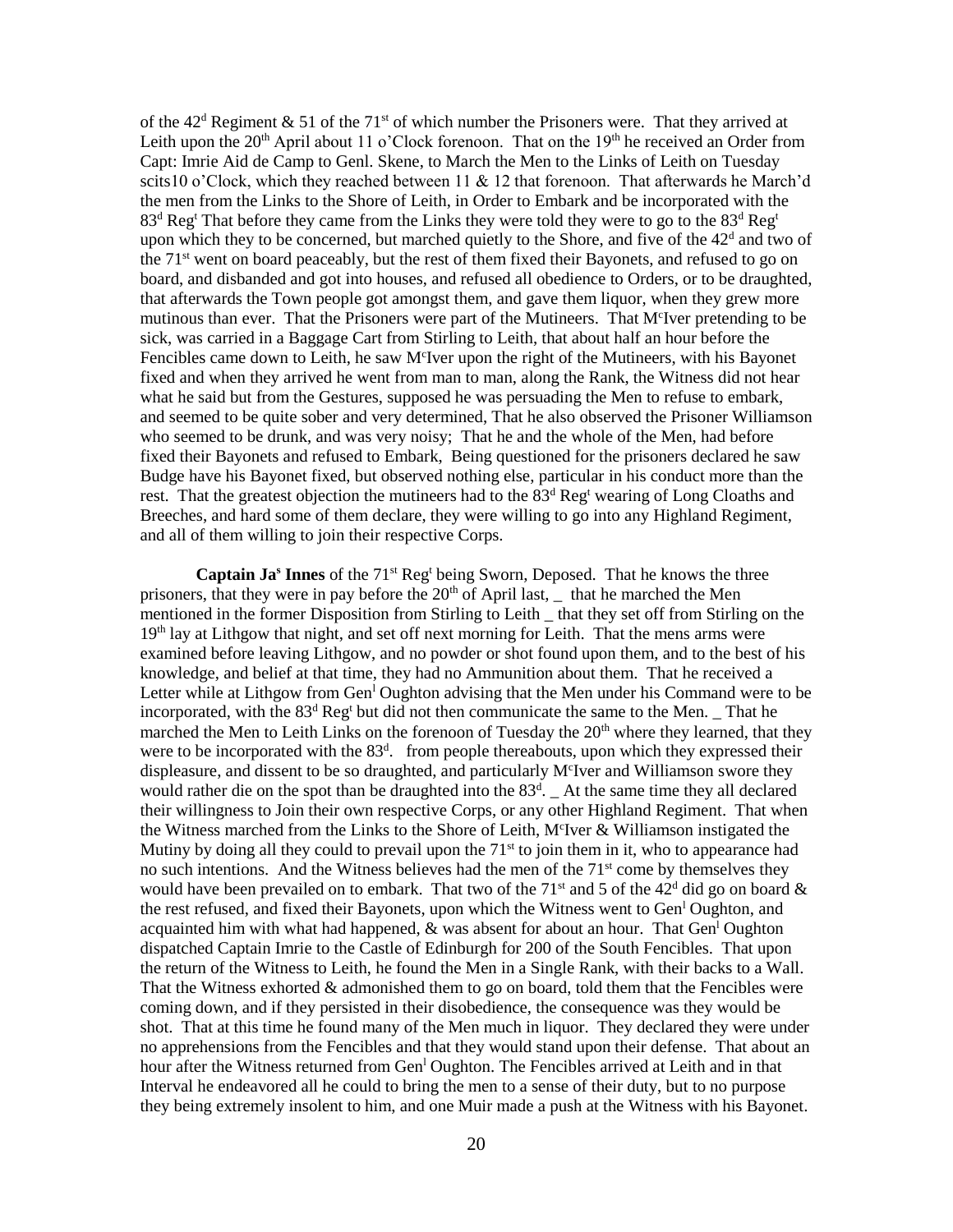That upon the appearance of the Fencibles, he again spoke to them and told them, if they continued refractory they would be shot, to which they answered, they would rather be Shot than draughted into the Glasgow Regiment. \_ That upon the Evidences retiring he heard a Shot from the right of the line, and thinks it came from the Wall. \_ That the Fencibles arrived about an hour before the Witness left the mutineers. That during this period the Witness and the Officers of the Highlanders, with some of the Officers of the Fencibles, were employed to pacify the Mutineers and make them comply with the Orders for Embarkation, but to no purpose. That M<sup>c</sup>Iver and Williamson appeared to be most active of the Mutineers of the 42<sup>d</sup> and were greatly enraged. That on the Morning of the  $20<sup>th</sup>$  he left his party at Lithgow and rejoined them on the Links of Leith, having gone to Gen<sup>1</sup> Oughton for Orders, so that it must be understood, that he did not actually march along with the party from Lithgow to Leith Links, but joined it there. Capt: Innes adds, that it was reported to him the three prisoners had come to Leith in the Baggage Cart, and then went to the Links, where the Witness is certain he saw them along with the rest of the party.

**Serj<sup>t</sup> Sutherland** of the 71<sup>st</sup> Regim<sup>t</sup> being duly Sworn deposed that about the Month of April 1778, he embarked at Greenock and arrived at Spithead with 30 Men of the 71<sup>st</sup> and 28 of the  $42<sup>d</sup>$  and march'd them from thence to Chatham Barracks, where 18 of the  $42<sup>d</sup>$  entered voluntarily into the  $25<sup>th</sup>$  Reg<sup>t</sup> of foot and 11 of the 71<sup>st</sup> likewise entered voluntarily into said Regiment, and two of the  $42<sup>d</sup>$  and three of the  $71<sup>st</sup>$  were draughted into the  $50<sup>th</sup>$  That he embarked at Shurness with the remainder being 14 and arrived at Leith in December last; and that 4 of the 14 were killed in the late Mutiny on the 20<sup>th</sup> April last. Being asked by the Prisoners, if these 14 were not returned upon their refusal to be draughted declares they did not refuse to be drafted, and appeared equally willing with the rest to be draughted, so far as he knows and that the three prisoners were none of these 14.

**M<sup>r</sup> James Dempster** Dweller in Edinburgh being duly Sworn Deposed That he was at Leith upon the  $20<sup>th</sup>$  when the Fencibles were taking their ground, and went up to a house on the Shore, where he looked out a window, immediately above the third man on the left of the Highlanders, and soon after that, he heard a Shot from the North, but whether from the Fencibles of Highlanders he does not know. That about a Minute after followed another Shot from a Highlander on the left, by which Captain Mansfield fell \_ Upon this a Corporal that was along with Captain Mansfield fired, and killed that Highlander, after which the Witness withdrew pulling down the Window.

**M<sup>r</sup> Tho<sup>s</sup> Anderson** Surgeon in Leith being duly Sworn Deposed That upon the 20th April last he went down from his own house, with the Fencibles to the Shore of Leith, where the Highlanders were drawn up with fixed bayonets, and observed Captain Imrie, and another Officer who was along with the Highlanders in the forenoon talking to them, when Sir James Johnston commanding the Fencibles ordered his men to make ready and afterwards to recover their Arms, and not to fire, which they did. \_ That about a minute or two afterwards, he heard a Shot which seemed to come from about the middle of the Highlanders, and immediately thereafter he saw, two or three droping Shot from the Highlanders on the left of their Line, being on the South. And upon that the fire became general from the Fencibles, who rushed in upon the Highlanders with their Bayonets fixed, and secured them. The Witness then looked to the place from whence the first Shot seem to have come; where he saw one of the Fencibles lying wounded, from whence he concluded, that this man had fallen from the first Shot, which he's heard already mentioned.

**David Skea** Grocer in Edinburgh being Sworn Deposed that he was at Leith the 20<sup>th</sup> of April last and went down the Shore before the Fencibles and observed the Highlanders standing on their defense with their Bayonets charged. And when the Fencibles came up they surrounded them. That a Short while after he saw a Shot from the Right of the Highlanders, upon which the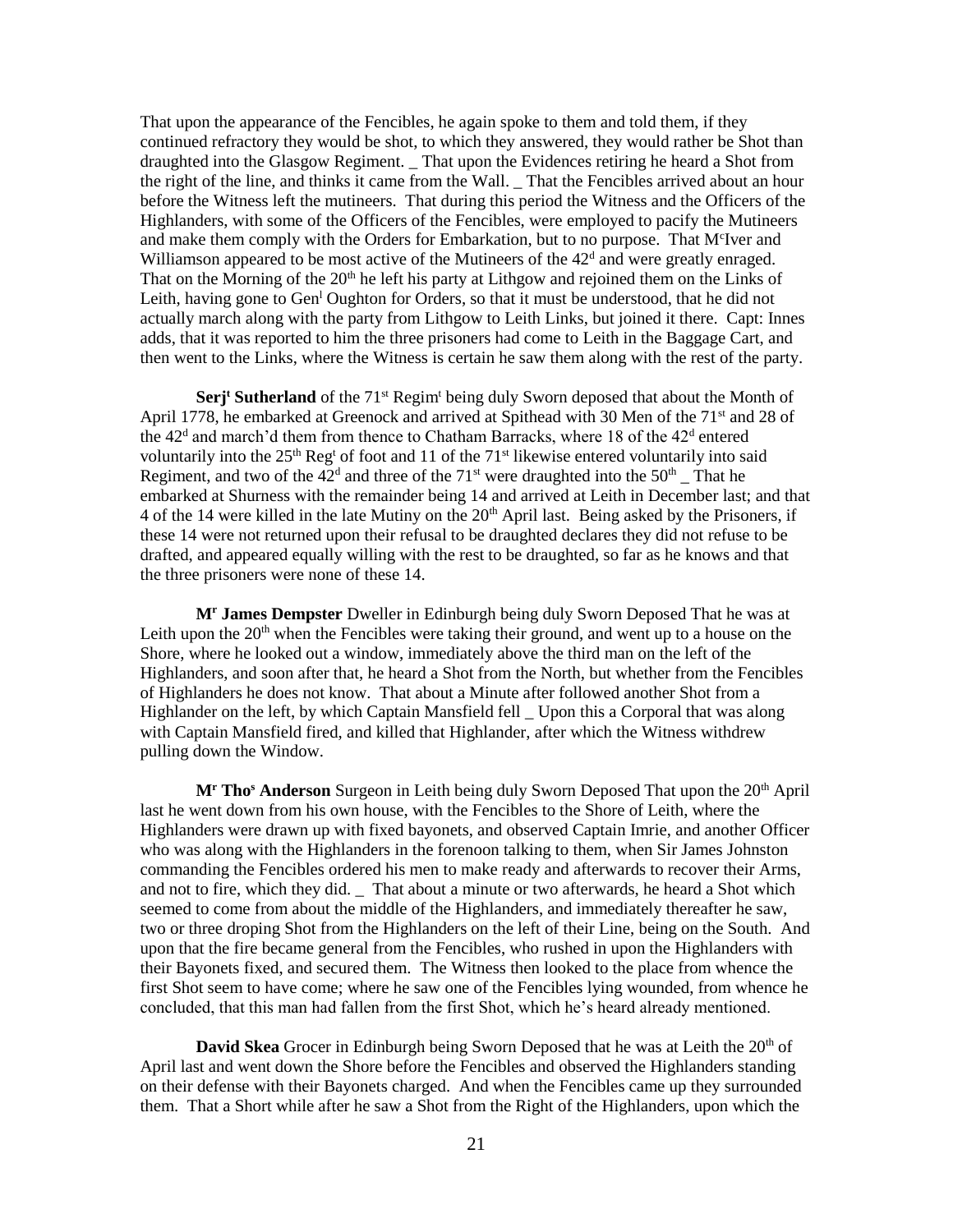Witness went up a Stair, when he heard a great many Shots, and upon looking out the Window he saw Captain Mansfield lying wounded.

**James Dun** Stabler in Edin<sup>r</sup> being Sworn and Interrogated Disposed that he was at Leith upon the  $20<sup>th</sup>$  of April last, that he saw the Highlanders with their Bayonets charged standing in a Posture of Defense, when looking out at a Window opposite to the River whence he saw a Shot come from the right of the Highlanders, that before this he saw one of the Fencibles pull a Highlander out of his Rank. That two or three of the Highlanders endeavored to rescue him, but he thinks they did not succeed, that a little after the Shot already mentioned he saw Capt: Mansfield step up to one of the Highlanders in the Ranks, and seemed to lay his hand on his Shoulder, as if to expostulate with him, and that he and another Highlander to his right, step'd back and made a push at Capt: Mansfield with their Bayonets, upon which Capt: Mansfield retreated, and immediately either the  $3<sup>d</sup>$  or  $4<sup>th</sup>$  man from the left of the Highlanders fired a Shot upon which Capt: Mansfield fell, and further declares he observed no fire from the Fencibles before Capt: Mansfield fell.

**William Ralston** Serj<sup>t</sup> of the 71<sup>st</sup> Reg<sup>t</sup> being Sworn and Interrogated Deposed, that on the 19th of April last, he marched from Stirling with the Detachment of Highlanders above mentioned. That they lay at Linlithgow that night, and marched next day to Leith, that when they were told they were to embark, and be draughted into the  $83<sup>d</sup>$  Regiment they declared their reluctance by saying they would not be put into Breeches. That before the Fencibles came down to Leith they had fixed their bayonets, and were drawn up, with their backs to a Wall opposite to the Ferry Boat Stairs, and several of them retired into Ale houses before the Fencibles came down, where they got liquor. Being asked if he saw the three prisoners more mutinous than the rest? Answers he did not. But when a party of Fencibles advanced along the Wall to the right of the Highlanders line, where M<sup>c</sup>Iver and Williamson two of the Prisoners were posted, they turned about keeping their Bayonets pointed toward that party of the Fencibles. Being asked from whence and when he heard the first Shot? Answers that it appeared to him to have been from the left of the Highlanders or the right of the Fencibles, but which of them he does not know. That it was not a Single Shot but a running fire. Being examined for the Prisoners, whether [Pvt.] Archibald] M<sup>c</sup>Iver [42<sup>nd</sup> Regt.] and [Pvt. Robert] Budge [71<sup>st</sup> Regt.] staid with the party with the baggage or marched to Leith Links? Declares that to the best of his knowledge they staid with the Baggage, and that [Pvt. Charles]Williamson [42nd Regt.] the other prisoner got drunk at Linlithgow and came up with the Rear Guard and that upon the Road they were obliged to press a Cart to bring him on.

Alex: Ross Serj<sup>t</sup> in the South Fencibles, being Sworn & Interrogated Deposed, that he was at Leith upon the  $20<sup>th</sup>$  April last during the Mutiny where he saw two of the Prisoners, Williamson & M<sup>c</sup>Iver, and Williamson very active in promoting the Mutiny. That Williamson was much in liquor. That the Deponent by the orders of [Maj.] Sir James Johnston went up to expostulate with the Mutineers, and that when he was going on that Errand, Williamson desired him not to go farther, and pushed his Bayonet again and again at the Deponent. When M<sup>c</sup>Iver desired Williamson to let the Deponent alone to which Williamson replied, that he wanted none of their Corps to come near him, still pushing his Bayonet at the deponent.\_ Sometimes after that the Deponent heard a Shot from the right of the Highlanders, that two Serjeants of the South Fencibles came up and laid hold of M<sup>c</sup>Iver, who struggled with them, in order to get rid of them, when a Shot came from same of M<sup>c</sup>Ivers party, upon his left which wounded the deponent, that before that happened, the Deponent was telling the Mutineers as far as they could hear him, that by Orders of Sir James Johnston he informed them, that the Fencibles were provided in ammunition, and their Guns all loaded, and that they would better desist, because they would be forced to embark, who answered they would die first before they would wear Breeches, and told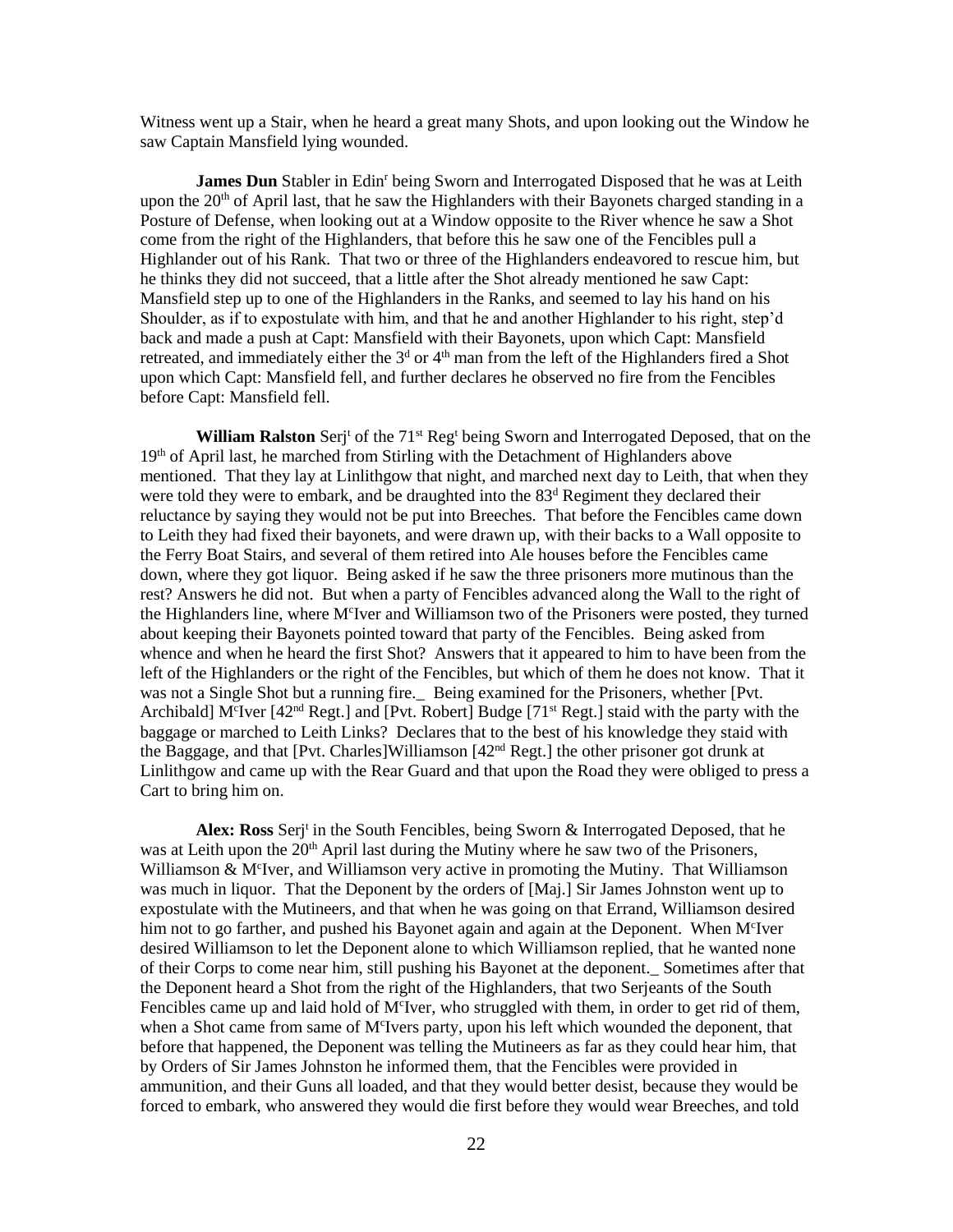the Deponent they were provided in ammunition. Being Interrogated upon the part of the prisoners, at what distance the Evidence supposed the firing began, from the two prisoners of the 42<sup>d</sup>. Answered he thinks about 20 Yards from their left. That about two or three minutes before the fire began, a Highlander from the Mob, called to the Highlanders, why don't you fire, M<sup>c</sup>Iver answered, he would not be the first that would fire.

**Ebenezer Buchanan** Corporal in the 71<sup>st</sup> Regiment being Sworn and Interrogated Deposes, that he was at Leith the  $20<sup>th</sup>$  of April last, when upon the refusal of the Highlanders to Embark, they fixed their Bayonets to their Muskets, and placed themselves up at the side of a Wall near the Shore. That some Officers and Serjeants came up and expostulated with them, and desired them to be obedient to the Orders that were given them. That the Mutineers would give no ear to them, and step'd back and presented their bayonets to them particularly Williamson, but that he did not observe any of the two prisoners do so, but that when some of the Mutineers were unfixing their Bayonets Budge desired them not to do so. Being asked upon the part of the Prisoners, whether if he knew the Highlanders with whom he marched from Stirling to Leith had any Ammunition. Answers, he does not know they had any.

The Court adjourned till tomorrow at none o'Clock forenoon.

**Edin<sup>r</sup> Castle 7th May 1779.** The Court being again pursuant to Adjournment.

**James Home** Soldier of the South Fencibles duly Sworn & Interrogated Deposes That upon the  $20<sup>th</sup>$  of April last, he was at Leith upon duty, that the Highlanders were standing in a line, with their bayonets charged, that the Witness was along with Capt: Mansfield, when the Highlanders began to fire from their right, the Evidence having heard them say before, that they could prime load and fire as fast as the Fencibles, that Capt: Mansfield spoke with the Highlanders, a considerable time endeavoring to pacify them, and quell the Mutiny, when the Highlanders charged their Bayonets and rushed at him, and when he retreated into the division that he commanded, a Highlander fired upon him, and Shot him, upon which the Evidence [witness] took aim at the man that did so, and Shot him.

**George Little** Corporal in the South Fencibles, being duly Sworn and Interrogated Deposes, that he was at Leith upon the  $20<sup>th</sup>$  of April last, being a Soldier in the Fencibles, and examined several of the Highlanders muskets which he found loaded, and likewise a Cartridge Box with Shot, but cannot ascertain whether it belonged to the Highlanders or the Fencibles.

**Robert Mudie** Shipmaster in Leith being duly Sworn and Interrogated Deposes he was at Leith upon the  $20<sup>th</sup>$  of April last, and was upon the Top of the Pier on the left of the Fencibles, opposite to the Right of the Highlanders, whom he saw standing with their Bayonets charged, from which position he retired further to the right of the Fencibles, apprehending he might be in danger of a Shot from the Highlanders. That he saw a Shot from the right of the Highlanders, which was the first that was fired, and afterwards another from the left of their Centre that before the second Shot was fired from the left of the Highlanders Centre he observed Capt: Mansfield who was upon the right of the Fencibles protecting with his Sword, one of this Soldiers who was attacked by the Highlanders, and upon a Shot being fired, the Mob called out that Capt: Mansfield was killed, and the Evidence retreated.

**Capt:** [John] **Rutherford** of the South Fencibles being duly Sworn and Interrogated Deposes, that he was at Leith upon the 20<sup>th</sup> April last, with his division of the Fencibles, where he observed the Highlanders very mutinous, and one in particular in a violent agitation, being asked if any of the prisoners were the persons he observed so Active in the Mutiny? Answers he could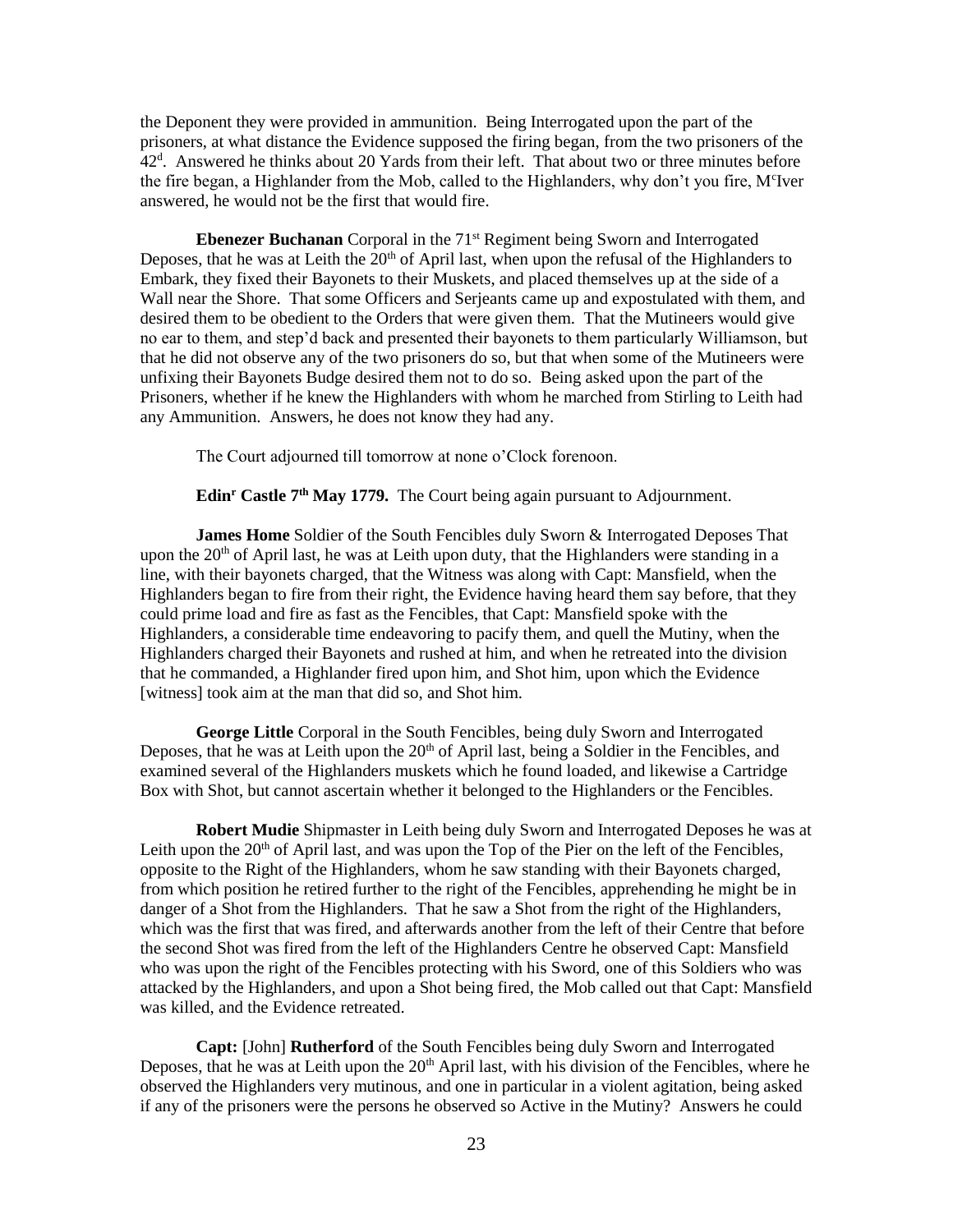not positively say they were, that he heard a Shot come from the Highlanders, and getting into his place he observed a Corporal upon the right of his division mortally wounded.

**Donald M<sup>c</sup>Donald** Soldier in the Castle of Edinburgh being duly Sworn and Interrogated Deposes that he was at Leith upon the  $20<sup>th</sup>$  April last where he observed Williamson and M<sup>c</sup>Iver amongst the Mutineers with their Bayonets Charged, and that M<sup>c</sup>Iver was the right hand man of the Highlanders, and Williamson hard by him. That he spoke to M<sup>c</sup>Iver and told him that he was sorry to see one of the Regiment in which he had formerly served concerned in such an affair. He answered that none of the Regiment had been used as he or they were, and that the Evidence did not observe M<sup>c</sup>Iver more active than the other Mutineers, but that Williamson was very noisy and seemed to be drunk.

**John M<sup>c</sup>Intosh** Soldier in the 42<sup>d</sup> Regiment being duly Sworn and Interrogated Deposes that he was at Leith upon the 20<sup>th</sup> April last, and that he had voluntarily imbarked and was brought back again, and was at Leith the time of the Mutiny, and saw the three prisoners with their Bayonets charged, and that they were noisy and talking to one another as the rest did, and that Budge and M<sup>c</sup>Iver came along with the baggage from Lithgow and joined this party at Leith five minutes before the Fencibles came down.

The Evidence being rested upon the part of the Prosecutor, the Prisoners gave in Defences, which were read to the Court of which the tenor follows.

#### **Defence.**

The Charge against the Prisoners that they were Guilty of Mutiny at Leith on Tuesday the  $20<sup>th</sup>$  of April, and instigating and inciting others to be Guilty of that Mutiny in which several of His Majestys' Subjects were killed & others wounded, and they pleaded not Guilty to that Charge:

**The Prisoners Arch<sup>d</sup> M<sup>c</sup> Iver & Cha<sup>s</sup> Williamson** enlisted as Soldiers in the 42<sup>d</sup> Regiment being an Old Highland Regiment wearing the Highland Dress, their native language was Erse, the one being a native of the Northern part of Argyleshire and the other of the Western part of Invernessshire, where the language of the Country is Erse only \_ They have used no other Language and are so ignorant of the English Tongue that they could not avail themselves of it for any purpose in life, they have always been accustomed to the Highland habit, so far as never to have worn Breeches, a thing so inconvenient and even so impossible for a native Highlander to do, that when the Highland dress was prohibited by Act of Parliament, tho' the Philabeg was one of the forbidden parts of the dress, yet it was found necessary to connive at the use of it provided only that it was made of a Stuff of one Colour and not of Tartan, as it is well known to all acquainted with the Highlanders particularly the more mountaneous parts of the Country. These circumstances made it necessary for them to inlist  $\&$  serve in a Highland regiment only as they neither could have understood the Language, nor have used the Arms, or marched in the Dress of any other Regiment.

The Prisoner Robert Budge is a native of Caithness where his Mother tongue likewise was Erse, and that Language was commonly used by him, for tho' he had acquired so much of the English in the common Articles of Commerce in the Country, yet he could not have made use of it, in the Ordinary run of the occurrences of Life, he too had been accustomed to the Philabeg, and found that in any other dress than the Highland one, he could not have performed the duties of a Soldier, he therefore likewise inlisted in the 71<sup>st</sup> Regiment which is a Highland Corps.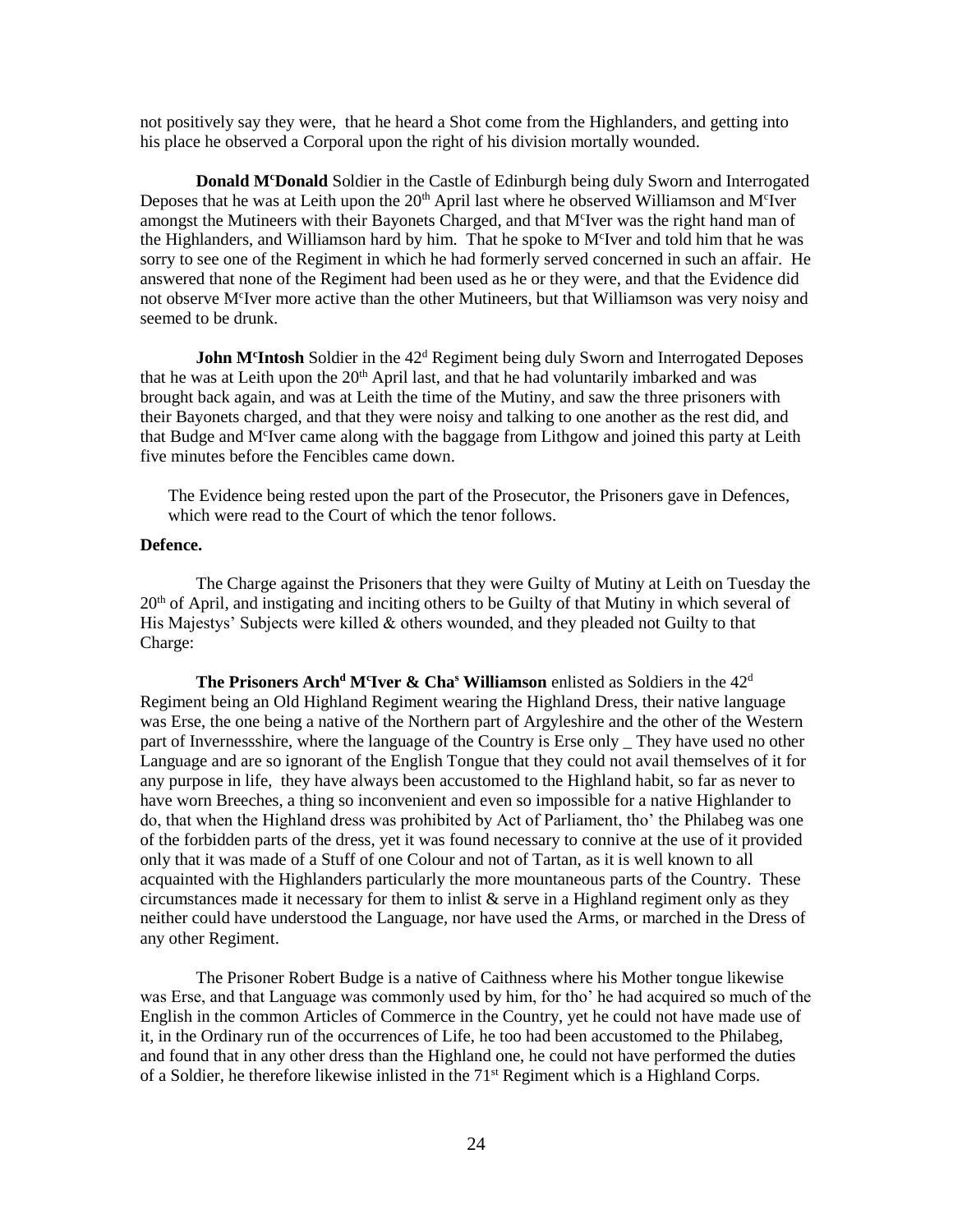The Prisoners along with a detachment to the number of between 60 and 70 were marched from Sterling on the  $19<sup>th</sup>$  April last; they arrived in the Town of Leith, all the three being on carts, so that none of them were on the Links on the  $20<sup>th</sup>$  of that Month, during the march they behaved with that obedience which belongs to Soldiers — nor have they been accused of any riotous or mutinous behavior on the road, when the rest of the detachment arrived on Leith Links. The Prisoners understand they were informed by their Officer Capt: Innes, who had conducted them, that they were now to consider the Officers of the  $83<sup>d</sup>$  or Glasgow Reg<sup>t</sup> (a Regiment wearing Lowland dress and speaking the English tongue) as their officers; But how this happened they were not informed, no Order from the Commander in Chief to their being draughted was read or explained to them, but they were told, that they must immediately march to the Shore and Embark.

A great number of the Detachment represented, without any disorder or mutinous behavior that they were altogether unfit for Service in any other Corps, than a Highland one, particularly that they were incapable of wearing Breeches as part of their dress.\_ At the same time they declared their willingness to be regularly transferred or draughted into any other Highland Regiment or to continue to Serve in those Regiments in which they had originally been inlisted, But no regard was paid to those remonstrances, which if they had had an opportunity, they would have laid before the Commander in Chief; But an order for immediate Embarkation must effectually prevent this.

The Articles of War, which are appointed to be read and published once in every two Months, at the head of every Regiment Troop or Company mustered, and to be duely observed and exactly obeyed by all officers and Soldiers in His Majestys' Service cannot be unknown to any Soldier and must be attended to by them. By the  $6<sup>th</sup>$  Section of these Articles and Art:  $3<sup>d</sup>$ , It is declared, That no noncommissioned officer or soldier shall Inlist himself in any other Regiment Troop or Company without a regular discharge from the Regiment Troop or Company in which he last served, on the penalty of being reputed a deserter and suffering accordingly; And in case any officer shall knowingly receive and entertain such non Commissioned Officer or Soldier, or shall not after his being discovered to be a deserter, immediately confine him & give notice therefore to the Corps in which he had last Served, he the said Officer so offending shall by a Court Martial be Cashiered!

The Detachment found themselves in a disagreeable situation, none of them were possessed of discharges in Terms of this Article of War, to enable them voluntarily to enter into another Corps, other than the one they had inlisted in. \_ No order from the Commander in Chief had been read or explained to them, which could either supersede the necessity or intitle them to the benefit of such discharge. Capt: Innes was no field officer, and could not grant them one, and the Officers of the Glasgow Regiment seemed in such circumstances disabled from assuming Military command over them. \_ The natural Idea, that suggested itself to them was, that they should insist on serving still in the Regiments in which they had been inlisted, and not go abroad as a part of the  $83<sup>d</sup>$  Reg<sup>t</sup> till such time as these difficulties were removed. They accordingly drew up under Arms on the Shore of Leith, each respective Corps by itself, and the prisoners seeing them drawn up joined them and were informed of what happened.

The prisoners are informed, that the Orders that were issued to the detachment of Southern Fencibles that came down to Leith, was to make them prisoners and conduct them all to the castle. \_ Had these orders been explained to them, they would have submitted and with proper humility have laid their case before those that could give them redress; But unfortunately the Serjeant who explained the Orders to them in Erse represented them to them, as if they were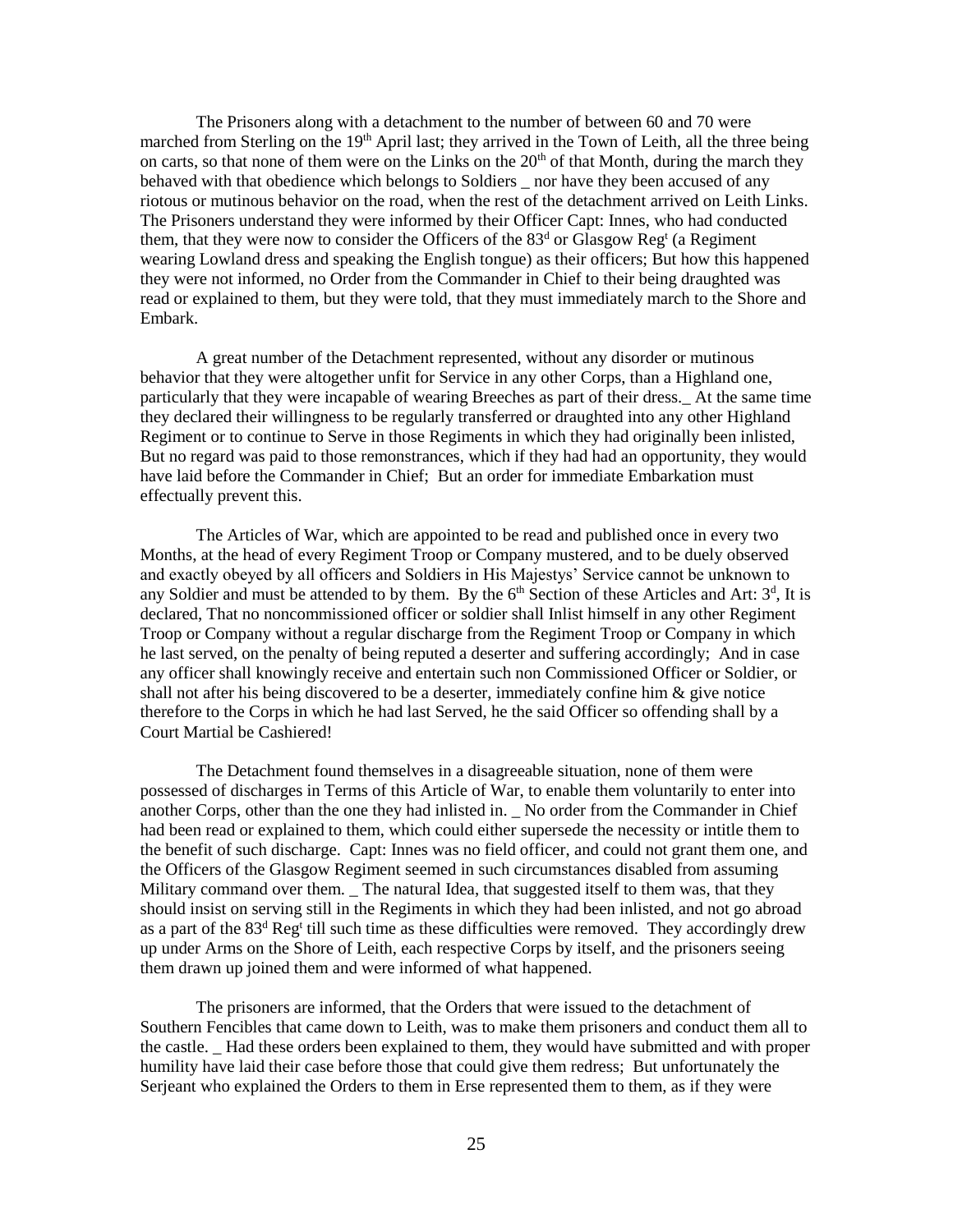immediately to go aboard, as part of the Glasgow Regiment, but which they do with great deference say they did not at the time conceive they could lawfully have done.

None of the Prisoners were Guilty of any Actual violence. \_ No man received any hurt from them – The Prisoner M<sup>c</sup>Iver declared, that he would not fire when some among the Mob called out to them to do it. \_ The Prisoner Williamson had got drunk at Linlithgow, and continued very much intoxicated to the very end, so that he was not perfectly conscious of what he was doing, and the Prisoner Budge behaved in a very inoffensive manner, and Surrendered himself quietly as a Prisoner. None of all of the three had any Ammunition, nor could they have any previous intention to Mutiny, the Idea of their being to be transferred into another Regiment, having been intimated to them of a Sudden, so as to leave no room for deliberation.

And the following Witnesses were adducted in support of their Defence.

**Serj<sup>t</sup> Ralston** of the 71<sup>st</sup> Reg<sup>t</sup> being Sworn and Interrogated, whether he heard any Order or paper read or explained to them on the Links of Leith, relative to their being Embarked or Draughted into the 83<sup>d</sup> Reg<sup>t</sup> deposes That he neither heard nor saw any such paper, and that he was on the Links all the while. Interrogated If the Highlanders complained of this usage referring to the former question. Answer that after they came to the Pier of Leith Hugh Muir of the  $71<sup>st</sup>$ amongst others said, that of an Offer had been made to them of a Voluntary draught into the  $83<sup>d</sup>$  $Reg<sup>t</sup>$  in the manner that the  $31<sup>st</sup>$  was draughted, he would have been among the first, that would have offered himself, but that they were going to Boat them like a parcel of Sheep, But as that was the Case, he would stand till the last.

**Corporal Buchanan** of said Regiment being duly Sworn and Interrogated whether he heard any paper or order read to the men of the  $42<sup>d</sup>$  or  $71<sup>st</sup>$  relative to their Embarkation and their being draughted into the  $83<sup>d</sup>$  Reg<sup>t</sup> Deposes that the first intimation they had of their being draughted into the  $83<sup>d</sup>$  Reg<sup>t</sup> was from the Officers of the Glasgow Reg<sup>t</sup> upon the Links of Leith, who informed some of the Men that they were to be incorporated into their Reg<sup>t</sup> and that no order was read or spoke of.

**Serjeant Alex<sup>r</sup> Ross** of the South Fencibles being duly Sworn and Interrogated what Message he delivered to the Highlanders from Sir James Johnston upon the  $20<sup>th</sup>$  of April last Deposes That Sir James ordered him to go to the Highlanders and desired him to use every gentle method and persuasion to pacify them, and comply with the order for their Embarkation. Being asked if he told the Highlanders from [Maj.] Sir James Johnston what they were to expect when their refusal to embark Deposes that Sir James Johnston told the Deponent that his Orders were either to force them to Embark or bring them Prisoners to the Castle. That the Witness communicated these Orders to the Highlanders.

**Major Sir James Johnston** of the South Fencibles being duly Sworn & Interrogated If he Commanded the Detachment of the Fencibles ordered to Leith upon the  $20<sup>th</sup>$  of April last. Deposes he did command that Detachment, and produces the Order for so doing of the following tenor. 'Head Quarters April 20<sup>th</sup> 1779 Sir the drafts of the 71<sup>st</sup> Reg<sup>t</sup> having refused to Embark you will order 200 men of the South Fencible Regiment, under the Command of a Field Officer to march immediately to Leith, seize the Mutineers and march them prisoners to the Castle of Edin<sup>r</sup> to be detained there till further Orders I am, Sir Your Most Obedient humble Servant. Signed Ja<sup>s</sup> Adolp<sup>s</sup> Oughton. Directed to Governor Weymss or Officer Commanding South Fencible Reg<sup>t</sup> Edinburgh Castle, which being read was returned. The Evidence further Deposes that when he gave the orders to Serjeant Ross to speak to the Mutineers in Order to pacify them, that Williamson one of the prisoners more than once presented his piece to the Deponent called out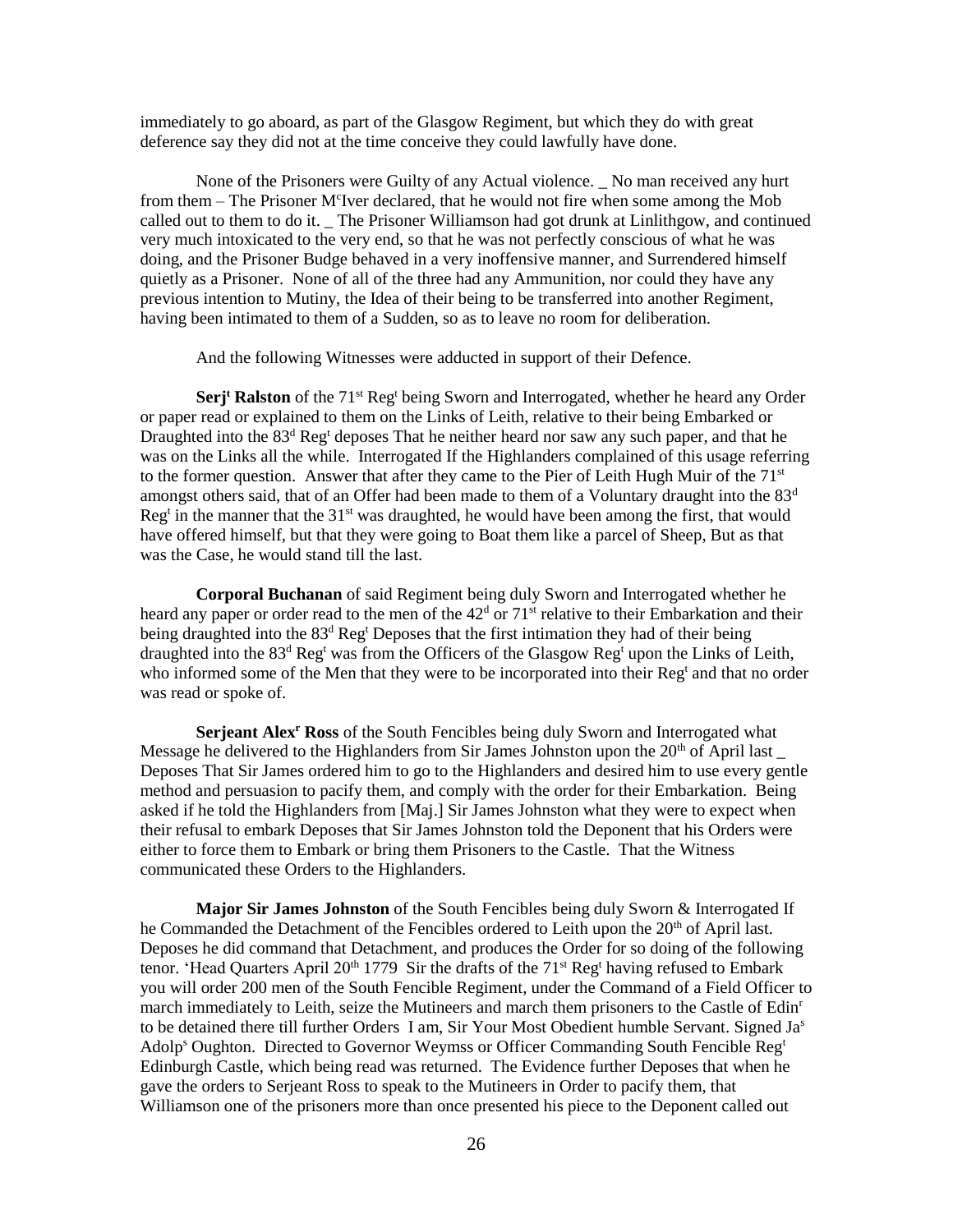Dunemore, which is the Bigman, and that once the Deponent thought, he was actually going to fire upon him, but was as oft prevented, by M<sup>c</sup>Iver another of the Prisoners by saying something to Williamson which the Deponent did not understand, but upon which Williamson took down his piece, and the Deponent thinks he owes his Life to M<sup>c</sup>Iver by so doing.

**Captain Innes** of the 71<sup>st</sup> Reg<sup>t</sup> who being Sworn and Interrogated. If he has the Attestations of the three prisoners. Deposes he has none of the Attestations of the Prisoners. Being Interrogated further whether upon the Links of Leith he read the Order to the Highlanders relative to the draughting of them into the 83<sup>d</sup> Regiment Deposes he did not, as he thought it improper.

**The Evidence** being closed upon the part of the Prisoners, the Court was cleared \_ And the whole proceedings being read, Adjourned till to morrow at 10 o'Clock.

#### **Edinburgh Castle 8th May 1779**

**This Court** having met, and maturely weighed the Evidence in support of the Charge and the Defence made by the Prisoners Charles Williamson, Archibald M<sup>c</sup>Iver and Robert Budge Do unanimously find the said Charles Williamson, Archibald M<sup>c</sup>Iver and Robert Budge, Guilty of Mutiny, being a breach of the Second, third, fourth and fifth Articles, of the Second Section of the Articles of War: and having likewise duly considered the evil tendency of Mutiny and Sedition; especially when carried to such enormous lengths, as in the present instance, Do therefore Adjudge the foresaid Charles Williamson, Archibald M<sup>c</sup>Iver and Robert Budge, to be Shot to Death.

> R [Ralph] Dundas Lieut: Col: 11<sup>th</sup> Reg<sup>t</sup> Dragoons President

Source: TNA, *War Office, Judge Advocate General's Office, General Courts Martial* at WO 71/54 (223413) pages 363-381.

### **Letter from Lt. Gen. Sir James Adolphus Oughton, Commander of His Majesty's Forces, Scotland, to Secretary Thomas Thynne, 3rd Viscount Weymouth, Regarding Leith Mutiny Court Martial Sentence, Edinburgh, May 8, 1779**

#### My Lord

Agreeable to Your Lordships orders of April  $28<sup>th</sup>$ , I have the Honour of enclosing, for His Majesty's Information, the Sentence of the General Court Martial held for the Trial of some of the Soldiers concerned in the late Mutiny at Leith.

I am requested by the Court to lay at His Majesty's Feet their humble Request that he will be graciously pleased to extend His Royal Mercy to the Prisoners [Pvt. Archibald] M<sup>c</sup>Iver [42<sup>nd</sup> Regt.], and [Pvt. Robert] Budge [71<sup>st</sup> Regt.]. The former, because it did not appear to them that he had been more active than others in the Course of the Mutiny, and that he had, by his Interposition, prevented [Maj.] S<sup>r</sup> James Johnston [South Fencibles] from being shot: to the latter, Budge; because he did not appear to them to have been deeply concerned in the Mutiny, to be simple almost to Idiotism and just recover'd from the Wounds he received in the Affray.

I hope to be honoured with His Majesty's Commands, as soon as convenient; and have the Honour to be, with the highest Regard,

My Lord, Your Lordship's most obedient and most humble

Servant Caroline Park May 8<sup>th</sup> 1779

: Adol<sup>s</sup>: Oughton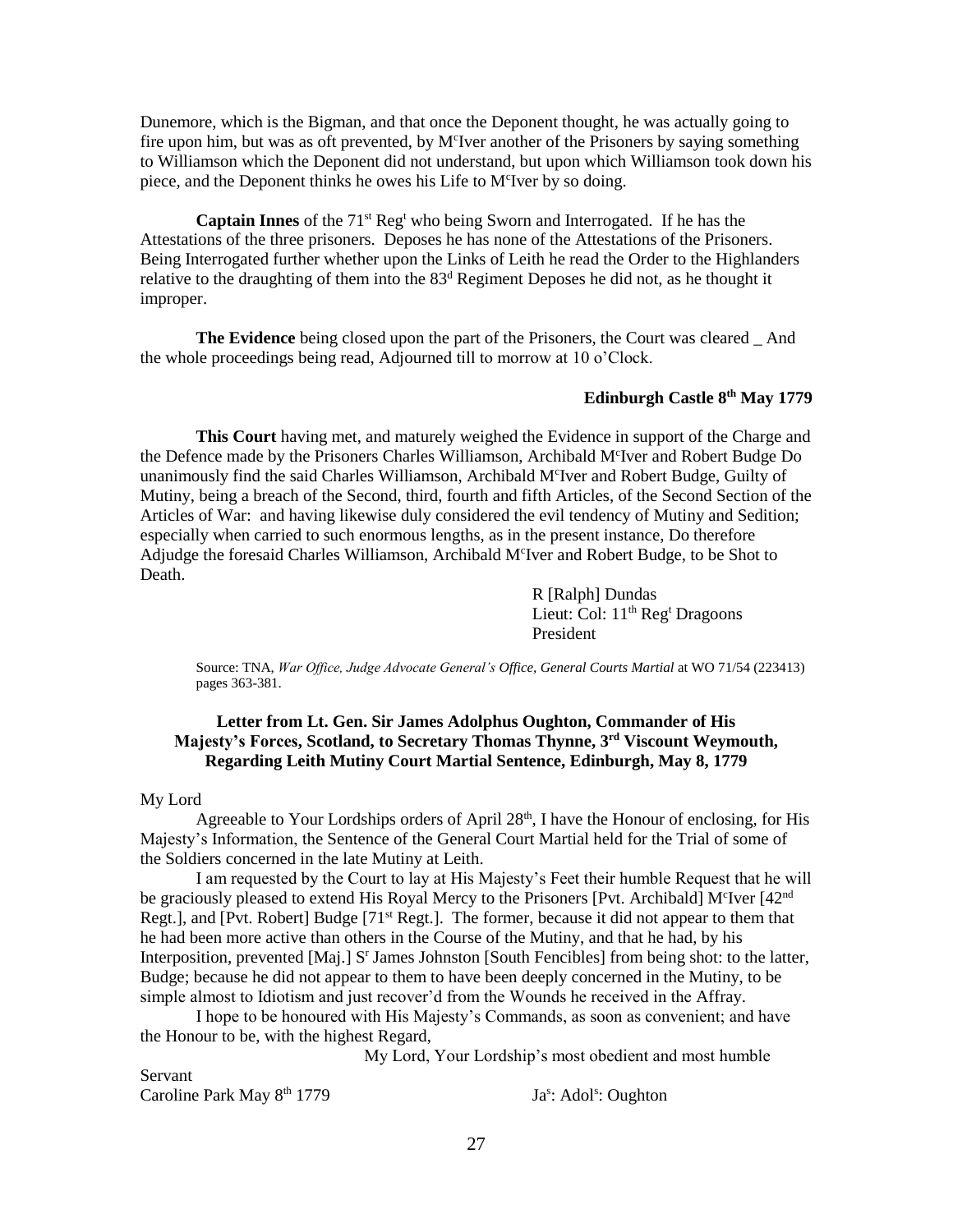Sentence of a Court Martial held at Edinburgh Castle on the  $6<sup>th</sup>$ .  $7<sup>th</sup>$ . and  $8<sup>th</sup>$ . Days of May 1779. By Order of Lieutenant General Sir Adolphus Oughton, Commander of His Majesty's Forces in North Britain [Scotland], passed upon Charles Williamson and Archibald M<sup>c</sup>Iver private Soldiers in the 42<sup>d</sup>. Regiment of Foot, and Robert Budge private Soldier in the 71<sup>st</sup> Regiment of Foot, for having on Tuesday the 20<sup>th</sup> Day of April last, been Guilty of Mutiny.

"The Court having Maturely weighed the Evidence in Support of the Charge and the "Defense Made by the Prisoners, Charles Williamson, Archibald M<sup>c</sup>Iver, and Robert Budge "Guilty of Mutiny, being a breach of the 2<sup>d</sup>. 3<sup>d</sup>. 4<sup>th</sup>. And 5<sup>th</sup> Articles of the Second Section of the "Articles of War; and having likewise duly considered the evil tendency of Mutiny and Sedition, "especially when carried to such enormous length as in the present instance; do therefore adjudge "the foresaid Prisoners Charles Williamson, Archibald M<sup>c</sup>Iver, and Robert Budge, to be Shot to "Death.

> R [Ralph] Dundas Lieut. Col.  $11<sup>th</sup>$  Reg<sup>t</sup> of Dragoons President

Source: TNA, *State Papers Scotland Series II, 1777-1780* at SP 54/47, ff. 246- 248.

#### **Excerpts from Scottish News Account of the Trial of the Mutineers, With Evidence not Shown in the Trial Record, Edinburgh, May 6-8, 1779**

The Evidence was taken on Thursday and Friday, after which the court was cleared: and the members having remained inclosed about an hour, adjourned till ten o'clock on Saturday, and then pronounced their judgment; which was transmitted to the King. Though in military courts, prisoners are not usually allowed counsel; yet in this case, by the canoer of the commander in chief, a very eminent lawyer (Mr Andrew Crosbie) was permitted to appear on behalf of these prisoners….

Capt. Innes showed to the court an attestation, which he said was in the uniform style of the attestations for that regiment: and it bore expressly, That the person thereby attested was to serve in the 71st regiment, commanded by Maj.-Gen. Simon Fraser; and that they were to serve for three years only, or during the continuance of the present war.

Source: *Scots Magazine*, June 1779, pp. 272 and 308. The trial record above indicates Capt. Innes, 71<sup>st</sup> Regt. responded to the defense questions concerning the wording of their attestations, as follows: *"Captain Innes of the 71st Reg<sup>t</sup> who being Sworn and Interrogated. If he has the Attestations of the three prisoners. Deposes he has none of the Attestations of the Prisoners."* This statement is contradicted by the *Scots Magazine* account.

#### **Letter from Lt. Gen. Sir James Adolphus Oughton, Commander of His Majesty's Forces, Scotland, to Commander-in-Chief Gen. Lord Jeffrey Amherst Regarding the Drafting of Highlanders, Edinburgh, May 13, 1779**

#### My Lord,

I am honoured with your Lordship's of the  $6<sup>th</sup>$  and most heartily hope that the Calamities the Mutineers have drawn on themselves will check that Spirit of Disobedience and Obstinacy; which may in some Measure be imputed to a total Ignorance of the Service and a Want of regular Troops to give them the Ton.

I thought it advisable to obviate the Popular Prejudice of Highlanders being never drafted into other Corps, by bringing Proof before the General Court Martial that these very Companies had been drafted last year. And I do most heartily rejoice that Your Lordship has rejected the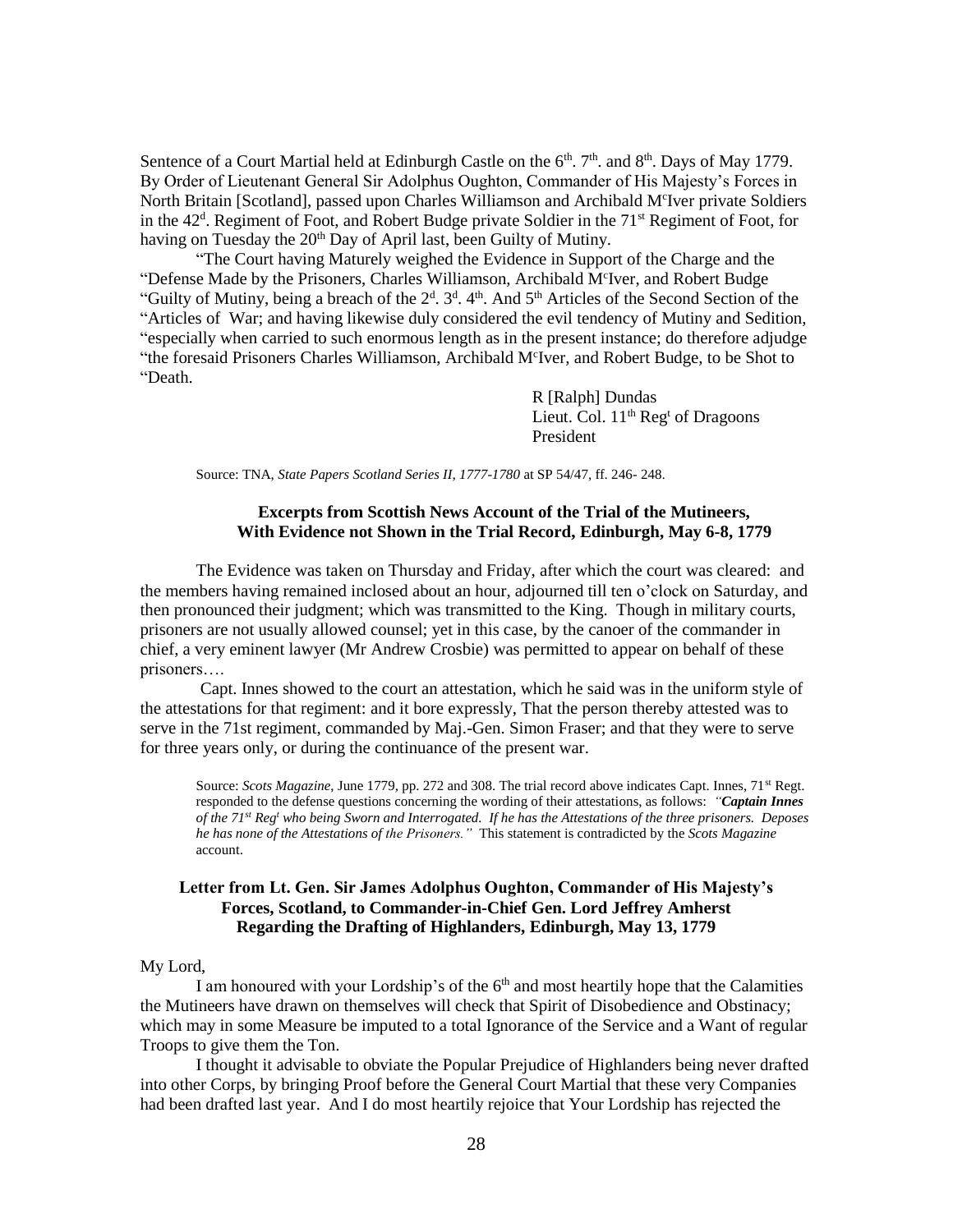Idea of giving any promise of Exemption to the Highlanders in future. Your Lordship evidently sees that such a Distinction would be extremely disgusting to all the rest of His Majesty's military subjects; and of Course, highly prejudicial to the Service. The only Plea in favour of it is that their strong Attachment to their Dress is a powerfull Incitement to their enlisting: but Experience shows that the Love of Gain is still more powerfull; as there is scarcely a Regiment in His Majesty's Service, where some of them are not to be found; and as far as my Observation extends, they make much better soldiers, when dispersed among others, than in collective bodies of their own Countrymen. Nor is it unreasonable to suppose that the Highland Gentlemen, who have profited so much by the late Levies, are not fond of seeing them enlist into other Corps. But, were the were the Reasons for granting them such an exclusive Privilege ever so cogent, Your Lordship, I am sure, will never consent to its being extorted by Mutiny and Murder...

I have the honour to be, My Lord,

Caroline Park May 13 1779

Your Lordships most humble and most obedient Servant *. Adol<sup>s</sup> Oughton*

Source: TNA, *War Office: Baron Jeffrey Amherst Papers, Miscellaneous Correspondence, Apr. – May 1779* at WO 34/114, f. 144.



Detail of Portrait of Sir Charles Gould (Sir Charles Morgan after 1792), by Mather Brown

Picture Source: Wikimedia Commons, from *Tredegar House*

## **Leith Mutiny Court Martial Results Forwarded to Judge Advocate General Sir Charles Gould for his Opinion by Principal Secretary of State Thomas Thynne, 3rd Viscount Weymouth, and Sir Charles Gould's Reply, London, May 14 and 22, 1779**

 $S<sup>t</sup>$  James's May 14<sup>th</sup> 1779

#### Sir,

I send inclosed the Copy of a letter I have received from Sir Adolphus Oughton, together with a Copy of the Sentence of a Court Martial held at Edinburgh Castle on the  $6<sup>th</sup> 7<sup>th</sup>$  &  $8<sup>th</sup>$  days of May 1779 by Order of Lieut: general Sir James Adolphus Oughton, Commander in Chief of His Majesty's Forces in North Britain, passed upon Charles Williamson and Archibald M<sup>c</sup>Iver private Soldiers in the  $42^d$  Reg<sup>t</sup> of Foot, and Robert Budge private Soldier in the 71st Reg<sup>t</sup> of Foot, for having on Tuesday the 20<sup>th</sup> day of April last, been Guilty of Mutiny. And I am commanded to signify to You His Majesty's Pleasure that You do take the same into your Consideration and report to His Majesty Your Opinion thereupon.

I am, Sir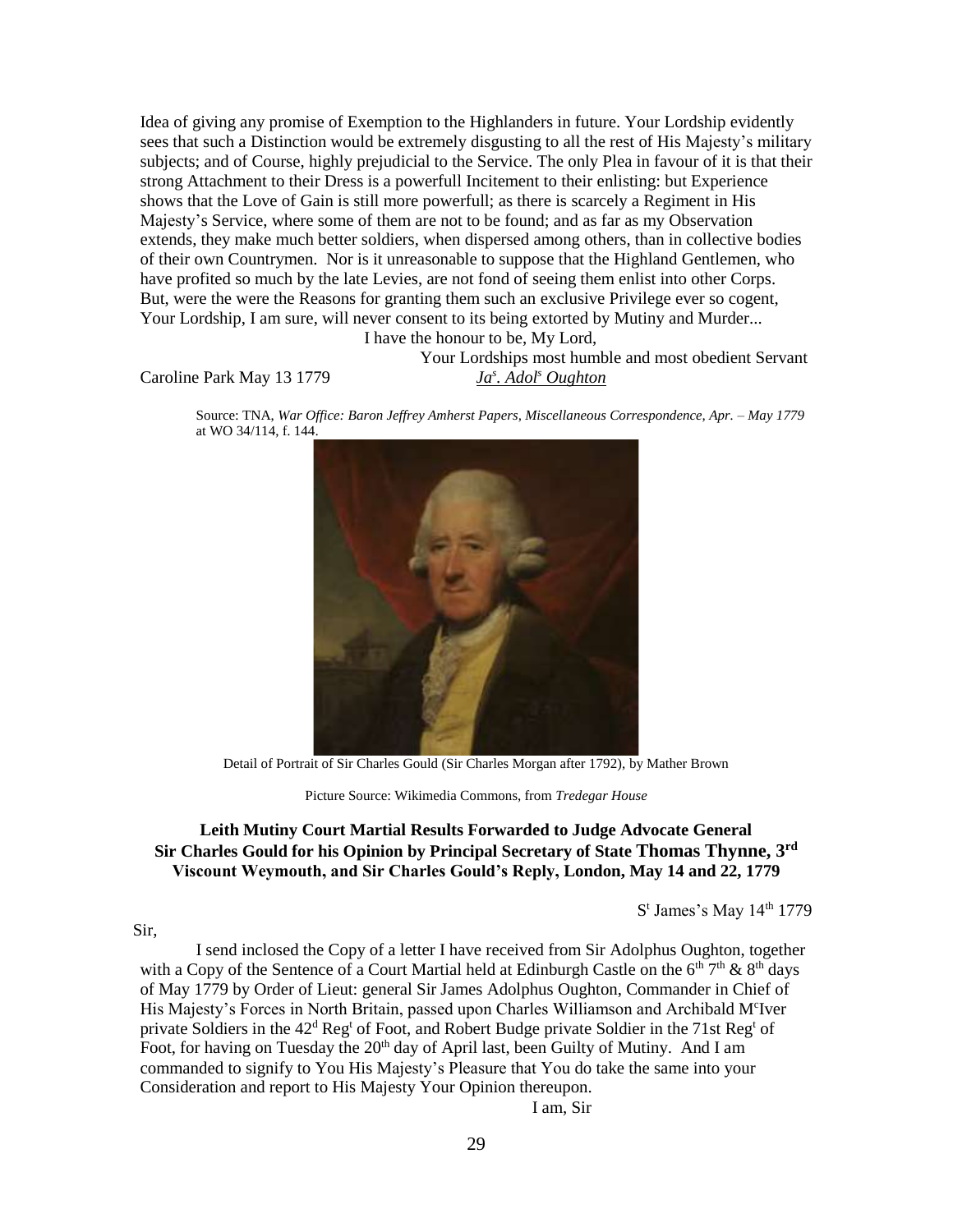Sir Charles Gould K<sup>t</sup> Servant Numble Servant Numble Servant Weymouth.

Horse Guards 22 May 1779

[Sir Charles Gould's Reply]

#### My Lord

Having had the honor, in obedience to the King's Command Signified in you Lordship's Letter to me of the  $14<sup>th</sup>$  Instant of reporting to His Majesty the Proceedings and of humbly submitting such observations as occurred to me upon the Sentence of the General Court martial holden at Edinburgh Castle on the  $6<sup>th</sup>$ ,  $7<sup>th</sup>$ , and  $8<sup>th</sup>$  days of this Month for the trials of Charles Williamson and Archibald M<sup>c</sup>Iver private Soldiers in the 42<sup>d</sup> Regiment of Foot, and Robert Budge private Soldier in the 71st Regiment of Foot, who were severally found Guilty of Mutiny, and were adjudged to be Shot to Death, I am Commanded to express to your Lordship, that His Majesty, having regard to the former commendable and distinguished behavior of the  $42<sup>d</sup>$ Regiment to which the two first mentioned Prisoners belong, and remarking, that the third Prisoner Robert Budge, (who is represented to be now only recovering from Wounds received in the Affray) does not appear to have had any forward part in the Mutiny, is most graciously pleased to grant unto the said Charles Williamson, Archibald M<sup>c</sup>Iver and Robert Budge a free pardon, in full Confidence, that they will endeavor upon every occasion by a prompt obedience and orderly demeanor attone for this unpremeditated but atrocious Offence.

I have the honor to be, with much respect,

My Lord,

Your Lordship's most Obedient And most humble Servant *Charles Gould*

Viscount Weymouth, His Majesty's Principal Secretary of State

Source: TNA, *Judge Advocate General's Office, General Courts Martial, July 1777-Oct. 1779* at WO 71/54, pp. 363-381.



Lt. Gen. Lord John Murray, circa 1759 by Allan Ramsay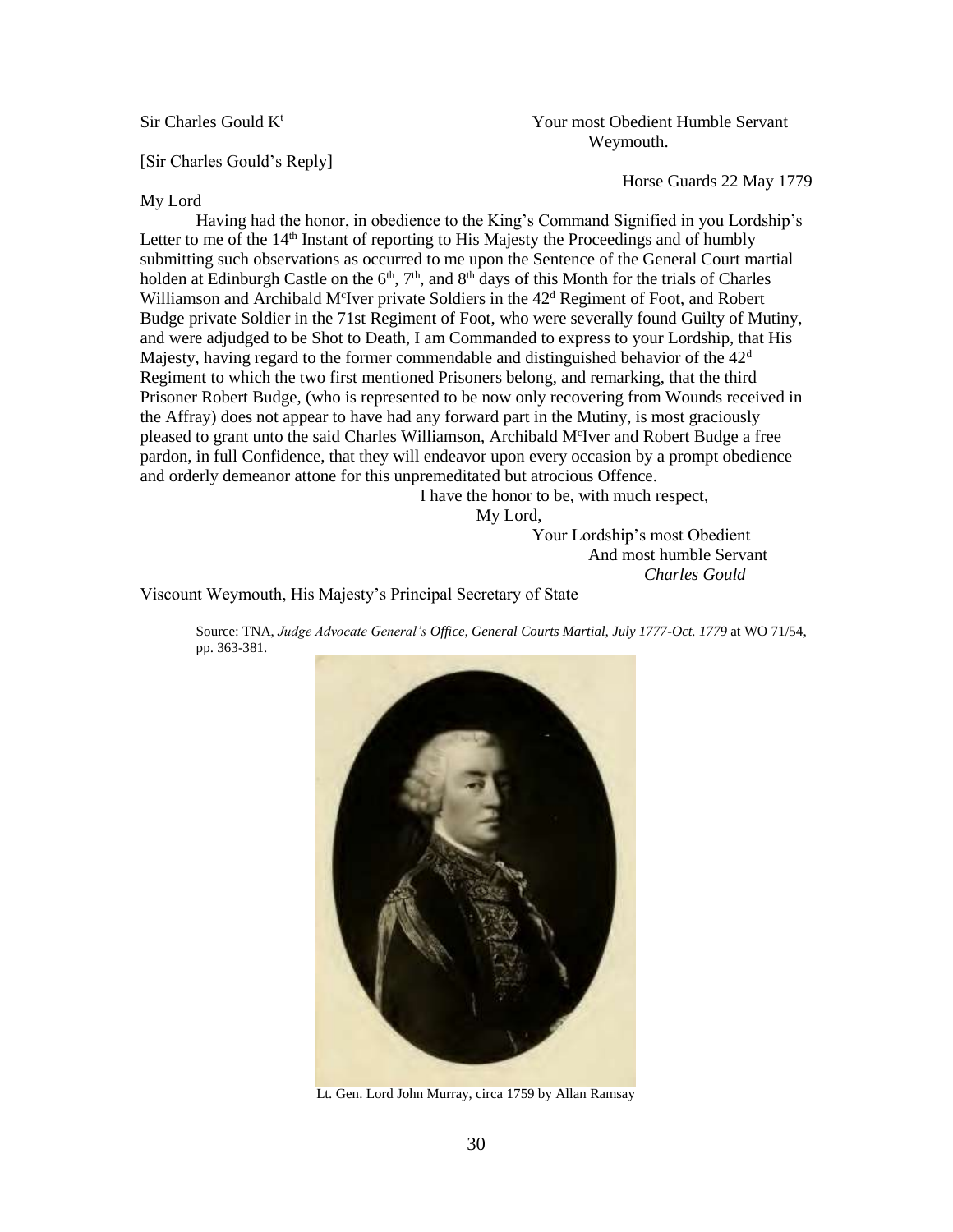## **Excerpt of Regimental Agent's Report to Gen. Lord John Murray, Col., 42nd Regt., Lothbury, May 15, 1779**

I have not heard anything about the affair of the Highland Recruitts at Leith only that out of 55 about 30 were killed & wounded and the Rest are trying by a Court Martial, the Issue not yet known. Cap<sup>t</sup> [James] Mansfield & three of the Fencibles were killed. The newspapers say some of  $Y^r$  Lordships Recruitts were amongst them, but as I have not heard from Cap<sup>t</sup> [Patrick] Graham that it was so or anything about it, hope it is not true…

Source: Alexander Anderson to Lord John Murray, May 15, 1779 in the *Lord John Murray Papers,* item B 5/2/50, Univ. of Manchester.

### **Extract of Note from Lt. Thomas Stelfox, 55th Regt. to His Wife Regarding Trial of Civilian from Mutiny, Edinburgh, May 22, 1779**

Edin<sup>r</sup>. May 22<sup>nd</sup> 1779

...I was this morning again with [Maj.] Gen<sup>1</sup>. [Robert] Skene who now tells me I can't leave Edin<sup>r</sup>. until the trial of Tinkler Tom is over, a notorious Rascal who stirr'd up the poor highlanders to munity, and who I think well deserves a Halter".

Source: *"A small archive relating to Thomas Stelfox,"* at Personalia Website, a[t www.personalia.co.uk](http://www.personalia.co.uk/).

## **Letter from Principal Secretary of State Thomas Thynne, 3rd Viscount Weymouth to Lt. Gen. Sir James Adolphus Oughton, Commander of His Majesty's Forces, Scotland, with Full Pardons for the Leith Mutineers, Including Copy of the Judge Advocate General's Evaluation and Sir James Adolphus Oughton's Acknowledgement, London and Edinburgh, May 22 and 25, 1779**

S<sup>t</sup>. James's May 22<sup>d</sup>: 1779

Sir Ja<sup>s</sup>: Ad<sup>s</sup>. Oughton ... (by Express)

Sir,

I have already informed You that I had, by His Majesty's Command referred the Sentence of the General Court Martial held in Edinburgh Castle on the 6<sup>th</sup>. 7<sup>th</sup>. and 8<sup>th</sup>. Inst<sup>t</sup> [May] for the Trials of Charles Williamson and Archibald M<sup>c</sup>Iver private Soldiers in the 42<sup>d</sup>. Regiment of Foot, and Robert Budge a Soldier in the 71<sup>st</sup> Reg<sup>t</sup> of Foot, to His Majesty's Judge Advocate General; I now send you inclosed the Copy of the Letter I have received from Him, & am commanded to signify to You His Majesty's Pleasure that a Free Pardon be granted to the said Charles Williamson, Archibald M<sup>c</sup>Iver, and Robert Budge.

# I am  $\&^{\text{ca}}$

Weymouth

P.S. I desire You will acknowledge the Receipt of this Letter by the Return of the Post.

[Judge Advocate General's Evaluation and Response]

Horse Guards 22 May 1779

My Lord

Having had the honor, in obedience to the King's Command Signified in you Lordship's Letter to me of the 14<sup>th</sup> Instant of reporting to His Majesty the Proceedings and of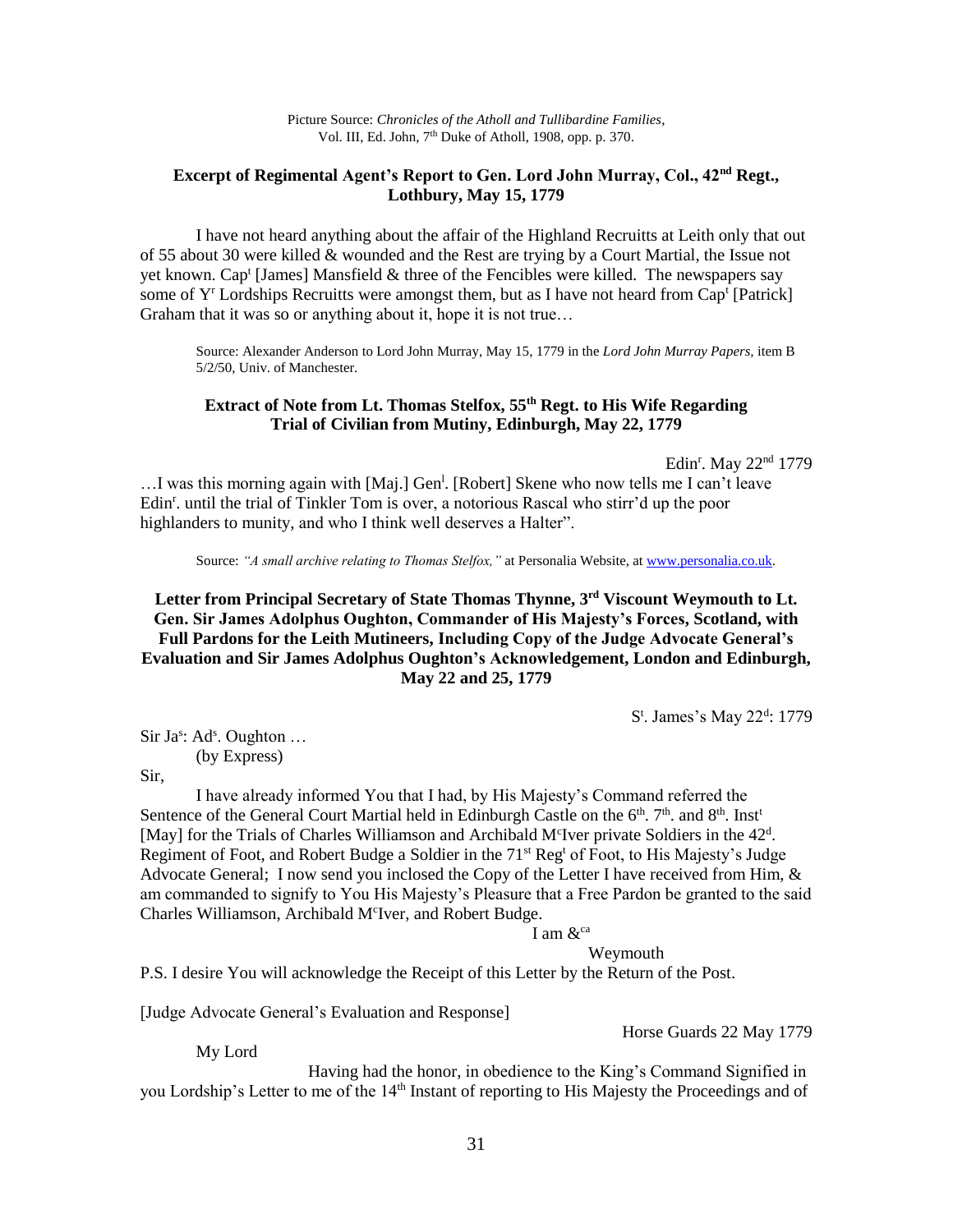humbly submitting such observations as occurred to me upon the Sentence of the General Court martial holden at Edinburgh Castle on the 6<sup>th</sup>, 7<sup>th</sup>, and 8<sup>th</sup> days of this Month for the trials of Charles Williamson and Archibald M<sup>c</sup>Iver private Soldiers in the 42<sup>d</sup> Regiment of Foot, and Robert Budge private Soldier in the 71st Regiment of Foot, who were severally found Guilty of Mutiny, and were adjudged to be Shot to Death, I am Commanded to express to your Lordship. That His Majesty, having regard to the former commendable and distinguished behavior of the  $42<sup>d</sup>$  Regiment to which the two first mentioned Prisoners belong, and remarking, that the third Prisoner Robert Budge, (who is represented to be now only recovering from Wounds received in the Affray) does not appear to have had any forward part in the Mutiny, is most graciously pleased to grant unto the said Charles Williamson, Archibald M<sup>c</sup>Iver and Robert Budge a free pardon, in full Confidence, that they will endeavor upon every occasion by a prompt obedience and orderly demeanor attone for this unpremeditated but atrocious Offence.

> I have the honor to be, with much respect, My Lord, Your Lordship's most Obedient And most humble Servant *Charles Gould*

Viscount Weymouth, His Majesty's Principal Secretary of State

# 16th. May 1779

The Judge Advocate General's Report to His Majesty respecting the trial of [Pvt.] Archibald M<sup>c</sup>Iver [42<sup>nd</sup> Regt.] & others by a General Court Martial at Edinburgh.

#### May it please your Majesty,

In obedience to your Majesty's Command Signified by Viscount Weymouth one of your Majesty's principal Secretaries of State, I have attentively considered the representation made in a Letter from Lieutenant General Sir James Adolphus Oughton dated the  $8<sup>th</sup>$ . day of this instant May and the Sentence of a General Court Martial lately held at Edinburgh Castle, to which the same refers, and have also looked into the Evidence and Proceedings of the said Court Martial transmitted to me by Sir James Dunbar, who assisted thereat as Judge Advocate, – and have the honor in further pursuance of Your Majesty's Command to report, that the Sentence of the Court Martial, although not so aptly worded, as might have been wished, appears upon the whole to be substantially just; – the Fact of the Prisoners having joined in an atrocious Mutiny is fully established, and by one of the Articles of War Enumerated in the Sentence viz<sup>t</sup> – the  $3<sup>d</sup>$ . Article of the Second Section (tho' unnecessarily coupled with the others) the Court is, I think, warranted in pronouncing Judgement of Death for the same.

The Motives which have induced the Court Martial humbly to recommend Archibald M<sup>c</sup>Iver and Robert Budge as proper Objects of Mercy, seem to lay a very reasonable foundation for discriminating the case of these Prisoners from that of the others of the Mutineers – With regard to the third Prisoner included in the Sentence, who does not stand in the like predicament, it is only to be observed, that his having been more noisy and daring, than some others, appears to have been owing to liquor, which he had unhappily been supplied with upon the March from Linlithgow to Leith.

There are in this Case peculiar circumstances, which excite a Wish, if it might consist with Your Majesty's Service and maintenance of good Order due Subordination therein, that Your Majesty's Royal Mercy might be extended to all the Offenders. The Mutiny appears not to have been preconcerted or meditated, not to have proceeded from a disinclination to any duty, upon which the Corps might be employed or from discontent entertained with regard to any of their Officers, but from a sudden impulse and distress of Mind springing from an Idea that they were to be immediately transferred to and incorporated in another Regiment, not conversant in their language, Commanded by officers with whom they were unacquainted, and wherein, instead of the Highland Dress to which they had from infancy been accustomed, they would be obliged to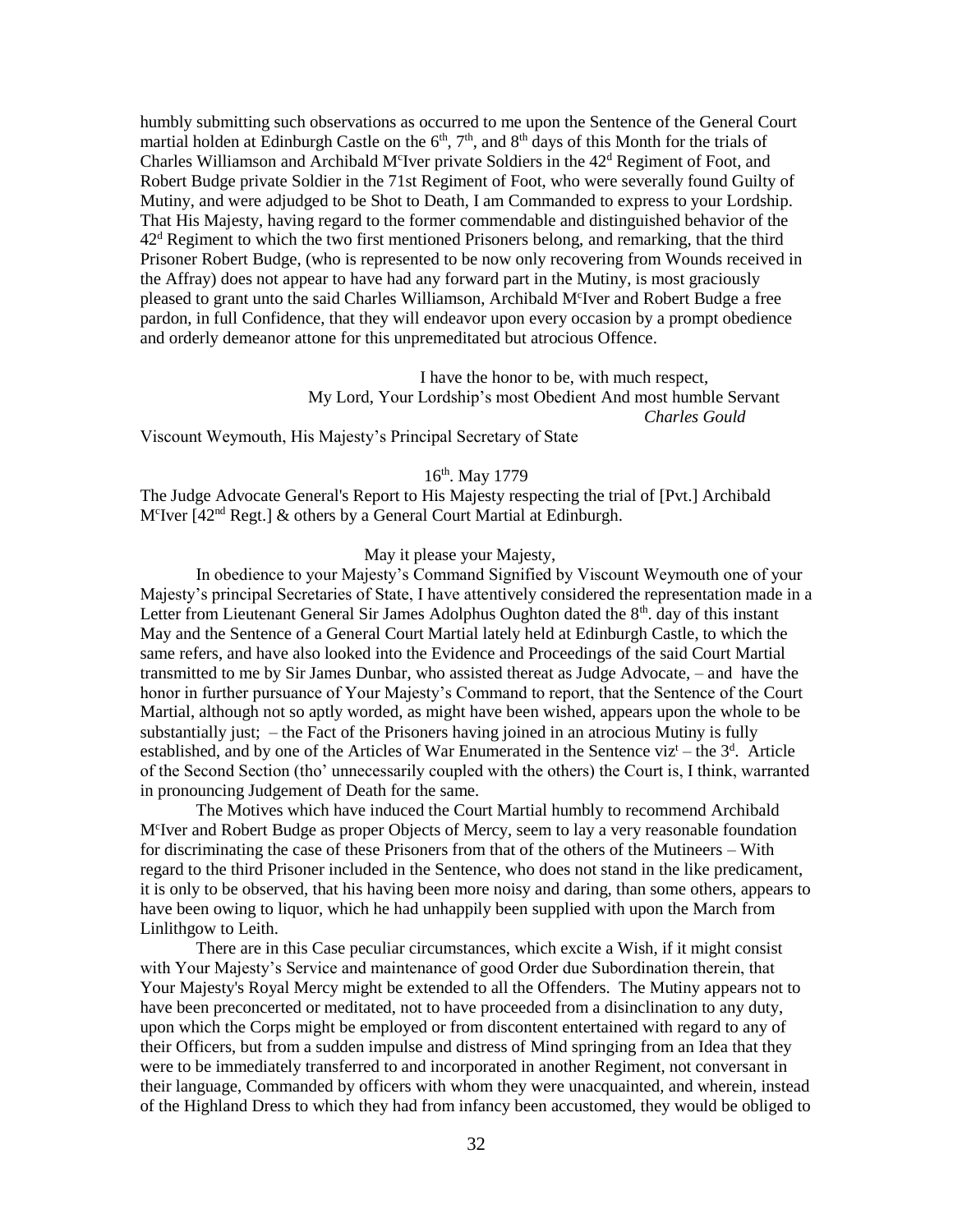wear a Cloathing totally different, contrary to the terms upon which they conceived themselves to have been Inlisted: – Circumstances which might have merited some consideration, if instead of opposing the measure by tumult, they had offered a decent and humble representation of what appeared to them to be a grievance. But whether in a Case of Mutiny, which has proceeded to open violence (tho' it is not proved that any has been actually committed by either of the now Prisoners) and which has been attended with consequences fatal to some of Your Majesty's Subjects, Justice will be satisfied, and Whether Strict discipline so salutary and even essential to Your Majesty's Service can be enforced and upheld without some instance of exemplary punishment, is in all humility Submitted to Your Majesty's Wisdom.

16th. May 1779

Horse Guards **Internal Contract Conducts** Sudge Advocate Gen<sup>1</sup>.

Charles Gould,

[Lt. Gen. Sir James Adolphus Oughton's Acknowledgement]

My Lord,

I am this Moment honoured, by Express, with Your Lordship's of the 22<sup>d</sup>, covering Sir Charles Gould's Letter to Your Lordship, and acquainting me that His Majesty has been graciously pleased to grant a Free Pardon to Charles Williamson and Archibald M<sup>c</sup>Iver, private Soldiers in the 42<sup>d</sup>. Regiment of Foot, and Robert Budge a Soldier in the 71<sup>st</sup> Regiment of Foot, who had been condemned to Death for Mutiny by the Sentence of a General Court Martial…

**[**I take the Opportunity of acquainting Your Lordship that, by Intelligence from Whitehaven, the Corsair [John] Paul Jones with five Frigates and some Troops from Brest, is dayly expected in the Channel. Your Lordship is sensible that a Country like this, accessible on every side, can only be protected by Ships of war from the Insults of an Enemy, wither he means to make a Diversion, or merely Plunder and Devastation**.]**

I have the Honour to be, with the highest Respect, My Lord Extract sent to Admiralty Your Lordship's most obedient And most devoted humble

Servant Caroline Park May 25<sup>th</sup>, 1779

*: Adol<sup>s</sup> : Oughton*

Sources and Note: TNA, *State Papers Scotland Series II* at SP 54/47, ff. 250 and 262 and *War Office: Judge Advocate General's Office: Court Martial Correspondence and Papers, 1777-1780* at WO 72/8 and *Court Martial Proceedings, General Court Martial, July 1777 - Oct. 1779* at WO 71/54, pp. 363-381. Brackets [ ] shown in original.

#### **Scottish News Account of the Preparation for Execution and Pardon of the Leith Mutineers, Edinburgh, May 28, 1779**

Though the court-martial pronounced their judgment on the 8th of May, it was not made public till the 28th. In the forenoon of that day, the regiment of West Fencibles, then quartered in the suburbs of Edinburgh, having been marched up to the Castle-hill; the three prisoners were brought down from the castle; the Fencibles formed around them; the prisoners were ordered to kneel; and then the Major read as follows.

*"Head Quarters, 26th May, 1779.*

GENERAL ORDERS.

AT a General Court-Martial held in Edinburgh Castle on Thursday the 6th day of May, and the two following days, whereof Lieutenant-Colonel Dundas, of the 11th dragoons, was President, for the trial of Charles Williamson and Archibald Maciver, soldiers of the 42d regiment, and Robert Budge, soldier of the 71st regiment, accused of being guilty of a mutiny at